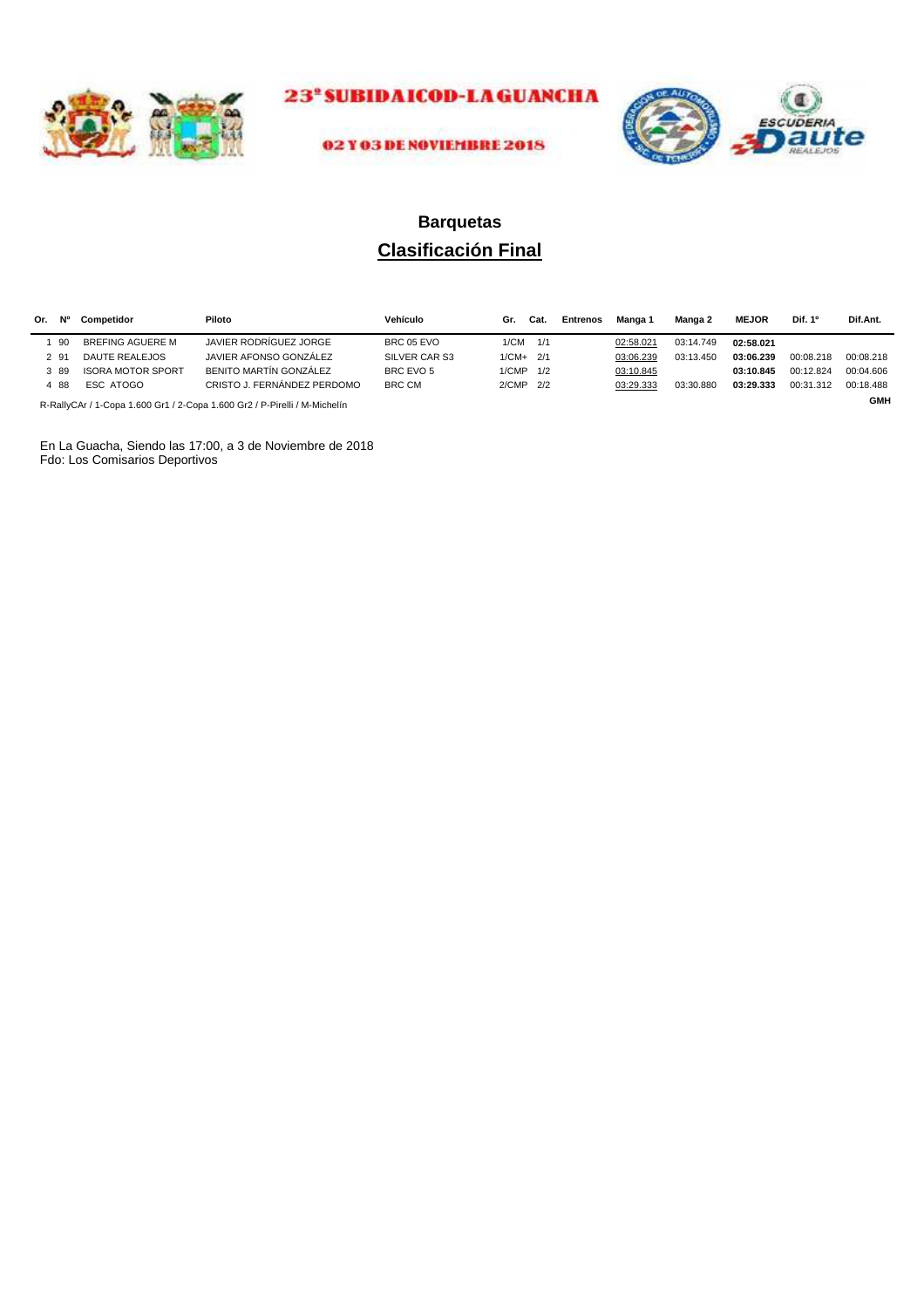



## 02 Y 03 DE NOVIEMBRE 2018

## **Clasificación Final Turismos**

| Or. | <b>No</b> | Competidor               | Piloto                                      | Vehículo                   | Gr.              | Cat. | <b>Entrenos</b> | Manga 1   | Manga 2   | <b>MEJOR</b> | Dif. 1º   | Dif.Ant.  |
|-----|-----------|--------------------------|---------------------------------------------|----------------------------|------------------|------|-----------------|-----------|-----------|--------------|-----------|-----------|
|     | 1 87      | <b>DAUTE REALEJOS</b>    | FÉLIX BRITO GARCÍA                          | SUBARU IMPREZA WRC \$ 1/A  |                  | 1/1  |                 | 03:10.913 | 03:10.501 | 03:10.501    |           |           |
|     | 2 86      | <b>DAUTE REALEJOS</b>    | PEDRO J. AFONSO TRUJILLO                    | FORD FIESTA EVO II         | 1/R5             | 2/1  |                 | 03:13.472 | 03:11.936 | 03:11.936    | 00:01.435 | 00:01.435 |
|     | 3 84      | <b>TEIDE RACT</b>        | VICTOR J. DELGADO FEBLES                    | MITSUBISHI EVO IX          | $1/N+$           | 3/1  |                 | 03:17.178 | 03:14.857 | 03:14.857    | 00:04.356 | 00:02.921 |
|     | 4 83      | DAUTE REALEJOS           | JOSÉ A. DÍAZ MOLINA                         | MITSUBISHI EVO IX          | $2/N+$           | 4/1  |                 |           | 03:17.093 | 03:17.093    | 00:06.592 | 00:02.236 |
|     | 5 80      | DAUTE REALEJOS           | JOSÉ L. MÉNDEZ GONZÁLEZ                     | MITSUBISHI EVO VII         | 2/A              | 5/1  |                 | 03:17.719 | 03:17.236 | 03:17.236    | 00:06.735 | 00:00.143 |
|     | 6 79      | <b>DAUTE REALEJOS</b>    | RUBÉN J. MARTÍN YUMAR                       | MITSUBISHI EVO V           | 3/A              | 6/1  |                 | 03:19.667 | 03:17.273 | 03:17.273    | 00:06.772 | 00:00.037 |
|     | 7 82      | ZAPATERA SPORT           | FRANCISCO J. SUÁREZ LÓPEZ                   | <b>RENAULT MEGANE</b>      | 1/TA             | 7/1  |                 | 03:22.153 | 03:19.435 | 03:19.435    | 00:08.934 | 00:02.162 |
| 8   | 76        | <b>DAUTE REALEJOS</b>    | JORGE DORTA LÓPEZ                           | CITROËN SAXO SUPER 1       | 4/A              | 1/2  |                 | 03:20.848 | 03:21.081 | 03:20.848    | 00:10.347 | 00:01.413 |
|     | 9 81      | <b>DAUTE REALEJOS</b>    | ULISES F. LORENZO DORTA                     | MITSUBISHI EVO VII         | 5/A              | 8/1  |                 | 03:22.675 | 03:21.120 | 03:21.120    | 00:10.619 | 00:00.272 |
|     | 10 74     | <b>DAUTE REALEJOS</b>    | ALEXIS MARTÍN LORENZO                       | CITROËN C2 R2 MAX          | 1/R2             | 1/3  |                 | 03:22.576 | 03:21.939 | 03:21.939    | 00:11.438 | 00:00.819 |
|     | 11 52     | <b>DAUTE REALEJOS</b>    | FÉLIX D. ALONSO DORTA                       | 2 CITROËN SAXO             | 6/A              | 2/2  |                 | 03:23.240 | 03:22.589 | 03:22.589    | 00:12.088 | 00:00.650 |
|     | 12 73     | <b>DAUTE REALEJOS</b>    | VICTOR M. PADRÓN GONZÁLEZ                   | SEAT LEÓN SUPERCOPA        | 1/A2             | 9/1  |                 | 03:25.038 | 03:24.036 | 03:24.036    | 00:13.535 | 00:01.447 |
|     | 13 11     | ZAPATERA M. SPORT        | VICENTE I. DE LA CRUZ VIERA                 | OPEL CORSA                 | 2/TA             | 2/3  |                 | 03:26.188 | 03:24.318 | 03:24.318    | 00:13.817 | 00:00.282 |
|     | 14 36     | <b>DAUTE REALEJOS</b>    | EDUARDO AGÜÍN ROSQUETE                      | CITROËN SAXO               | 7/A              | 3/2  |                 | 03:25.002 | 03:27.570 | 03:25.002    | 00:14.501 | 00:00.684 |
|     | 15 75     | TENERIFE TURBO CLUB      | JOSÉ A. GONZÁLEZ LUIS                       | PEUGEOT 306 KIT CAR        | 8/A              | 10/1 |                 | 03:25.255 | 03:26.589 | 03:25.255    | 00:14.754 | 00:00.253 |
|     | 16 78     | <b>DAUTE REALEJOS</b>    | ÁNGEL N. CORREA ÁLVAREZ                     | FORD ESCORD COSWOR 3/TA    |                  | 11/1 |                 | 03:34.045 | 03:25.590 | 03:25.590    | 00:15.089 | 00:00.335 |
|     | 17 54     | <b>DAUTE REALEJOS</b>    | JOSÉ A. DAUTE SANTANA LORENZO 2 HONDA CIVIC |                            | 1/T              | 4/2  |                 | 03:25.681 |           | 03:25.681    | 00:15.180 | 00:00.091 |
| 18  | 55        | ZAPATERA SPORT           | GILBERTO HERNÁNDEZ RODRÍGUEZ                | VOLKSWAGEN GOLF GTI 1/H90  |                  | 5/2  |                 | 03:29.160 | 03:26.915 | 03:26.915    | 00:16.414 | 00:01.234 |
|     | 19 37     | <b>DAUTE REALEJOS</b>    | JAIRO HERNÁNDEZ GARCÍA                      | CITROËN XSARA KIT CA       | 2/T              | 12/1 |                 | 03:28.609 | 03:33.426 | 03:28.609    | 00:18.108 | 00:01.694 |
|     | 20 67     | <b>CLUB ADEA</b>         | SERGIO ACOSTA MESA                          | RENAULT 5 GT TURBO         | 4/TA             | 13/1 |                 | 03:29.325 | 03:32.203 | 03:29.325    | 00:18.824 | 00:00.716 |
|     | 21 33     | <b>DAUTE REALEJOS</b>    | <b>ISAAC PÉREZ DÍAZ</b>                     | CITROËN SAXO               | 9/A              | 6/2  |                 | 03:30.610 | 03:30.331 | 03:30.331    | 00:19.830 | 00:01.006 |
| 22  | 47        | <b>DAUTE REALEJOS</b>    | PABLO DORT ALEGRÍA                          | 2 CITROËN SAXO             | 10/A             | 7/2  |                 | 03:31.807 | 03:30.479 | 03:30.479    | 00:19.978 | 00:00.148 |
|     | 23 70     | <b>RALLYTEN SPORT</b>    | ELOY M. GONZÁLEZ DE LEÓN                    | R PEUGEOT 206 RC           | 11/A             | 8/2  |                 | 03:31.181 | 03:30.618 | 03:30.618    | 00:20.117 | 00:00.139 |
|     | 24 72     | <b>DAUTE REALEJOS</b>    | DOMINGO BRAVO LUIS                          | M MITSUBISHI EVO IX        | $3/N+$           | 14/1 |                 | 03:33.585 | 03:30.697 | 03:30.697    | 00:20.196 | 00:00.079 |
| 25  | 71        | ARICO COMPETICION        | CARLOS HERNÁNDEZ PÉREZ                      | <b>SEAT 124</b>            | 3/T              | 9/2  |                 | 03:31.810 | 03:30.717 | 03:30.717    | 00:20.216 | 00:00.020 |
|     | 26 66     | BREFING AGUERE M         | ADAL GARCÍA GARCÍA                          | RENAULT 5 GT TURBO         | 1/H5             | 15/1 |                 | 03:56.957 | 03:30.996 | 03:30.996    | 00:20.495 | 00:00.279 |
|     | 27 64     | <b>HIERRO SUR</b>        | ANTONIO M. RODRÍGUEZ HERNÁNDE.              | RENAULT 5 GT TURBO         | 4/T              | 16/1 |                 | 03:31.508 | 03:31.055 | 03:31.055    | 00:20.554 | 00:00.059 |
| 28  | 50        | <b>DAUTE REALEJOS</b>    | JONATHAN FELIPE SIVERIO                     | 2 CITROËN SAXO             | 12/A             | 10/2 |                 | 03:34.154 | 03:31.475 | 03:31.475    | 00:20.974 | 00:00.420 |
| 29  | 69        | <b>DAUTE REALEJOS</b>    | JUAN P. GONZÁLEZ LEÓN                       | PEUGEOT 206 XS             | 13/A             | 3/3  |                 | 03:31.636 | 03:32.608 | 03:31.636    | 00:21.135 | 00:00.161 |
| 30  | 49        | <b>DAUTE REALEJOS</b>    | ACHAMAN LORENZO GONZÁLEZ                    | 2 PEUGEOT 106 RALLYE       | 5/TA             | 4/3  |                 | 03:41.101 | 03:31.890 | 03:31.890    | 00:21.389 | 00:00.254 |
|     | 31 34     | <b>DAUTE REALEJOS</b>    | SERGIO MARTÍN GONZÁLEZ                      | R RENAULT CLIO SPORT       | 14/A             | 11/2 |                 | 03:31.991 |           | 03:31.991    | 00:21.490 | 00:00.101 |
|     | 32 57     | <b>HIERRO SUR</b>        | SEBASTIÁN MACHADO FERNÁNDEZ                 | FORD ESCORT MK1 RS 2       | 1/H              | 12/2 |                 | 03:34.939 | 03:33.064 | 03:33.064    | 00:22.563 | 00:01.073 |
|     | 33 43     | <b>DAUTE REALEJOS</b>    | JOSE D. BENITO DORTA                        | 1 PEUGEOT 106 RALLYE       | 6/TA             | 13/2 |                 | 03:34.433 | 03:33.184 | 03:33.184    | 00:22.683 | 00:00.120 |
| 34  | 48        | <b>DAUTE REALEJOS</b>    | SAMUEL DÍAZ LUIS                            | 2 CITROËN SAXO             | 15/A             | 14/2 |                 | 03:37.304 | 03:34.249 | 03:34.249    | 00:23.748 | 00:01.065 |
| 35  | 58        | PRO-GT ARAFO             | OLIVER NEGRÍN MEDINA                        | R RENAULT CLÍO SPORT R 1/N |                  | 1/4  |                 | 03:34.337 | 03:35.536 | 03:34.337    | 00:23.836 | 00:00.088 |
| 36  | 46        | <b>DAUTE REALEJOS</b>    | JOSÉ M. LUIS DORTA                          | 2 OPEL CORSA               | 5/T              | 5/3  |                 | 03:35.786 | 03:34.647 | 03:34.647    | 00:24.146 | 00:00.310 |
| 37  | -23       | <b>BRIEFING AGUERE</b>   | MIGUEL ANGEL HERNÁNDEZ GARCÍA               | HONDA CIVIC                | 7/TA             | 6/3  |                 | 03:35.441 | 03:34.767 | 03:34.767    | 00:24.266 | 00:00.120 |
| 38  | 53        | <b>DAUTE REALEJOS</b>    | JONÁS A. GONZÁLEZ GONZÁLEZ                  | 2 PEUGEOT 106              | 8/TA             | 7/3  |                 |           | 03:34.775 | 03:34.775    | 00:24.274 | 00:00.008 |
| 39  | 41        | <b>DAUTE REALEJOS</b>    | DOMINGO J. AFONSO LEÓN                      | 1 PEUGEOT 106 RALLYE       | 9/TA             | 15/2 |                 | 03:34.803 | 03:34.924 | 03:34.803    | 00:24.302 | 00:00.028 |
|     | 40 56     | <b>DAUTE REALEJOS</b>    | FÉLIX LUIS FUENTES                          | <b>FORD RS 2000</b>        | 2/H              | 16/2 |                 | 03:36.358 | 03:35.264 | 03:35.264    | 00:24.763 | 00:00.461 |
|     | 41 28     | PRO-GT ARAFO             | JESÚS MARTÍN GONZÁLEZ                       | <b>OPEL KADETT</b>         | 16/A             | 17/2 |                 | 03:38.291 | 03:36.401 | 03:36.401    | 00:25.900 | 00:01.137 |
| 42  | -25       | <b>HIERRO SUR</b>        | BRAYAN GONZÁLEZ PADRÓN                      | <b>OPEL MANTA</b>          | 2/H5             | 18/2 |                 | 03:38.157 | 03:41.123 | 03:38.157    | 00:27.656 | 00:01.756 |
|     | 43 29     | <b>ESC GUAJILAPA</b>     | ROBERTO HERRERA MEDINA                      | <b>CITROËN SAXO</b>        | 17/A             | 19/2 |                 | 03:39.577 | 03:39.040 | 03:39.040    | 00:28.539 | 00:00.883 |
| 44  | 65        | <b>DAUTE REALEJOS</b>    | SAMUEL ELVIRA GARCÍA                        | RENAULT 5 GT TURBO         | 10/TA            | 17/1 |                 |           | 03:39.544 | 03:39.544    | 00:29.043 | 00:00.504 |
| 45  | 45        | <b>DAUTE REALEJOS</b>    | JESÚS E. RODRÍGUEZ ARBELAY                  | 2 CITROEN SAXO             | 18/A             | 20/2 |                 | 03:42.233 | 03:39.969 | 03:39.969    | 00:29.468 | 00:00.425 |
| 46  | 35        | <b>BARLIAMOTOR SPORT</b> | ALEXIS DORTA LÓPEZ                          | CITROËN C2                 | 1/R <sub>2</sub> | 8/3  |                 | 03:40.565 | 03:44.603 | 03:40.565    | 00:30.064 | 00:00.596 |
| 47  | 39        | <b>DAUTE REALEJOS</b>    | JOSÉ A. GONZÁLEZ FARIÑA                     | 1 NISSAN MICRA 160SR       | 11/TA            | 9/3  |                 | 03:41.195 | 03:43.904 | 03:41.195    | 00:30.694 | 00:00.630 |
| 48  | 44        | <b>DAUTE REALEJOS</b>    | DIEGO I. DELGADO GONZÁLEZ                   | 1 PEUGEOT 106 XSI          | 12/TA            | 1/5  |                 | 03:54.012 | 03:41.607 | 03:41.607    | 00:31.106 | 00:00.412 |
| 49  | 42        | DAUTE REALEJOS           | JUAN C. GONZÁLEZ FARIÑA                     | 1 NISSAN MICRA 160 SR      | 13/TA            | 10/3 |                 | 03:44.646 | 03:41.683 | 03:41.683    | 00:31.182 | 00:00.076 |
|     | 50 51     | DAUTE REALEJOS           | MOISÉS HERNÁNDEZ MARRERO                    | 2 CITROËN C2 GT            | 19/A             | 21/2 |                 | 03:41.836 |           | 03:41.836    | 00:31.335 | 00:00.153 |
|     | 51 24     | DAUTE REALEJOS           | SANTIAGO J. PÉREZ DORTA                     | <b>FIAT 127</b>            | 3/H              | 2/5  |                 | 03:41.889 | 03:43.573 | 03:41.889    | 00:31.388 | 00:00.053 |
|     | 52 16     | DAUTE REALEJOS           | MOISES GONZÁLEZ DELGADO                     | CITROËN SAXO               | 20/A             | 22/2 |                 | 03:42.509 | 03:42.209 | 03:42.209    | 00:31.708 | 00:00.320 |
|     | 53 4      | <b>DAUTE REALEJOS</b>    | PEDRO J. CABRERA ESTÉVEZ                    | P PEUGEOT 106 RALLYE       | 14/TA            | 23/2 |                 | 03:45.336 | 03:42.224 | 03:42.224    | 00:31.723 | 00:00.015 |
|     | 54 31     | DAUTE REALEJOS           | MANUEL A. GARCÍA DELGADO                    | PEUGEOT 306 S16            | 1/TN             | 2/4  |                 | 03:42.386 |           | 03:42.386    | 00:31.885 | 00:00.162 |
|     | 55 9      | DAUTE REALEJOS           | JOSÉ D. LUIS ESTÉVEZ                        | R PEUGEOT 106 RALLYE       | 15/TA 11/3       |      |                 | 03:43.672 | 03:42.678 | 03:42.678    | 00:32.177 | 00:00.292 |
|     | 56 17     | <b>DAUTE REALEJOS</b>    | BALDOMERO R. RODRÍGUEZ HERNÁN               | <b>FORD ESCORT</b>         | 16/TA 24/2       |      |                 | 03:43.326 |           | 03:43.326    | 00:32.825 | 00:00.648 |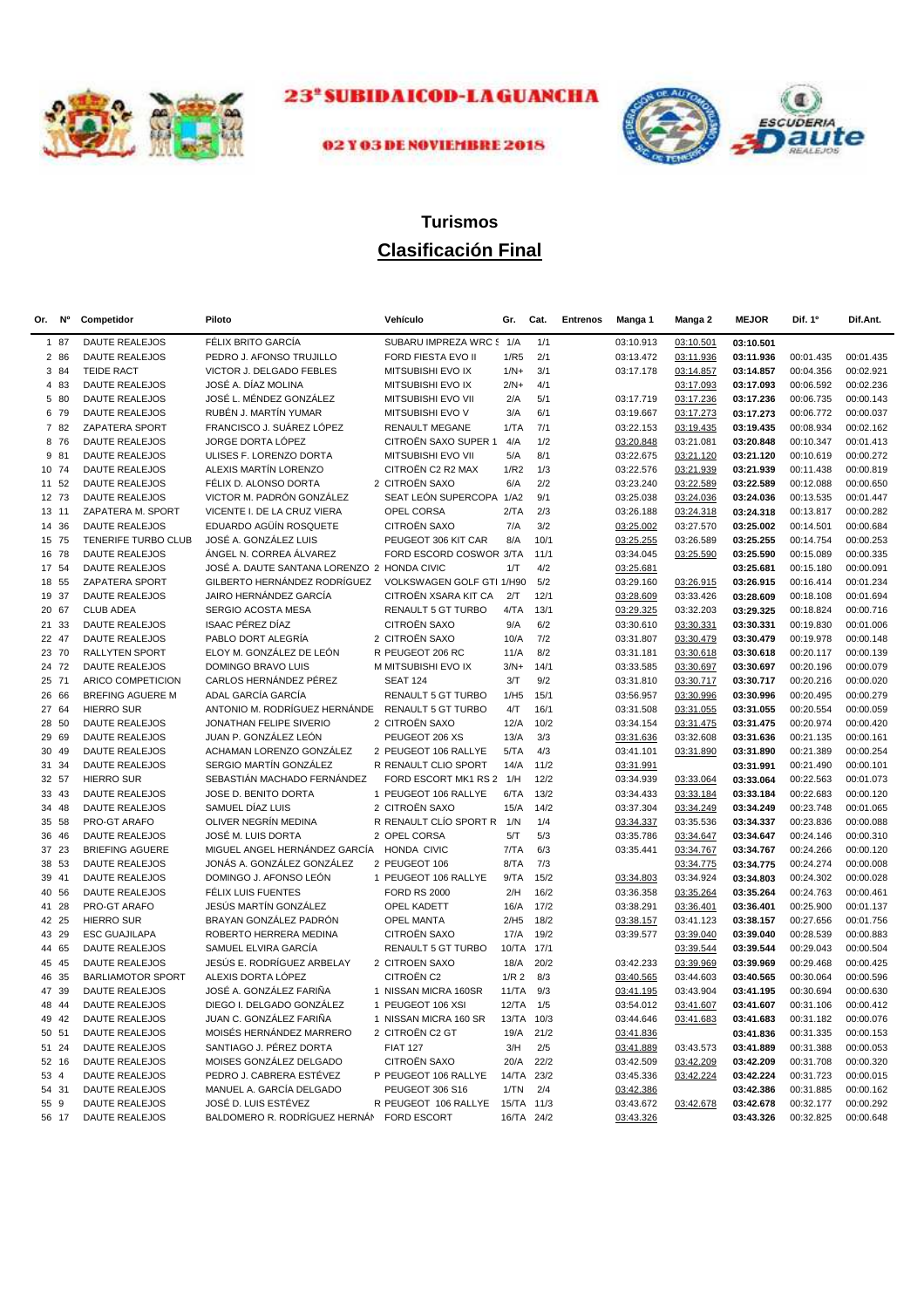



#### 02 Y 03 DE NOVIEMBRE 2018

## **Clasificación Final Turismos**

| Or.  | <b>N°</b> | Competidor               | Piloto                                                                             | Vehículo                 | Gr.        | Cat. | <b>Entrenos</b> | Manga 1   | Manga 2   | <b>MEJOR</b> | Dif. 1 <sup>o</sup> | Dif.Ant.   |
|------|-----------|--------------------------|------------------------------------------------------------------------------------|--------------------------|------------|------|-----------------|-----------|-----------|--------------|---------------------|------------|
| 57   | 40        | <b>DAUTE REALEJOS</b>    | SERGIO GONZÁLEZ DORTA                                                              | 1 CITROEN AX GTI         | 17/TA      | 3/5  |                 | 03:44.046 | 03:46.602 | 03:44.046    | 00:33.545           | 00:00.720  |
| 58   | 32        | PRO-GT ARAFO             | IVÁN PÉREZ MARTÍN                                                                  | TOYOTA COROLLA AE86      | 4/H        | 4/5  |                 | 03:45.961 | 03:46.239 | 03:45.961    | 00:35.460           | 00:01.915  |
| 59   | 18        | TENERIFE TURBO CLUB      | GUSTAVO FELIPE MÉNDEZ                                                              | CITROËN SAXO             | 21/A       | 25/2 |                 | 03:55.575 | 03:46.362 | 03:46.362    | 00:35.861           | 00:00.401  |
| 60 6 |           | <b>BARLIAMOTOR SPORT</b> | DAILO SAMUEL BARROSOÁVILA                                                          | PEUGEOT 205 RALLYE       | 18/TA      | 5/5  |                 | 03:56.674 | 03:47.566 | 03:47.566    | 00:37.065           | 00:01.204  |
|      | 61 20     | <b>TEAM SINCO SPORT</b>  | ADRIÁN A. HERRERA CASTILLO                                                         | <b>RENAULT CLIO</b>      | 2/N        | 3/4  |                 | 03:47.903 | 03:47.616 | 03:47.616    | 00:37.115           | 00:00.050  |
| 62   | 12        | <b>ESCALONA M. SPORT</b> | YERAY RODRÍUEZ BELTRÁN                                                             | <b>RENAULT CLIO</b>      | 22/A       | 12/3 |                 | 03:47.892 | 04:09.438 | 03:47.892    | 00:37.391           | 00:00.276  |
| 63   | 30        | TENERIFE TURBO CLUB      | JUAN R. HERNÁNDEZ BENÍTEZ                                                          | CITROËN SAXO             | 23/A       | 26/2 |                 |           | 03:48.428 | 03:48.428    | 00:37.927           | 00:00.536  |
| 64 7 |           | <b>DAUTE REALEJOS</b>    | AYOZE ABREU HERNÁNDEZ                                                              | <b>CITROËN AX</b>        | 19/TA      | 6/5  |                 | 03:51.153 | 03:48.549 | 03:48.549    | 00:38.048           | 00:00.121  |
| 65   | 14        | <b>DAUTE REALEJOS</b>    | DEMETRIO SUÁREZ RODRÍGUEZ                                                          | <b>FIAT PUNTO</b>        | 24/A       | 13/3 |                 | 03:48.798 | 04:30.918 | 03:48.798    | 00:38.297           | 00:00.249  |
| 66   | -60       | <b>DAUTE REALEJOS</b>    | MARTÍN LUIS RODRÍGUEZ                                                              | <b>BMW E36 M3</b>        | 20/TA      | 18/1 |                 | 03:51.407 | 03:55.981 | 03:51.407    | 00:40.906           | 00:02.609  |
| 67   | 15        | <b>RALLYTEN SPORT</b>    | <b>GERMÁN SIERRA TRUJILLO</b>                                                      | <b>HYUNDAI GETZ</b>      | 21/TA      | 14/3 |                 | 04:03.436 | 03:51.575 | 03:51.575    | 00:41.074           | 00:00.168  |
|      | 68 68     | <b>TEIDE RACT</b>        | MELCHOR DÁVILA DE VERA                                                             | <b>RENAULT 5 TURBO 1</b> | 1/H81      | 19/1 |                 | 03:55.109 | 03:52.709 | 03:52.709    | 00:42.208           | 00:01.134  |
| 69 5 |           | <b>TEAM SINCO SPORT</b>  | ESTEBAN MACISTE DORTA DÍAZ                                                         | R OPEL CORSA             | 25/A       | 15/3 |                 | 03:56.636 | 03:54.576 | 03:54.576    | 00:44.075           | 00:01.867  |
|      | 70 27     | <b>DAUTE REALEJOS</b>    | MAURICIO CABRERA CABRERA                                                           | MERCEDES 190 2.3 16V     | 22/TA      | 20/1 |                 | 04:13.175 | 03:58.809 | 03:58.809    | 00:48.308           | 00:04.233  |
|      | 71 22     | <b>BARLIAMOTOR SPORT</b> | JOSÉ A. RODRÍGUEZ YANES                                                            | <b>TOYOTA COROLLA</b>    | 23/TA 27/2 |      |                 | 04:07.821 | 04:00.496 | 04:00.496    | 00:49.995           | 00:01.687  |
| 72 3 |           | <b>BARLIAMOTOR SPORT</b> | SANTIAGO REYES HERNÁNDEZ                                                           | R ALFA ROMEO 155 Q 4     | 24/TA      | 21/1 |                 | 04:04.336 | 04:07.205 | 04:04.336    | 00:53.835           | 00:03.840  |
|      | 73 19     | <b>DAUTE REALEJOS</b>    | CARLOS GUSTAVO CASTRO                                                              | PEUGEOT 106 RALLYE       | 25/TA      | 16/3 |                 | 04:15.342 | 04:29.115 | 04:15.342    | 01:04.841           | 00:11.006  |
| 74 1 |           | BARLIAMOTOR SPORT        | FRANCISCO J. MORALES GUTIERREZ                                                     | <b>KIA PICANTO</b>       | 6/T        | 7/5  |                 | 04:16.467 |           | 04:16.467    | 01:05.966           | 00:01.125  |
| 75 2 |           | <b>BARLIAMOTOR SPORT</b> | YERAIS ARMAS DEL ROSARIO                                                           | VW POLO 86C              | 2/TN       | 8/5  |                 | 04:27.681 | 04:28.713 | 04:27.681    | 01:17.180           | 00:11.214  |
|      |           |                          | D. DelluCA+ / 4. Cana 4. COO C+4. / 9. Cana 4. COO C+9. / D. Ditalli / M. Miabelle |                          |            |      |                 |           |           |              |                     | <b>GMH</b> |

R-RallyCAr / 1-Copa 1.600 Gr1 / 2-Copa 1.600 Gr2 / P-Pirelli / M-Michelín

En La Guacha, Siendo las 17:00, a 3 de Noviembre de 2018 Fdo: Los Comisarios Deportivos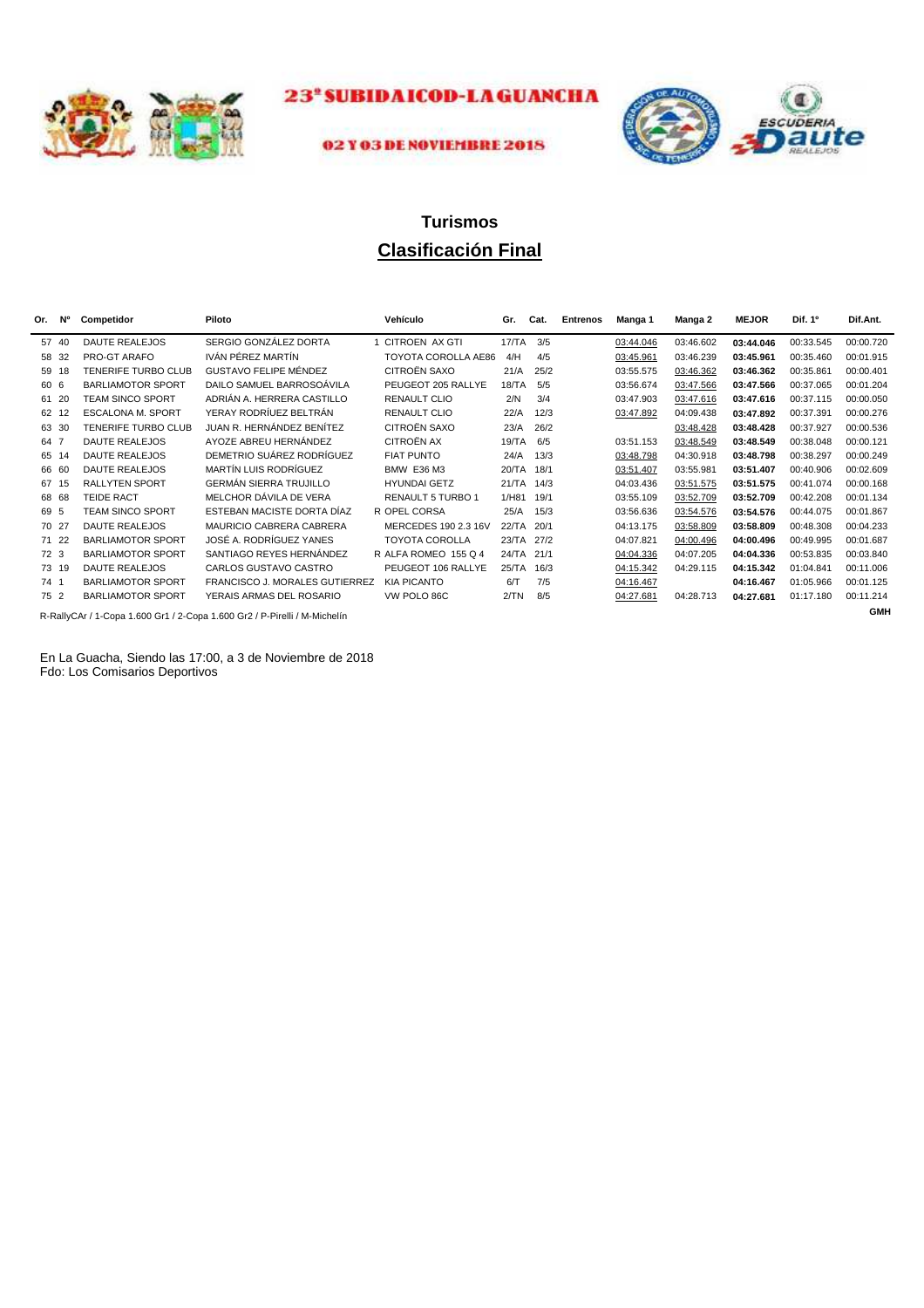

**ACTE 23° SUBIDAICOD-LA GUANCHA** 



|                |                |                                     | <b>Clasificación Final Oficial</b>                          |                           |            |            |       |
|----------------|----------------|-------------------------------------|-------------------------------------------------------------|---------------------------|------------|------------|-------|
|                |                |                                     | <b>RS Trofeo 50</b>                                         |                           |            |            |       |
| P              | N <sup>2</sup> | Escudería                           | Piloto / Copiloto                                           | Vehículo                  | 1ª Oficial | 2ª Oficial | Final |
| 1 <sup>°</sup> | 204            | <b>TEIDE RACT</b>                   | PABLO DÍAZ BETHENCOURT<br>Mª CELESTE DÍA GÓMEZ              | <b>HILLMAN IMP MK2</b>    | 2,9        | 1,5        | 1,5   |
| 2 <sup>o</sup> | 203            | <b>TEAM SINCO SPORT</b>             | MIGUEL A. BAÉZ BORGES<br>ÓSCAR ÁLVAREZ ACUÑA                | <b>AUTOBIANCHI A-112</b>  | 6,7        | 5,1        | 5,1   |
| 3 <sup>o</sup> | 202            | <b>TEAM SINCO SPORT</b>             | MÁXIMO RODRÍGUEZ RODRÍGUEZ<br>FELIPE S. BRITO CASTAÑEDA     | <b>B.M.W 315</b>          | 6,9        | 19,3       | 6,9   |
| 4º             | 201            | <b>TEAM SINCO SPORT</b>             | JOSÉ J. MURCIA BARALLAT<br>ANDRÉS GONZÁLEZ CALZADILLA       | CITROËN 2CV 6 CT          | 123,3      | 46,3       | 46,3  |
|                |                |                                     | <b>Sport</b>                                                |                           |            |            |       |
| P              | N <sup>2</sup> | Escudería                           | Piloto / Copiloto                                           | Vehículo                  | 1ª Oficial | 2ª Oficial | Final |
| 1 <sup>°</sup> | 212            | <b>TEAM SINCO SPORT</b>             | Mª JESÚS ARVELO DÍAZ<br>JERÓNIMO MARTÍNEZ BRITO             | <b>TOYOTA STARLET KP6</b> | 33,6       | 7,2        | 7,2   |
| 2 <sup>o</sup> | 211            | <b>ESCUDERÍA DRAGO</b>              | JOSÉ M. HERNÁNDEZ RODRÍGUEZ<br><b>NELSON SANTANA ORTEGA</b> | <b>FORD ESCORT</b>        | 9,8        | 15,1       | 9,8   |
| 3 <sup>o</sup> | 213            | <b>RETRO CARS CLUB</b>              | AINOHA HERNÁNDEZ FALCÓN<br>ANTONIO E. PÉREZ SUÁREZ          | <b>TOYOTA STARLET</b>     | 9,8        | 10,2       | 9,8   |
| 4º             | 214            | <b>DAUTE REALEJOS</b>               | <b>UBAY RAVELO RODRÍGUEZ</b><br>RAÚL SÁNCHEZ DELGADO        | <b>TOYOTA STARLET</b>     | 13,3       | 10,4       | 10,4  |
| 5º             | 208            | <b>DAUTE REALEJOS</b>               | RUBÉN ROMERO PÉREZ<br>RUBÉN ROMERO LÓPEZ                    | <b>RENAULT 5 ALPINE</b>   | 14,1       | 15,7       | 14,1  |
| 6 <sup>°</sup> | 209            | <b>TEIDE RACT</b>                   | SANDRA ARMEÑO MORA<br>LUCÍA HERNÁNDEZ MARTÍN                | BMW <sub>E21</sub>        | 28,9       | 26,6       | 26,6  |
| 7º             | 207            | C.D. AZUATIL                        | IBAN CASTELLANO GARCÍA<br>MARCOS J. JIMÉNEZ LÓPEZ           | <b>TOYOTA STARLET</b>     | 43,1       | 26,9       | 26,9  |
| 8º             | 206            | <b>DAUTE REALEJOS</b>               | ZÓSIMO J. RAMOS MARRERO<br>ERASMO G. RODRÍGUEZ DÍAZ         | <b>SEAT PANDA 40</b>      | 45,4       | 55,8       | 45,4  |
| 9º             | 205            | <b>ESCUDERIA ATOGO</b>              | JONAY MARTÍN PIMIENTA<br>LIDIA OLIVEIRA CABRERA             | <b>SEAT MARBELLA</b>      | 73,9       | 65,9       | 65,9  |
|                |                |                                     | <b>Supersport</b>                                           |                           |            |            |       |
|                |                |                                     |                                                             |                           |            |            |       |
| P              | N <sup>2</sup> | Escudería                           | Piloto / Copiloto<br><b>ENRIQUE FERNÁNDEZ RODRÍGUEZ</b>     | Vehículo                  | 1ª Oficial | 2ª Oficial | Final |
| 1 <sup>°</sup> | 223            | <b>ARICO COMPETICION</b>            | MARÍA T. GONZÁLEZ PÉREZ                                     | <b>BMW 323I</b>           | 22,3       | 7,6        | 7,6   |
| 2 <sup>o</sup> | 219            | <b>ZAPATERA SPORT</b>               | ALEJANDRO HERNÁNDEZ MARTÍN<br>LUIS N. HERNÁNDEZ CRUZ        | FORD FIESTA MK1           | 9,8        | 8,1        | 8,1   |
| 3º             | 222            | <b>CARTENARA MOTOR</b>              | ALEXIS MANZANO MEDINA<br>LEONARDO PERERA GARCÍA             | <b>BMW 635 CSI</b>        | 11,5       | 8,7        | 8,7   |
| 4º             | 221            | <b>ESCUDERIA TEIDE RAC TENERIFE</b> | MANUEL A. GONZÁLEZ DE LEÓN<br>JULIIO E. MORALES RODRÍGUEZ   | ALFA ROMEO 75 TURBO       | 25,7       | 10,6       | 10,6  |
| 5º             | 216            | <b>FAROGA</b>                       | AYOSE CASTELLANO CASTELLANO<br>CARLOS N. RODRÍGUEZ BOLAÑOS  | <b>SEAT 124</b>           | 17,4       | Ab.        | 17,4  |
| 6 <sup>°</sup> | 220            | <b>TEIDE RACT</b>                   | SANTIAGO M. VERANO LÓPEZ<br>DAVID BÁEZ GONZÁLEZ             | FORD ESCORT RS            | 27,1       | 22,5       | 22,5  |
| 7º             | 218            | <b>CLUB TEAM SINCO SPORT</b>        | MIGUEL IZQUIERDO GIL<br>GORETTI IZQUIERDO HERNÁNDEZ         | <b>SEAT 124</b>           | 49,6       | 55,2       | 49,6  |
| 8º             | 217            | <b>TEIDE RACT</b>                   | RAMÓN CAMACHO REMEDIOS<br>FRANCISCO GONZÁLEZ GARCÍA         | ALFA JULIA                | 99,7       | 96,2       | 96,2  |
| 9º             | 215            | DAUTE REALEJOS                      | JOSÉ D. CABRERA LEMUS<br>OLIVER CABRERA LEMUS               | SEAT PANDA 45             | 146,5      | 331,0      | 146,5 |
|                | 224            | DAUTE REALEJOS                      | JOSÉ A. QUINTERO GONZÁLEZ<br>VICTOR M. LÓPEZ RODRÍGUEZ      | <b>SEAT 124</b>           | Ab.        | Ab.        | Ab.   |
|                | 225            | <b>TEIDE RACT</b>                   | JOSÉ F. GARCÍA PORRAS<br>YERAY GARCÍA PADRÓN                | SEAT 124 2,0              | Ab.        | Ab.        | Ab.   |

**Comisarios Deportivos:**

**A las 17:00 horas del 3 de Noviembre de 2018**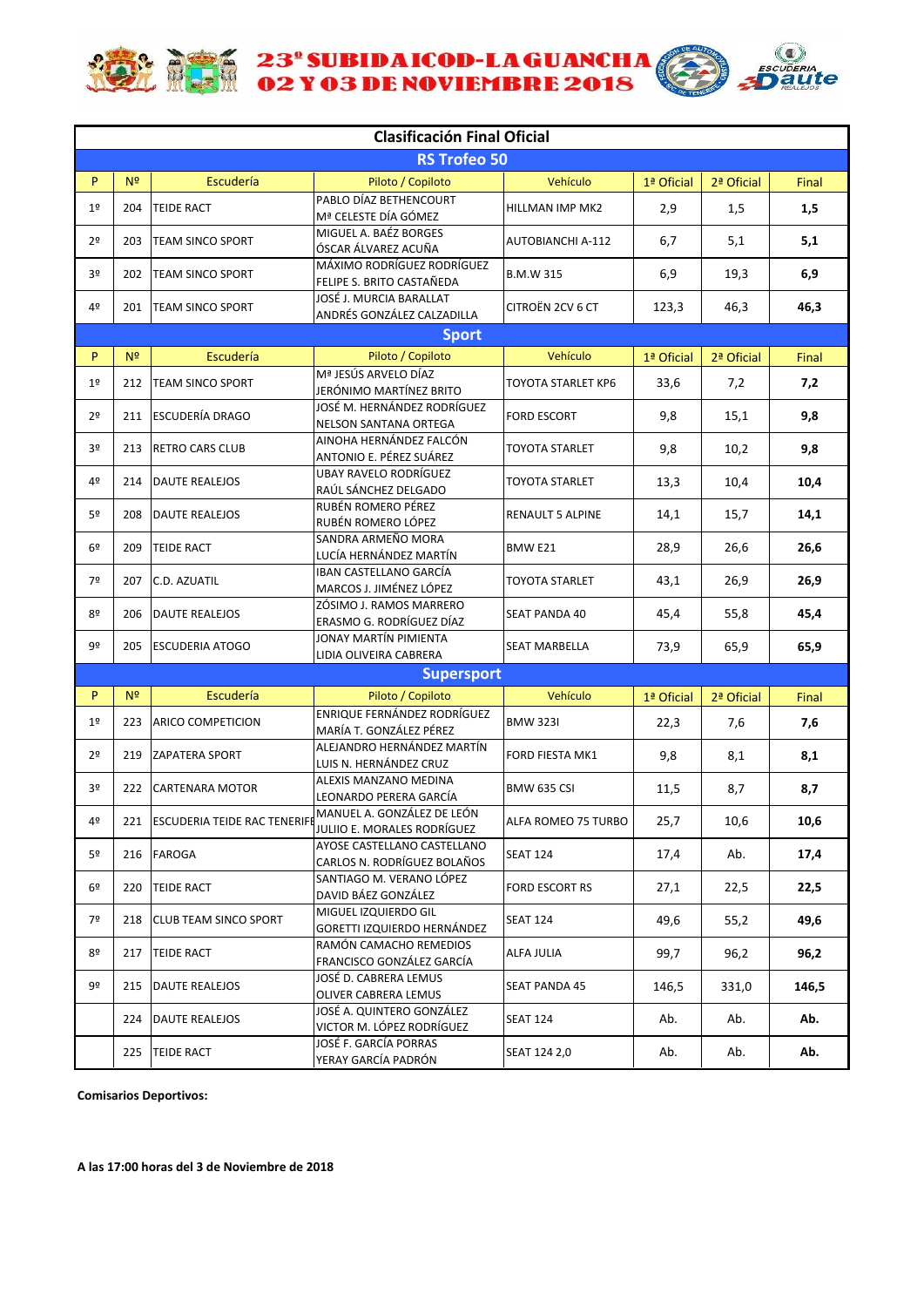



#### 02 Y 03 DE NOVIEMBRE 2018

# **Clasificación Final RallyCar**

| Or.                                                                       | N°   | Competidor               | Piloto                     | Vehículo               | Gr.  | Cat. | Entrenos | Manga 1   | Manga 2   | <b>MEJOR</b> | Dif. 1 <sup>o</sup> | Dif.Ant.  |
|---------------------------------------------------------------------------|------|--------------------------|----------------------------|------------------------|------|------|----------|-----------|-----------|--------------|---------------------|-----------|
|                                                                           | -70  | <b>RALLYTEN SPORT</b>    | ELOY M. GONZÁLEZ DE LEÓN   | R PEUGEOT 206 RC       | 1/A  | 1/2  |          | 03:31.181 | 03:30.618 | 03:30.618    |                     |           |
|                                                                           | 2 34 | <b>DAUTE REALEJOS</b>    | SERGIO MARTÍN GONZÁLEZ     | R RENAULT CLIO SPORT   | 2/A  | 2/2  |          | 03:31.991 |           | 03:31.991    | 00:01.373           | 00:01.373 |
|                                                                           | 3 58 | PRO-GT ARAFO             | OLIVER NEGRÍN MEDINA       | R RENAULT CLÍO SPORT R | 1/N  | 1/4  |          | 03:34.337 | 03:35.536 | 03:34.337    | 00:03.719           | 00:02.346 |
|                                                                           | 49   | <b>DAUTE REALEJOS</b>    | JOSÉ D. LUIS ESTÉVEZ       | R PEUGEOT 106 RALLYE   | 1/TA | 1/3  |          | 03:43.672 | 03:42.678 | 03:42.678    | 00:12.060           | 00:08.341 |
|                                                                           | 55   | <b>TEAM SINCO SPORT</b>  | ESTEBAN MACISTE DORTA DÍAZ | R OPEL CORSA           | 3/A  | 2/3  |          | 03:56.636 | 03:54.576 | 03:54.576    | 00:23.958           | 00:11.898 |
|                                                                           | 6 3  | <b>BARLIAMOTOR SPORT</b> | SANTIAGO REYES HERNÁNDEZ   | R ALFA ROMEO 155 Q 4   | 2/TA | 1/1  |          | 04:04.336 | 04:07.205 | 04:04.336    | 00:33.718           | 00:09.760 |
| R-RallyCAr / 1-Copa 1.600 Gr1 / 2-Copa 1.600 Gr2 / P-Pirelli / M-Michelín |      |                          |                            |                        |      |      |          |           |           | <b>GMH</b>   |                     |           |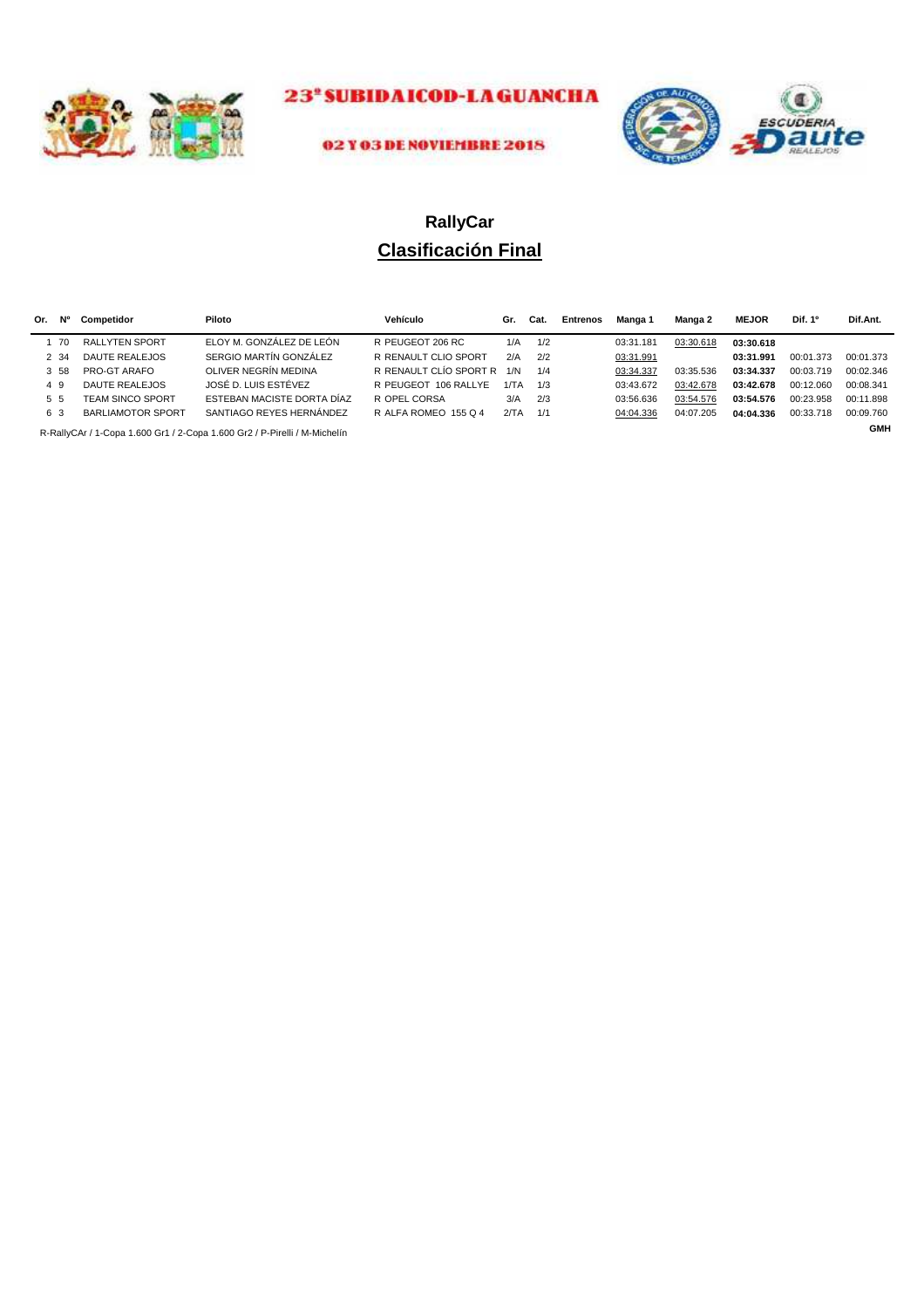



#### 02 Y 03 DE NOVIEMBRE 2018

# **Clasificación Final Copa 1.600 Gr1**

| Or. | N°    | Competidor            | Piloto                                                                    | Vehículo              | Gr.  | Cat. | Entrenos | Manga 1   | Manga 2   | <b>MEJOR</b> | Dif. 1 <sup>o</sup> | Dif.Ant.   |
|-----|-------|-----------------------|---------------------------------------------------------------------------|-----------------------|------|------|----------|-----------|-----------|--------------|---------------------|------------|
|     | -43   | <b>DAUTE REALEJOS</b> | JOSE D. BENITO DORTA                                                      | PEUGEOT 106 RALLYE    | 1/TA | 1/2  |          | 03:34.433 | 03:33.184 | 03:33.184    |                     |            |
|     | 2 41  | <b>DAUTE REALEJOS</b> | DOMINGO J. AFONSO LEÓN                                                    | PEUGEOT 106 RALLYE    | 2/TA | 2/2  |          | 03:34.803 | 03:34.924 | 03:34.803    | 00:01.619           | 00:01.619  |
|     | 3 39  | DAUTE REALEJOS        | JOSÉ A. GONZÁLEZ FARIÑA                                                   | I NISSAN MICRA 160SR  | 3/TA | 1/3  |          | 03:41.195 | 03:43.904 | 03:41.195    | 00:08.011           | 00:06.392  |
|     | 4 4 4 | DAUTE REALEJOS        | DIEGO I. DELGADO GONZÁLEZ                                                 | PEUGEOT 106 XSL       | 4/TA | 1/5  |          | 03:54.012 | 03:41.607 | 03:41.607    | 00:08.423           | 00:00.412  |
|     | 5 42  | DAUTE REALEJOS        | JUAN C. GONZÁLEZ FARIÑA                                                   | I NISSAN MICRA 160 SR | 5/TA | 2/3  |          | 03:44.646 | 03:41.683 | 03:41.683    | 00:08.499           | 00:00.076  |
|     | 6.40  | DAUTE REALEJOS        | SERGIO GONZÁLEZ DORTA                                                     | CITROEN AX GTI        | 6/TA | 2/5  |          | 03:44.046 | 03:46.602 | 03:44.046    | 00:10.862           | 00:02.363  |
|     |       |                       | R-RallyCAr / 1-Copa 1.600 Gr1 / 2-Copa 1.600 Gr2 / P-Pirelli / M-Michelín |                       |      |      |          |           |           |              |                     | <b>GMH</b> |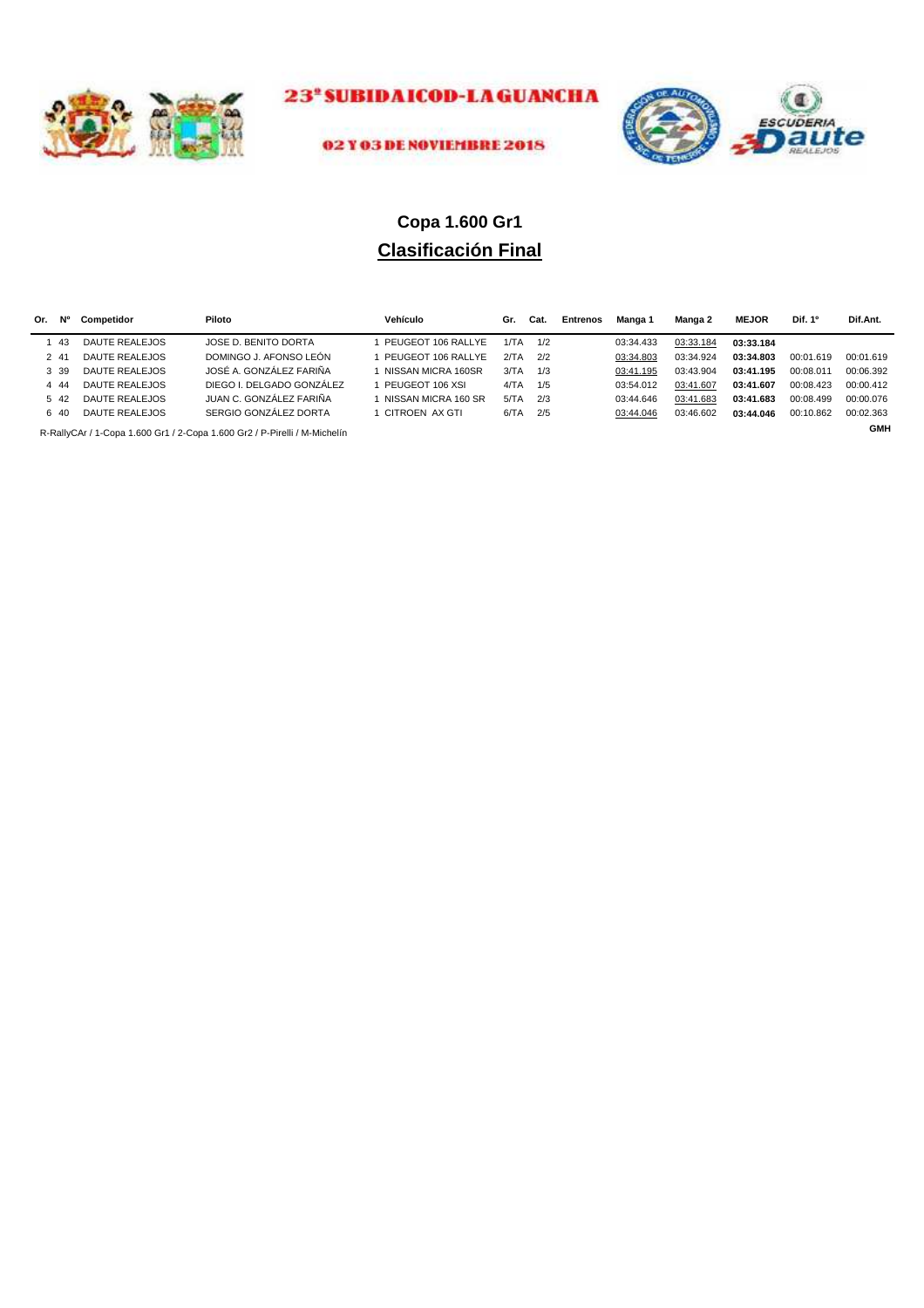



#### 02 Y 03 DE NOVIEMBRE 2018

# **Clasificación Final Copa 1.600 Gr2**

| Or. | <b>N°</b> | Competidor            | Piloto                                                                    | Vehículo             | Gr.  | Cat. | Entrenos | Manga 1   | Manga 2   | <b>MEJOR</b> | Dif. 1 <sup>o</sup> | Dif.Ant.   |
|-----|-----------|-----------------------|---------------------------------------------------------------------------|----------------------|------|------|----------|-----------|-----------|--------------|---------------------|------------|
|     | 52        | DAUTE REALEJOS        | FÉLIX D. ALONSO DORTA                                                     | 2 CITROËN SAXO       | 1/A  | 1/2  |          | 03:23.240 | 03:22.589 | 03:22.589    |                     |            |
|     | 2 54      | DAUTE REALEJOS        | JOSÉ A. DAUTE SANTANA LORENZO 2 HONDA CIVIC                               |                      | 1/T  | 2/2  |          | 03:25.681 |           | 03:25.681    | 00:03.092           | 00:03.092  |
|     | 3 47      | DAUTE REALEJOS        | PABLO DORT ALEGRÍA                                                        | 2 CITROËN SAXO       | 2/A  | 3/2  |          | 03:31.807 | 03:30.479 | 03:30.479    | 00:07.890           | 00:04.798  |
|     | 4 50      | DAUTE REALEJOS        | JONATHAN FELIPE SIVERIO                                                   | 2 CITROËN SAXO       | 3/A  | 4/2  |          | 03:34.154 | 03:31.475 | 03:31.475    | 00:08.886           | 00:00.996  |
|     | 5 49      | DAUTE REALEJOS        | ACHAMAN LORENZO GONZÁLEZ                                                  | 2 PEUGEOT 106 RALLYE | 1/TA | 1/3  |          | 03:41.101 | 03:31.890 | 03:31.890    | 00:09.301           | 00:00.415  |
|     | 6 48      | DAUTE REALEJOS        | SAMUEL DÍAZ LUIS                                                          | 2 CITROËN SAXO       | 4/A  | 5/2  |          | 03:37.304 | 03:34.249 | 03:34.249    | 00:11.660           | 00:02.359  |
|     | 7 46      | DAUTE REALEJOS        | JOSÉ M. LUIS DORTA                                                        | 2 OPEL CORSA         | 2/T  | 2/3  |          | 03:35.786 | 03:34.647 | 03:34.647    | 00:12.058           | 00:00.398  |
|     | 8 53      | DAUTE REALEJOS        | JONÁS A. GONZÁLEZ GONZÁLEZ                                                | 2 PEUGEOT 106        | 2/TA | 3/3  |          |           | 03:34.775 | 03:34.775    | 00:12.186           | 00:00.128  |
|     | 9 45      | DAUTE REALEJOS        | JESÚS E. RODRÍGUEZ ARBELAY                                                | 2 CITROEN SAXO       | 5/A  | 6/2  |          | 03:42.233 | 03:39.969 | 03:39.969    | 00:17.380           | 00:05.194  |
|     | 10 51     | <b>DAUTE REALEJOS</b> | MOISÉS HERNÁNDEZ MARRERO                                                  | 2 CITROËN C2 GT      | 6/A  | 7/2  |          | 03:41.836 |           | 03:41.836    | 00:19.247           | 00:01.867  |
|     |           |                       | R-RallyCAr / 1-Copa 1.600 Gr1 / 2-Copa 1.600 Gr2 / P-Pirelli / M-Michelín |                      |      |      |          |           |           |              |                     | <b>GMH</b> |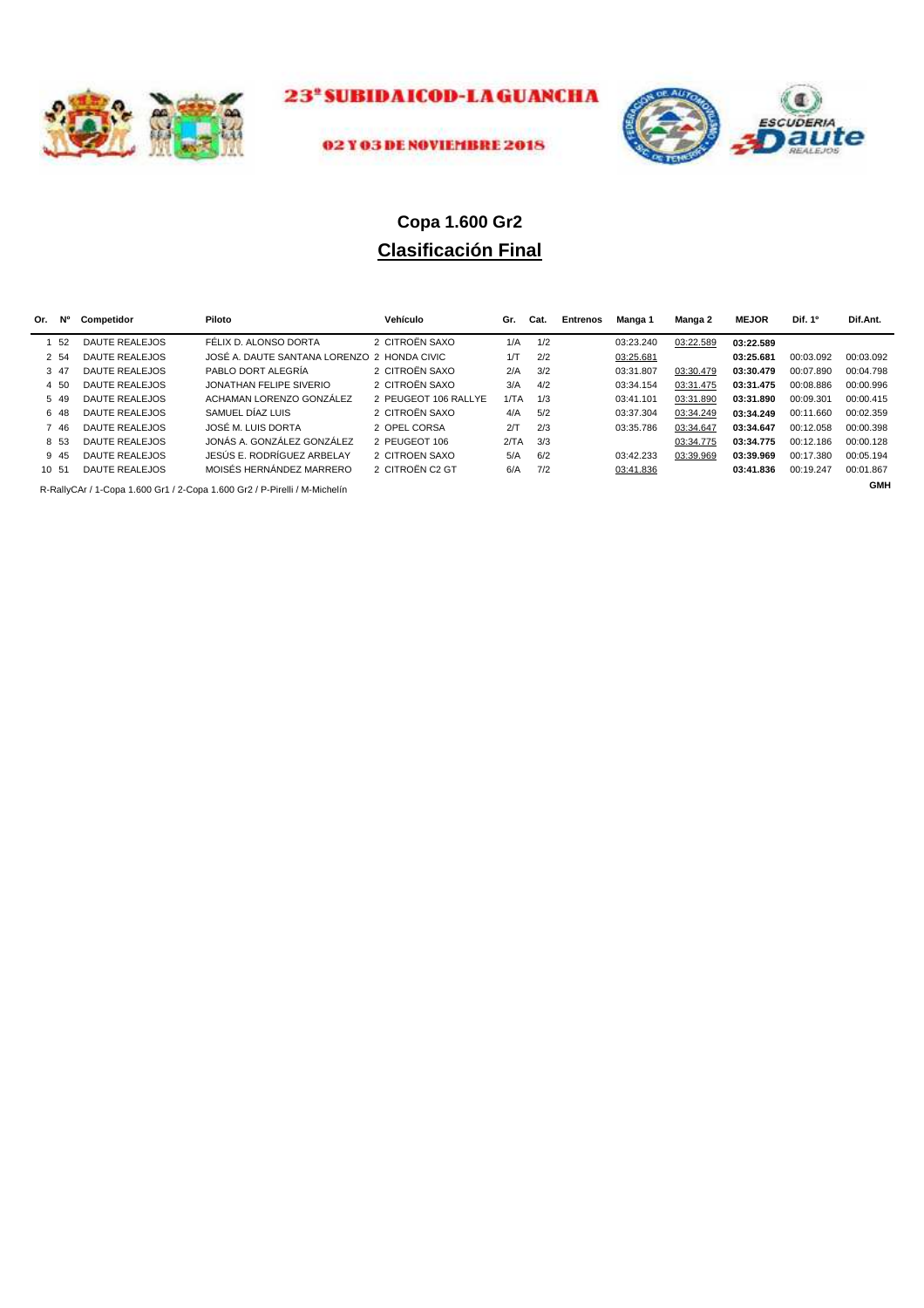



02 Y 03 DE NOVIEMBRE 2018

# **Clasificación Final Pirelli**

| Or. Nº         | Competidor     | Piloto                                                                    | Vehículo             |      | Gr. Cat. | Entrenos | Manga 1   | Manga 2   | <b>MEJOR</b> | Dif. 1 <sup>o</sup> | Dif.Ant.   |
|----------------|----------------|---------------------------------------------------------------------------|----------------------|------|----------|----------|-----------|-----------|--------------|---------------------|------------|
| $\overline{A}$ | DAUTE REALEJOS | PEDRO J. CABRERA ESTÉVEZ                                                  | P PEUGEOT 106 RALLYE | 1/TA |          |          | 03:45.336 | 03:42.224 | 03:42.224    |                     |            |
|                |                | R-RallyCAr / 1-Copa 1.600 Gr1 / 2-Copa 1.600 Gr2 / P-Pirelli / M-Michelín |                      |      |          |          |           |           |              |                     | <b>GMH</b> |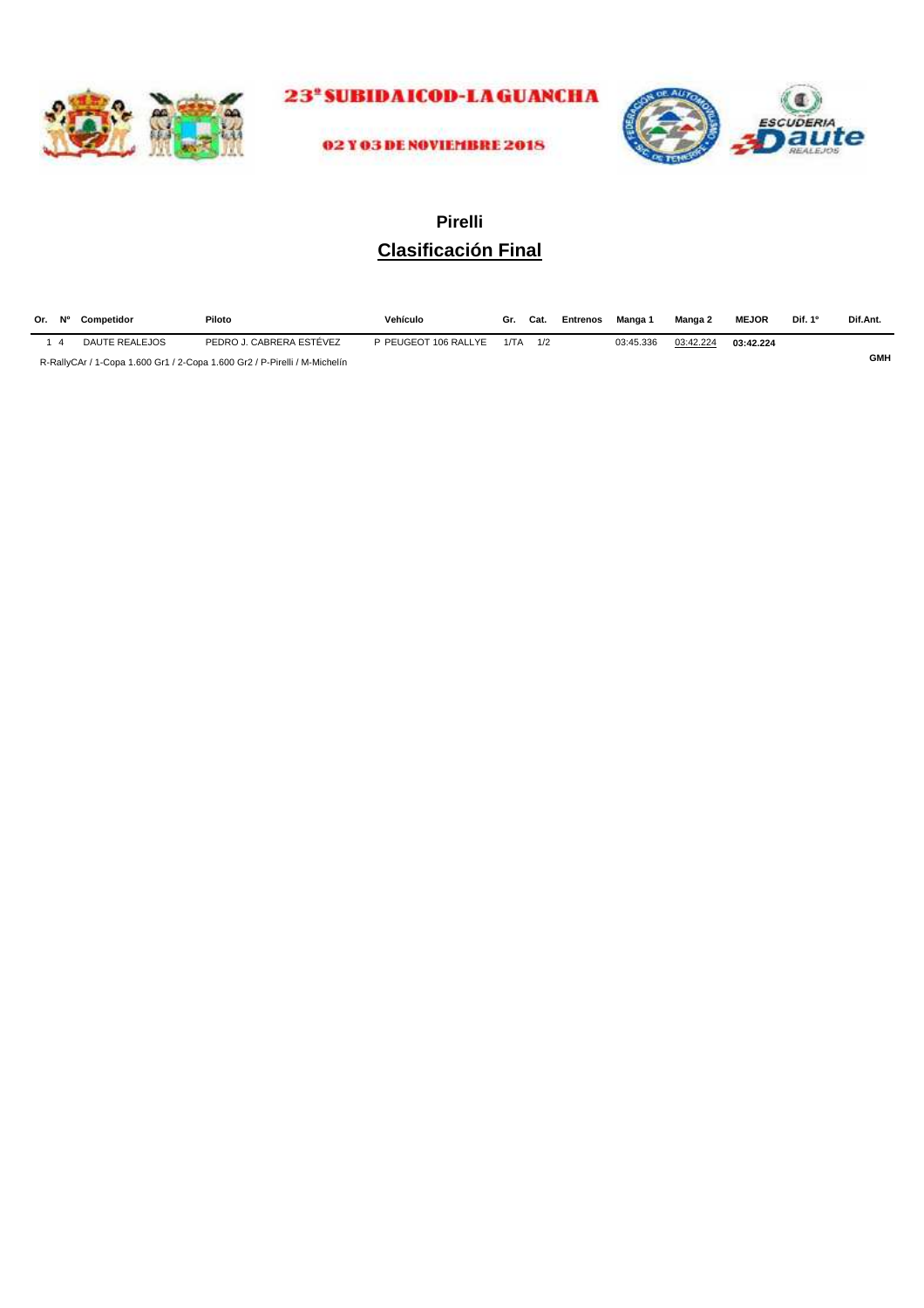

23<sup>\*</sup>SUBIDAICOD-LAGUANCHA



02 Y 03 DE NOVIEMBRE 2018

## **Clasificación Final Michelín**

| Or. | <b>N°</b> | Competidor     | Piloto             | Vehículo            | Gr.    | Cat. | <b>Entrenos</b> | Manga 1   | Manga 2   | <b>MEJOR</b> | Dif. 1º | Dif.Ant. |
|-----|-----------|----------------|--------------------|---------------------|--------|------|-----------------|-----------|-----------|--------------|---------|----------|
|     | 72        | DAUTE REALEJOS | DOMINGO BRAVO LUIS | M MITSUBISHI EVO IX | $1/N+$ | 1/1  |                 | 03:33.585 | 03:30.697 | 03:30.697    |         |          |
|     |           | ---------      |                    |                     |        |      |                 |           |           |              |         | GMH      |

R-RallyCAr / 1-Copa 1.600 Gr1 / 2-Copa 1.600 Gr2 / P-Pirelli / M-Michelín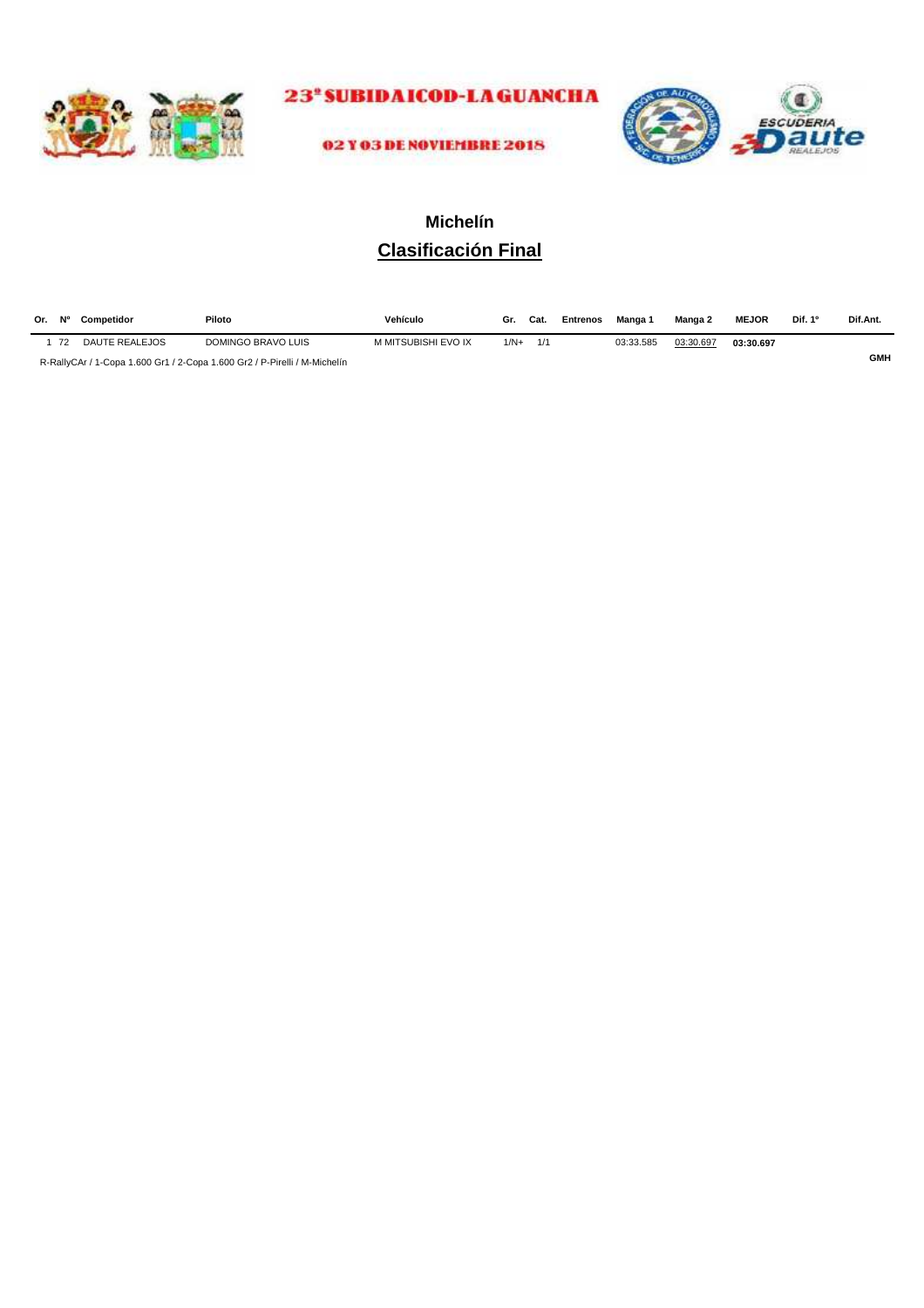

## 23<sup>ª</sup> SUBIDAICOD-LA GUANCHA





## **Vehículos Autorizados a tomar la salida**

| Or. No         |                | <b>COMPETIDOR</b>          | <b>PILOTO</b>                      |   | <b>VEHICULO</b>          | <b>GRUPO</b>   | <b>CAT</b>              |
|----------------|----------------|----------------------------|------------------------------------|---|--------------------------|----------------|-------------------------|
|                | 1 201          | <b>TEAM SINCO SPORT</b>    | JOSÉ J. MURCIA/ANDRÉS GONZÁLEZ     |   | CITROËN 2CV 6 CT         | 50             |                         |
| $\overline{2}$ | 202            | <b>TEAM SINCO SPORT</b>    | MÁXIMO RODRÍGUEZ/FELIIPE S. BRITO  |   | <b>B.M.W 315</b>         | 50             |                         |
| 3              | 203            | <b>TEAM SINCO SPORT</b>    | MIGUEL A. BAEZ/OSCAR ALVAREZ       |   | <b>AUTOBIANCHI A-112</b> | 50             |                         |
| 4              | 204            | <b>TEIDE RACT</b>          | PABLO DIAZ/Mª CELESTE DIA          |   | HILLMAN IMP MK2          | 50             |                         |
| 5              | 205            | <b>ESCUDERIA ATOGO</b>     | JONAY MARTIN/LIDIA OLIVEIRA        |   | <b>SEAT MARBELLA</b>     | SP             |                         |
| 6              | 206            | DAUTE REALEJOS             | ZOSIMO J. RAMOS/ERASMO G. RGUEZ    |   | SEAT PANDA 40            | SP             |                         |
| 7              | 207            | C.D. AZUATIL               | IBAN CASTELLANO/MARCOS J. JIMÉNEZ  |   | <b>TOYOTA STARLET</b>    | SP             |                         |
| 8              | 208            | DAUTE REALEJOS             | RUBÉN ROMERO/RUBÉN ROMERO          |   | RENAULT 5 ALPINE         | <b>SP</b>      |                         |
| 9              | 209            | <b>TEIDE RACT</b>          | SANDRA ARMEÑO/LUCÍA HERNÁNDEZ      |   |                          | SP             |                         |
|                |                |                            |                                    |   | <b>BMW E 21</b>          | <b>SP</b>      |                         |
| 10             | 211            | <b>ESCUDERIA DRAGO</b>     | JOSÉ M. HDEZ/NELSON SANTANA        |   | FORD ESCORT              |                |                         |
| 11             | 212            | <b>TEAM SINCO SPORT</b>    | Mª JESÚS ARVEL/JERÓNIMO MARTÍNEZ   |   | TOYOTA STARLET KP62      | <b>SP</b>      |                         |
|                | 12 213         | <b>RETRO CARS CLUB</b>     | AINOHA HDEZ/ANTONIO E.PÉREZ        |   | <b>TOYOTA STARLET</b>    | <b>SP</b>      |                         |
| 13             | 214            | DAUTE REALEJOS             | UBAY RAVELO/RAUL SANCHEZ           |   | <b>TOYOTA STARLET</b>    | <b>SP</b>      |                         |
|                | 14 215         | DAUTE REALEJOS             | JOSÉ D. CABRERA/OLIVER CABRERA     |   | <b>SEAT PANDA 45</b>     | SU             |                         |
| 15             | 216            | FAROGA                     | AYOSE CASTELLANO/CARLOS N. RGUEZ   |   | <b>SEAT 124</b>          | SU             |                         |
| 16             | 217            | <b>TEIDE RACT</b>          | RAMON CAMACHO/FRANCISCO GLEZ       |   | ALFA JULIA               | SU             |                         |
| 17             | 218            | CLUB TEAM SINCO SPOR       | MIGUEL IZQUIERDO/GORETTI IZQUIERDO |   | <b>SEAT 124</b>          | SU             |                         |
| 18             | 219            | <b>ZAPATERA SPORT</b>      | ALEJANDRO HERNANDEZ/LUIS N. HDEZ   |   | FORD FIESTA MK1          | SU             |                         |
| 19             | 220            | <b>TEIDE RACT</b>          | SANTIAGO M. VERANO/DAVID BAEZ      |   | FORD ESCORT RS           | SU             |                         |
| 20             | 221            | <b>ESCUDERIA TEIDE RAC</b> | MANUEL A. GLEZ/JULIIO E. MORALES   |   | ALFA ROMEO 75 TURBO      | SU             |                         |
| 21             | 222            | CARTENARA MOTOR            | ALEXIS MANZANO/LEONARDO PERERA     |   | <b>BMW 635 CSI</b>       | SU             |                         |
| 22             | 223            | ARICO COMPETICION          | ENRIQUE FERNÁNDEZ/MARÍA T.         |   | <b>BMW 323I</b>          | SU             |                         |
| 23             | 224            | DAUTE REALEJOS             | JOSÉ A. QUINTERO/VICTOR M. LÓPEZ   |   | <b>SEAT 124</b>          | SU             |                         |
| 24             | 225            | <b>TEIDE RACT</b>          | JOSÉ F. GARCÍA/YERAY GARCÍA        |   | SEAT 124.2.0             | SU             |                         |
|                | $\mathbf{1}$   | <b>BARLIAMOTOR SPORT</b>   |                                    |   |                          | T              |                         |
| 25             |                |                            | FRANCISCO J. MORALES GUTIERREZ     |   | <b>KIA PICANTO</b>       |                | 5                       |
| 26             | $\overline{2}$ | <b>BARLIAMOTOR SPORT</b>   | YERAIS ARMAS DEL ROSARIO           |   | VW POLO 86C              | TN             | 5                       |
| 27             | 3              | <b>BARLIAMOTOR SPORT</b>   | SANTIAGO REYES HERNANDEZ           | R | ALFA ROMEO 155 Q 4       | <b>TA</b>      | $\mathbf{1}$            |
| 28             | 4              | DAUTE REALEJOS             | PEDRO J. CABRERA ESTÉVEZ           | P | PEUGEOT 106 RALLYE       | TA             | 2                       |
| 29             | 5              | <b>TEAM SINCO SPORT</b>    | ESTEBAN MACISTE DORTA DIAZ         | R | <b>OPEL CORSA</b>        | Α              | 3                       |
| 30             | 6              | <b>BARLIAMOTOR SPORT</b>   | DAILO SAMUEL BARROSOAVILA          |   | PEUGEOT 205 RALLYE       | <b>TA</b>      | 5                       |
| 31             | $\overline{7}$ | DAUTE REALEJOS             | AYOZE ABREU HERNANDEZ              |   | CITROËN AX               | <b>TA</b>      | 5                       |
| 32             | 8              | DAUTE REALEJOS             | DAVID J. HERNÁNDEZ NAVARRO         | С | OPEL CORSA               | <b>TA</b>      | 3                       |
| 33             | 9              | DAUTE REALEJOS             | JOSÉ D. LUIS ESTÉVEZ               | R | PEUGEOT 106 RALLYE       | TA             | 3                       |
| 34             | 10             | DAUTE REALEJOS             | CRISTIAN MESA PÉREZ                | R | OPEL CORSA               | <b>TA</b>      | 3                       |
| 35             | 11             | ZAPATERA M. SPORT          | VICENTE I. DE LA CRUZ VIERA        |   | OPEL CORSA               | TA             | 3                       |
| 36             | 12             | <b>ESCALONA M. SPORT</b>   | YERAY RODRÍUEZ BELTRÁN             |   | <b>RENAULT CLIO</b>      | Α              | 3                       |
| 37             | 14             | DAUTE REALEJOS             | DEMETRIO SUAREZ RODRIGUEZ          |   | <b>FIAT PUNTO</b>        | Α              | 3                       |
| 38             | 15             | <b>RALLYTEN SPORT</b>      | <b>GERMAN SIERRA TRUJILLO</b>      |   | <b>HYUNDAI GETZ</b>      | <b>TA</b>      | 3                       |
| 39             | 16             | DAUTE REALEJOS             | MOISES GONZALEZ DELGADO            |   | <b>CITROEN SAXO</b>      | Α              | 2                       |
| 40             | 17             |                            | BALDOMERO R. RODRIGUEZ             |   | <b>FORD ESCORT</b>       | <b>TA</b>      | $\overline{\mathbf{c}}$ |
|                |                | DAUTE REALEJOS             |                                    |   |                          |                |                         |
| 41             | 18             | TENERIFE TURBO CLUB        | <b>GUSTAVO FELIPE MÉNDEZ</b>       |   | <b>CITROEN SAXO</b>      | Α              | 2                       |
| 42             | 19             | DAUTE REALEJOS             | CARLOS GUSTAVO CASTRO              |   | PEUGEOT 106 RALLYE       | <b>TA</b>      | 3                       |
| 43             | 20             | <b>TEAM SINCO SPORT</b>    | ADRIAN A. HERRERA CASTILLO         |   | RENAULT CLIO             | N              | 4                       |
| 44             | 21             | DAUTE REALEJOS             | FRANCISCO LUIS SACRAMENTO          |   | <b>CITROEN AX</b>        | <b>TA</b>      | 5                       |
| 45             | 22             | <b>BARLIAMOTOR SPORT</b>   | JOSÉ A. RODRIGUEZ YANES            |   | TOYOTA COROLLA           | <b>TA</b>      | 2                       |
| 46             | 23             | <b>BRIEFING AGUERE</b>     | MIGUEL ANGEL HERNANDEZ GARCIA      |   | HONDA CIVIC              | TA             | 3                       |
| 47             | 24             | DAUTE REALEJOS             | SANTIAGO J. PÉREZ DORTA            |   | <b>FIAT 127</b>          | н              | 5                       |
| 48             | 25             | <b>HIERRO SUR</b>          | BRAYAN GONZÁLEZ PADRÓN             |   | OPEL MANTA               | H <sub>5</sub> | 2                       |
| 49             | 26             | SINCO SPORT                | MIGUEL A. SOSA DIAZ                |   | <b>BMW 325</b>           | $\mathsf{T}$   | 3                       |
| 50             | 27             | DAUTE REALEJOS             | MAURICIO CABRERA CABRERA           |   | MERCEDES 190 2.3 16V     | <b>TA</b>      | 1                       |
| 51             | 28             | <b>PRO-GT ARAFO</b>        | <b>JESUS MARTIN GONZALEZ</b>       |   | <b>OPEL KADETT</b>       | Α              | 2                       |
| 52             | 29             | <b>ESC GUAJILAPA</b>       | ROBERTO HERRERA MEDINA             |   | <b>CITROEN SAXO</b>      | Α              | 2                       |
| 53             | 30             | TENERIFE TURBO CLUB        | JUAN R. HERNÁNDEZ BENÍTEZ          |   | <b>CITROEN SAXO</b>      | Α              | $\overline{\mathbf{c}}$ |
| 54             | 31             | DAUTE REALEJOS             | MANUEL A. GARCIA DELGADO           |   | PEUGEOT 306 S16          | TN             | 4                       |
| 55             | 32             | PRO-GT ARAFO               | IVÁN PÉREZ MARTÍN                  |   | TOYOTA COROLLA AE86      | н              | 5                       |
| 56             | 33             | DAUTE REALEJOS             | <b>ISAAC PÉREZ DÍAZ</b>            |   | CITROËN SAXO             | Α              | 2                       |
| 57             | 34             | DAUTE REALEJOS             | SERGIO MARTÍN GONZÁLEZ             | R | RENAULT CLIO SPORT       | Α              | 2                       |
|                |                |                            |                                    |   |                          |                |                         |
| 58             | 35             | <b>BARLIAMOTOR SPORT</b>   | ALEXIS DORTA LÓPEZ                 |   | CITROËN C2               | R 2            | 3                       |
| 59             | 36             | DAUTE REALEJOS             | EDUARDO AGÜÍN ROSQUETE             |   | CITROËN SAXO             | A              | 2                       |
| 60             | 37             | DAUTE REALEJOS             | JAIRO HERNANDEZ GARCIA             |   | CITROËN XSARA KIT CA     | Т              | $\mathbf{1}$            |
| 61             | 38             | DAUTE REALEJOS             | JUAN A. GARCÍA PÉREZ               | C | PEUGEOT 206 XS           | Α              | 3                       |
| 62             | 39             | DAUTE REALEJOS             | JOSÉ A. GONZÁLEZ FARIÑA            | C | NISSAN MICRA 160SR       | TA             | 3                       |
| 63             | 40             | DAUTE REALEJOS             | SERGIO GONZÁLEZ DORTA              | С | CITROEN AX GTI           | <b>TA</b>      | 5                       |
| 64             | 41             | <b>DAUTE REALEJOS</b>      | DOMINGO J. AFONSO LEÓN             | С | PEUGEOT 106 RALLYE       | <b>TA</b>      | $\overline{\mathbf{c}}$ |
| 65             | 42             | <b>DAUTE REALEJOS</b>      | JUAN C. GONZÁLEZ FARIÑA            | C | NISSAN MICRA 160 SR      | <b>TA</b>      | 3                       |
| 66             | 43             | DAUTE REALEJOS             | JOSE D. BENITO DORTA               | С | PEUGEOT 106 RALLYE       | <b>TA</b>      | $\overline{c}$          |
| 67             | 44             | <b>DAUTE REALEJOS</b>      | DIEGO I. DELGADO GONZÁLEZ          | С | PEUGEOT 106 XSI          | <b>TA</b>      | 5                       |
| 68             | 45             | DAUTE REALEJOS             | JESÚS E. RODRÍGUEZ ARBELAY         | С | <b>CITROEN SAXO</b>      | Α              | $\overline{c}$          |
| 69             | 46             | DAUTE REALEJOS             | JOSÉ M. LUIS DORTA                 | С | OPEL CORSA               | т              | 3                       |
| 70             | 47             | DAUTE REALEJOS             | PABLO DORT ALEGRÍA                 | С | <b>CITROËN SAXO</b>      | Α              | $\overline{\mathbf{c}}$ |
|                |                |                            | SAMUEL DÍAZ LUIS                   |   | CITROËN SAXO             |                |                         |
| 71             | 48             | DAUTE REALEJOS             |                                    | С |                          | Α              | $\overline{c}$          |
| 72             | 49             | <b>DAUTE REALEJOS</b>      | ACHAMAN LORENZO GONZÁLEZ           | С | PEUGEOT 106 RALLYE       | TA             | 3                       |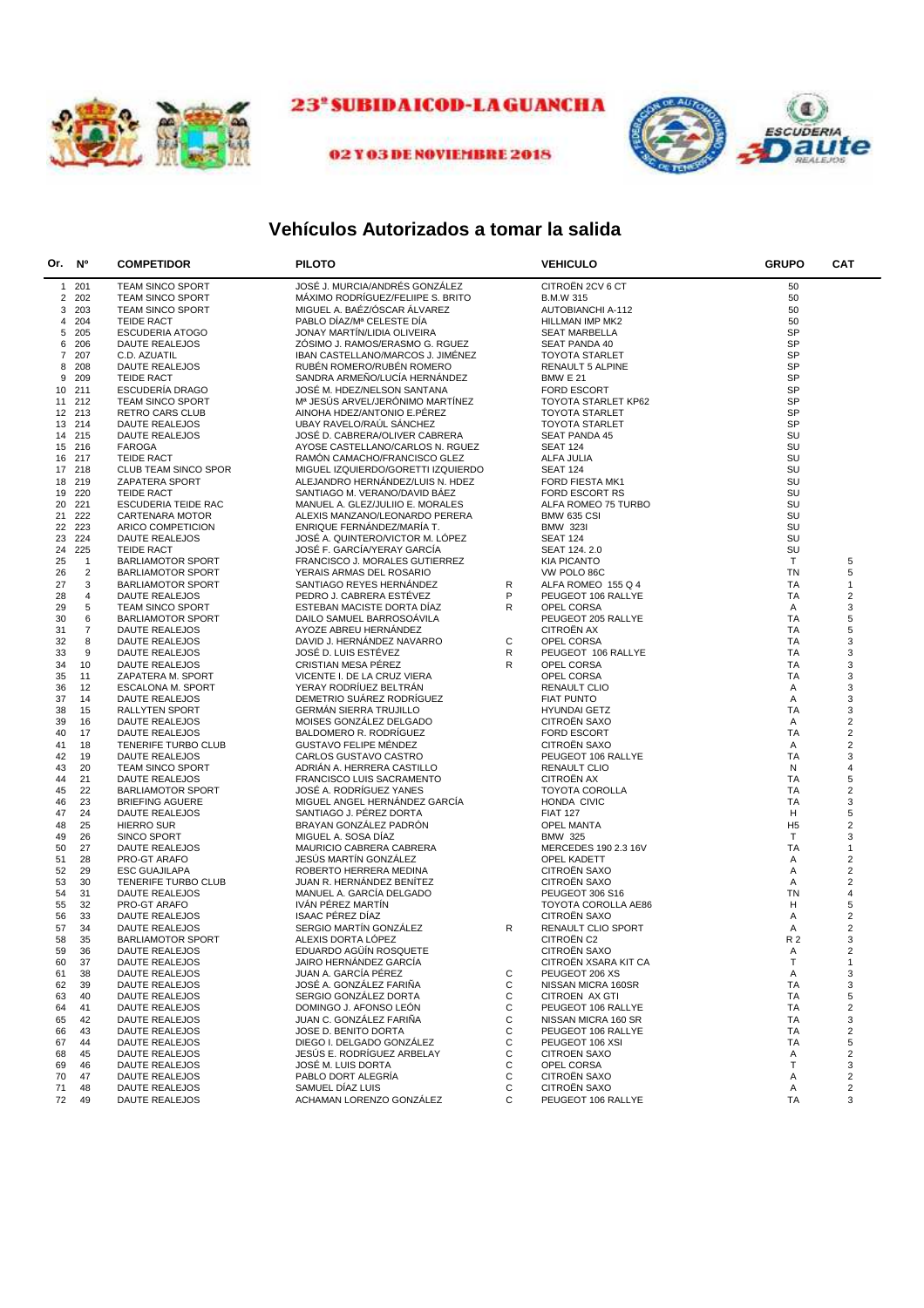



#### 02 Y 03 DE NOVIEMBRE 2018

### **Vehículos Autorizados a tomar la salida**

| Or. | <b>N°</b> | <b>COMPETIDOR</b>        | <b>PILOTO</b>                  |   | <b>VEHICULO</b>            | <b>GRUPO</b>   | <b>CAT</b>     |
|-----|-----------|--------------------------|--------------------------------|---|----------------------------|----------------|----------------|
| 73  | 50        | <b>DAUTE REALEJOS</b>    | JONATHAN FELIPE SIVERIO        | C | <b>CITROËN SAXO</b>        | A              | $\overline{2}$ |
| 74  | 51        | <b>DAUTE REALEJOS</b>    | MOISÉS HERNÁNDEZ MARRERO       | C | CITROËN C2 GT              | Α              | $\overline{2}$ |
| 75  | 52        | <b>DAUTE REALEJOS</b>    | FÉLIX D. ALONSO DORTA          | C | CITROËN SAXO               | A              | $\mathbf 2$    |
| 76  | 53        | <b>DAUTE REALEJOS</b>    | JONÁS A. GONZÁLEZ GONZÁLEZ     | C | PEUGEOT 106                | <b>TA</b>      | 3              |
| 77  | 54        | <b>DAUTE REALEJOS</b>    | JOSÉ A. DAUTE SANTANA LORENZO  | C | <b>HONDA CIVIC</b>         | T.             | $\overline{2}$ |
| 78  | 55        | ZAPATERA SPORT           | GILBERTO HERNÁNDEZ RODRÍGUEZ   |   | <b>VOLKSWAGEN GOLF GTI</b> | H90            | $\overline{2}$ |
| 79  | 56        | <b>DAUTE REALEJOS</b>    | FÉLIX LUIS FUENTES             |   | <b>FORD RS 2000</b>        | H              | $\mathbf 2$    |
| 80  | 57        | <b>HIERRO SUR</b>        | SEBASTIÁN MACHADO FERNÁNDEZ    |   | FORD ESCORT MK1 RS 2       | H              | $\overline{2}$ |
| 81  | 58        | PRO-GT ARAFO             | OLIVER NEGRÍN MEDINA           | R | RENAULT CLÍO SPORT R       | N              | $\overline{4}$ |
| 82  | 59        | <b>DAUTE REALEJOS</b>    | JULIÁN LUIS LUIS               |   | HONDA CIVIC VTI            | A              | 3              |
| 83  | 60        | <b>DAUTE REALEJOS</b>    | MARTÍN LUIS RODRÍGUEZ          |   | <b>BMW E36 M3</b>          | <b>TA</b>      | $\mathbf{1}$   |
| 84  | 61        | <b>DAUTE REALEJOS</b>    | ORLANDO GONZÁLEZ GONZÁLEZ      |   | <b>RENAULT 5 GT TURBO</b>  | <b>TA</b>      | $\mathbf{1}$   |
| 85  | 62        | <b>VILLA ADEJE</b>       | ENOC HERNÁNDEZ HERNÁNDEZ       |   | <b>RENAULT 5 GT TURBO</b>  | <b>TA</b>      | $\mathbf{1}$   |
| 86  | 63        | C. D. SEVENTEN           | AIRAM T. HERNÁNDEZ GONZÁLEZ    |   | <b>RENAULT 5 GT TURBO</b>  | <b>TA</b>      | $\mathbf{1}$   |
| 87  | 64        | <b>HIERRO SUR</b>        | ANTONIO M. RODRÍGUEZ HERNÁNDEZ |   | <b>RENAULT 5 GT TURBO</b>  | T.             | $\mathbf{1}$   |
| 88  | 65        | <b>DAUTE REALEJOS</b>    | SAMUEL ELVIRA GARCÍA           |   | <b>RENAULT 5 GT TURBO</b>  | <b>TA</b>      | $\mathbf{1}$   |
| 89  | 66        | <b>BREFING AGUERE M</b>  | ADAL GARCÍA GARCÍA             |   | <b>RENAULT 5 GT TURBO</b>  | H <sub>5</sub> | $\mathbf{1}$   |
| 90  | 67        | <b>CLUB ADEA</b>         | SERGIO ACOSTA MESA             |   | <b>RENAULT 5 GT TURBO</b>  | <b>TA</b>      | $\mathbf{1}$   |
| 91  | 68        | <b>TEIDE RACT</b>        | MELCHOR DÁVILA DE VERA         |   | RENAULT 5 TURBO 1          | H81            | $\mathbf{1}$   |
| 92  | 69        | <b>DAUTE REALEJOS</b>    | JUAN P. GONZÁLEZ LEÓN          |   | PEUGEOT 206 XS             | A              | 3              |
| 93  | 70        | <b>RALLYTEN SPORT</b>    | ELOY M. GONZÁLEZ DE LEÓN       | R | PEUGEOT 206 RC             | Α              | $\overline{2}$ |
| 94  | 71        | ARICO COMPETICION        | CARLOS HERNÁNDEZ PÉREZ         |   | <b>SEAT 124</b>            | T.             | $\overline{c}$ |
| 95  | 72        | <b>DAUTE REALEJOS</b>    | <b>DOMINGO BRAVO LUIS</b>      | M | MITSUBISHI EVO IX          | $N+$           | $\mathbf{1}$   |
| 96  | 73        | <b>DAUTE REALEJOS</b>    | VICTOR M. PADRÓN GONZÁLEZ      |   | SEAT LEÓN SUPERCOPA        | A2             | $\mathbf{1}$   |
| 97  | 74        | <b>DAUTE REALEJOS</b>    | ALEXIS MARTÍN LORENZO          |   | CITROËN C2 R2 MAX          | R2             | 3              |
| 98  | 75        | TENERIFE TURBO CLUB      | JOSÉ A. GONZÁLEZ LUIS          |   | PEUGEOT 306 KIT CAR        | A              | $\mathbf{1}$   |
| 99  | 76        | <b>DAUTE REALEJOS</b>    | JORGE DORTA LÓPEZ              |   | CITROËN SAXO SUPER 1       | Α              | $\overline{2}$ |
| 100 | 77        | <b>TEIDE RACT</b>        | FÉLIX R. GARCÍA DURÁN          |   | ALFA ROMEO 156 T.S.        | A <sub>2</sub> | $\overline{c}$ |
| 101 | 78        | <b>DAUTE REALEJOS</b>    | ÁNGEL N. CORREA ÁLVAREZ        |   | FORD ESCORD COSWORT        | <b>TA</b>      | $\mathbf{1}$   |
| 102 | 79        | <b>DAUTE REALEJOS</b>    | RUBÉN J. MARTÍN YUMAR          |   | MITSUBISHI EVO V           | A              | $\mathbf{1}$   |
| 103 | 80        | <b>DAUTE REALEJOS</b>    | JOSÉ L. MÉNDEZ GONZÁLEZ        |   | MITSUBISHI EVO VII         | A              | $\overline{1}$ |
| 104 | 81        | <b>DAUTE REALEJOS</b>    | ULISES F. LORENZO DORTA        |   | MITSUBISHI EVO VII         | A              | $\mathbf{1}$   |
| 105 | 82        | <b>ZAPATERA SPORT</b>    | FRANCISCO J. SUÁREZ LÓPEZ      |   | <b>RENAULT MEGANE</b>      | <b>TA</b>      | $\mathbf{1}$   |
| 106 | 83        | <b>DAUTE REALEJOS</b>    | JOSÉ A. DÍAZ MOLINA            |   | MITSUBISHI EVO IX          | $N+$           | $\mathbf{1}$   |
| 107 | 84        | <b>TEIDE RACT</b>        | VICTOR J. DELGADO FEBLES       |   | MITSUBISHI EVO IX          | $N+$           | $\mathbf{1}$   |
| 108 | 86        | <b>DAUTE REALEJOS</b>    | PEDRO J. AFONSO TRUJILLO       |   | FORD FIESTA EVO II         | R <sub>5</sub> | $\mathbf{1}$   |
| 109 | 87        | <b>DAUTE REALEJOS</b>    | FÉLIX BRITO GARCÍA             |   | SUBARU IMPREZA WRC S       | $\mathsf{A}$   | $\mathbf{1}$   |
| 110 | 88        | ESC ATOGO                | CRISTO J. FERNÁNDEZ PERDOMO    |   | <b>BRC CM</b>              | <b>CMP</b>     |                |
| 111 | 89        | <b>ISORA MOTOR SPORT</b> | BENITO MARTÍN GONZÁLEZ         |   | BRC EVO 5                  | <b>CMP</b>     | $\overline{c}$ |
| 112 | 90        | <b>BREFING AGUERE M</b>  | JAVIER RODRÍGUEZ JORGE         |   | BRC 05 EVO                 | <b>CM</b>      | $\mathbf{1}$   |
| 113 | 91        | <b>DAUTE REALEJOS</b>    | JAVIER AFONSO GONZÁLEZ         |   | SILVER CAR S3              | $CM+$          | $\mathbf{1}$   |
|     |           |                          |                                |   |                            |                | <b>GMH</b>     |

R-RallyCAr / C-Copa 1.600 / P-Pirelli / M-Michelín

En La Guancha, Siendo las 08:00, a 3 de Noviembre de 2018 Fdo. el Director de Carrera Pablo Estevez DC-53-C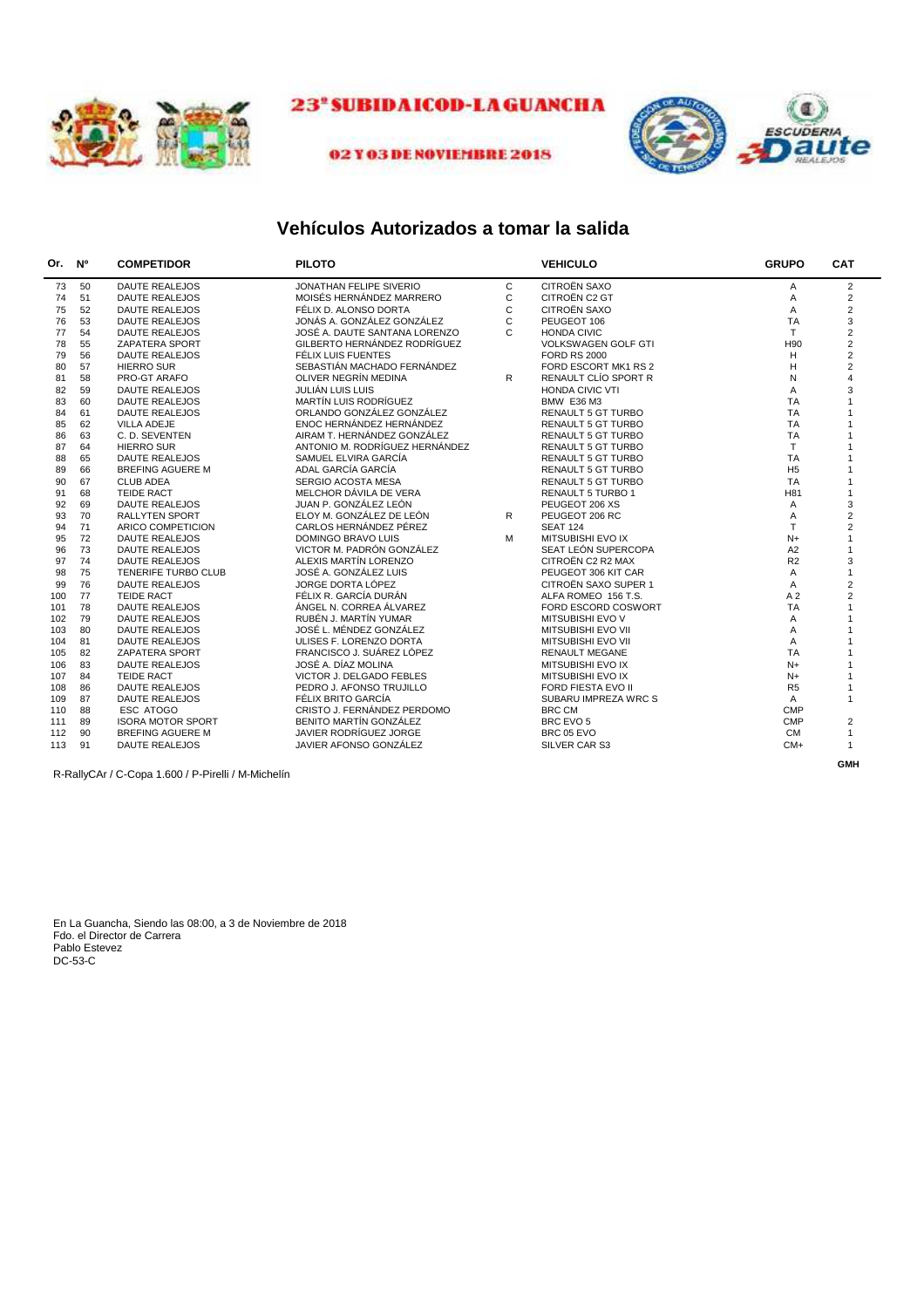



#### 02 Y 03 DE NOVIEMBRE 2018

## **Manga de Entrenamientos Barquetas**

| Or. Nº Competidor                                  | Piloto                      | Vehículo      | Gr.     | СT  | ΡI | Penal | Tiempo    | Dif. 1 <sup>o</sup>                 | Dif.Ant Km/h |       |            |
|----------------------------------------------------|-----------------------------|---------------|---------|-----|----|-------|-----------|-------------------------------------|--------------|-------|------------|
| 90 BREFING AGUERE M                                | JAVIER RODRÍGUEZ JORGE      | BRC 05 EVO    | 1/CM    | 1/1 |    |       | 03:01.172 |                                     |              | 103.3 |            |
| 2 91 DAUTE REALEJOS                                | JAVIER AFONSO GONZÁLEZ      | SILVER CAR S3 | $1/CM+$ | 2/1 |    |       |           | 03:02.684 00:01.512 00:01.512 102.5 |              |       |            |
| 3 89 ISORA MOTOR SPORT                             | BENITO MARTÍN GONZÁLEZ      | BRC EVO 5     | 1/CMP   | 1/2 |    |       |           | 03:19.008 00:17.836 00:16.324       |              | 94.1  |            |
| 4 88 ESC ATOGO                                     | CRISTO J. FERNÁNDEZ PERDOMO | BRC CM        | 2/CMP   |     |    |       |           | 03:30.366 00:29.194 00:11.358       |              | 89.0  |            |
| R-RallyCAr / C-Copa 1.600 / P-Pirelli / M-Michelín |                             |               |         |     |    |       |           |                                     |              |       | <b>GMH</b> |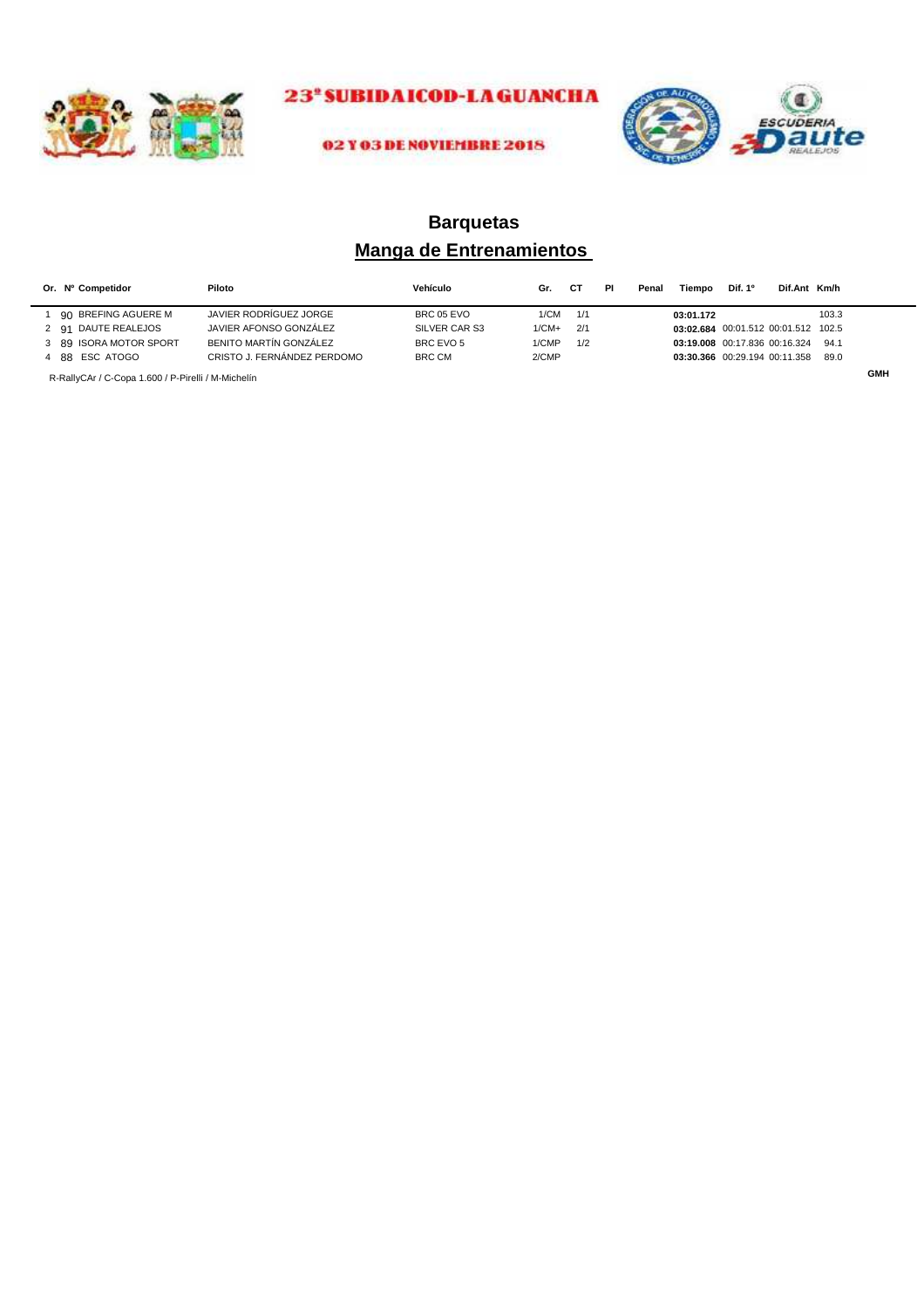



## 02 Y 03 DE NOVIEMBRE 2018

## **Manga de Entrenamientos Turismos**

|              | Or. Nº Competidor                     | Piloto                                   | Vehículo                   | Gr.              | СT           | PI<br>Penal | Tiempo                              | Dif. 1º                                                        | Dif.Ant Km/h |              |
|--------------|---------------------------------------|------------------------------------------|----------------------------|------------------|--------------|-------------|-------------------------------------|----------------------------------------------------------------|--------------|--------------|
|              | 1 87 DAUTE REALEJOS                   | FÉLIX BRITO GARCÍA                       | SUBARU IMPREZA WRC S       | 1/A              | 1/1          |             | 03:17.806                           |                                                                |              | 94.6         |
| 2            | 86 DAUTE REALEJOS                     | PEDRO J. AFONSO TRUJILLO                 | <b>FORD FIESTA EVO II</b>  | 1/R5             | 2/1          |             |                                     | 03:19.230 00:01.424 00:01.424                                  |              | 94.0         |
|              | 3 83 DAUTE REALEJOS                   | JOSÉ A. DÍAZ MOLINA                      | MITSUBISHI EVO IX          | $1/N+$           | 3/1          |             |                                     | 03:20.127 00:02.321 00:00.897                                  |              | 93.5         |
| 4            | 84 TEIDE RACT                         | VICTOR J. DELGADO FEBLES                 | MITSUBISHI EVO IX          | $2/N+$           | 4/1          |             |                                     | 03:22.031 00:04.225 00:01.904                                  |              | 92.7         |
|              | 5 79 DAUTE REALEJOS                   | RUBÉN J. MARTÍN YUMAR                    | MITSUBISHI EVO V           | 2/A              | 5/1          |             |                                     | 03:23.485 00:05.679 00:01.454                                  |              | 92.0         |
| 6            | 52 DAUTE REALEJOS                     | FÉLIX D. ALONSO DORTA                    | 2 CITROËN SAXO             | 3/A              | 1/2          |             |                                     | 03:24.907 00:07.101 00:01.422                                  |              | 91.4         |
| $\mathbf{7}$ | 80 DAUTE REALEJOS                     | JOSÉ L. MÉNDEZ GONZÁLEZ                  | MITSUBISHI EVO VII         | 4/A              | 6/1          |             |                                     | 03:25.171 00:07.365 00:00.264                                  |              | 91.2         |
| 8            | 81 DAUTE REALEJOS                     | ULISES F. LORENZO DORTA                  | MITSUBISHI EVO VII         | 5/A              | 7/1          |             |                                     | 03:25.760 00:07.954 00:00.589                                  |              | 91.0         |
| 9            | 74 DAUTE REALEJOS                     | ALEXIS MARTÍN LORENZO                    | CITROËN C2 R2 MAX          | 1/R2             | 1/3          |             |                                     | 03:26.407 00:08.601 00:00.647                                  |              | 90.7         |
| 10           | 54 DAUTE REALEJOS                     | JOSÉ A. DAUTE SANTANA LORENZO            | 2 HONDA CIVIC              | 1/T              | 2/2          |             |                                     | 03:29.596 00:11.790 00:03.189                                  |              | 89.3         |
| 11           | 36 DAUTE REALEJOS                     | EDUARDO AGÜÍN ROSQUETE                   | <b>CITROËN SAXO</b>        | 6/A              | 3/2          |             |                                     | 03:29.697 00:11.891 00:00.101                                  |              | 89.3         |
|              | 12 82 ZAPATERA SPORT                  | FRANCISCO J. SUÁREZ LÓPEZ                | <b>RENAULT MEGANE</b>      | 1/TA             | 8/1          |             |                                     | 03:30.276 00:12.470 00:00.579                                  |              | 89.0         |
| 13           | 78 DAUTE REALEJOS                     | ÁNGEL N. CORREA ÁLVAREZ                  | FORD ESCORD COSWORT 2/TA   |                  | 9/1          |             |                                     | 03:30.318 00:12.512 00:00.042                                  |              | 89.0         |
| 14           | 76 DAUTE REALEJOS                     | JORGE DORTA LÓPEZ                        | CITROËN SAXO SUPER 1       | 7/A              | 4/2          |             |                                     | 03:30.408 00:12.602 00:00.090                                  |              | 89.0         |
| 15           | 66 BREFING AGUERE M                   | ADAL GARCÍA GARCÍA                       | RENAULT 5 GT TURBO         | 1/H5             | 10/1         |             |                                     | 03:31.321 00:13.515 00:00.913                                  |              | 88.6         |
| 16           | 73 DAUTE REALEJOS                     | VICTOR M. PADRÓN GONZÁLEZ                | SEAT LEÓN SUPERCOPA        | 1/A2             | 11/1         |             |                                     | 03:31.545 00:13.739 00:00.224                                  |              | 88.5         |
|              | 17 75 TENERIFE TURBO CLUB             | JOSÉ A. GONZÁLEZ LUIS                    | PEUGEOT 306 KIT CAR        | 8/A              | 12/1         |             |                                     | 03:32.152 00:14.346 00:00.607                                  |              | 88.2         |
|              | 18 77 TEIDE RACT                      | FÉLIX R. GARCÍA DURÁN                    | ALFA ROMEO 156 T.S.        | 1/A <sub>2</sub> | 5/2          |             |                                     | 03:32.273 00:14.467 00:00.121                                  |              | 88.2         |
| 19           | 55 ZAPATERA SPORT                     | GILBERTO HERNÁNDEZ RODRÍGUEZ             | VOLKSWAGEN GOLF GTI 1/H90  |                  | 6/2          |             |                                     | 03:32.441 00:14.635 00:00.168                                  |              | 88.1         |
| 20           | 33 DAUTE REALEJOS                     | ISAAC PÉREZ DÍAZ                         | CITROËN SAXO               | 9/A              | 7/2          |             |                                     | 03:32.459 00:14.653 00:00.018                                  |              | 88.1         |
| 21           | 47 DAUTE REALEJOS                     | PABLO DORT ALEGRÍA                       | <b>2CITROËN SAXO</b>       | 10/A             | 8/2          |             |                                     | 03:33.057 00:15.251 00:00.598                                  |              | 87.9         |
|              | 22 11 ZAPATERA M. SPORT               | VICENTE I. DE LA CRUZ VIERA              | OPEL CORSA                 | 3/TA             | 2/3          |             |                                     | 03:33.151 00:15.345 00:00.094                                  |              | 87.8         |
| 23           | 67 CLUB ADEA                          | SERGIO ACOSTA MESA                       | RENAULT 5 GT TURBO         | 4/TA             | 13/1         |             |                                     | 03:33.275 00:15.469 00:00.124                                  |              | 87.8         |
| 24           | 69 DAUTE REALEJOS                     | JUAN P. GONZÁLEZ LEÓN                    | PEUGEOT 206 XS             | 11/A             | 3/3          |             |                                     | 03:33.565 00:15.759 00:00.290                                  |              | 87.7         |
| 25           | 59 DAUTE REALEJOS                     | <b>JULIÁN LUIS LUIS</b>                  | HONDA CIVIC VTI            | 12/A             | 4/3          |             |                                     | 03:34.377 00:16.571 00:00.812                                  |              | 87.3         |
| 26           | 37 DAUTE REALEJOS                     | JAIRO HERNÁNDEZ GARCÍA                   | CITROËN XSARA KIT CA       | 2/T              | 14/1         |             |                                     | 03:34.772 00:16.966 00:00.395                                  |              | 87.2         |
| 27           | 70 RALLYTEN SPORT                     | ELOY M. GONZÁLEZ DE LEÓN                 | RPEUGEOT 206 RC            | 13/A             | 9/2          |             |                                     | 03:35.580 00:17.774 00:00.808                                  |              | 86.8         |
| 28           | 49 DAUTE REALEJOS                     | ACHAMAN LORENZO GONZÁLEZ                 | 2 PEUGEOT 106 RALLYE       | 5/TA             | 5/3          |             |                                     | 03:35.587 00:17.781 00:00.007                                  |              | 86.8         |
| 29           | 58 PRO-GT ARAFO                       | OLIVER NEGRÍN MEDINA                     | R RENAULT CLIO SPORT R     | 1/N              | 1/4          |             |                                     | 03:37.568 00:19.762 00:01.981                                  |              | 86.0         |
| 30           | 50 DAUTE REALEJOS                     | JONATHAN FELIPE SIVERIO                  | 2 CITROËN SAXO             | 14/A             | 10/2         |             |                                     | 03:38.499 00:20.693 00:00.931                                  |              | 85.7         |
| 31           | 28 PRO-GT ARAFO                       | JESÚS MARTÍN GONZÁLEZ                    | OPEL KADETT                | 15/A             | 11/2         |             |                                     | 03:38.734 00:20.928 00:00.235                                  |              | 85.6         |
| 32           | 41 DAUTE REALEJOS                     | DOMINGO J. AFONSO LEÓN                   | 1 PEUGEOT 106 RALLYE       | 6/TA             | 12/2         |             |                                     | 03:38.904 00:21.098 00:00.170                                  |              | 85.5         |
| 33           | 53 DAUTE REALEJOS                     | JONÁS A. GONZÁLEZ GONZÁLEZ               | 2 PEUGEOT 106              | 7/TA             | 6/3          |             |                                     | 03:39.293 00:21.487 00:00.389                                  |              | 85.4         |
| 34           | 43 DAUTE REALEJOS                     | JOSE D. BENITO DORTA                     | 1 PEUGEOT 106 RALLYE       | 8/TA             | 13/2         |             |                                     | 03:39.490 00:21.684 00:00.197                                  |              | 85.3         |
| 35           | 46 DAUTE REALEJOS                     | JOSÉ M. LUIS DORTA                       | 2 OPEL CORSA               | 3/T              | 7/3          |             |                                     | 03:40.763 00:22.957 00:01.273                                  |              | 84.8         |
| 36           | 71 ARICO COMPETICION                  | CARLOS HERNÁNDEZ PÉREZ                   | <b>SEAT 124</b>            | 4/T              | 14/2         |             |                                     | 03:41.348 00:23.542 00:00.585                                  |              | 84.6         |
| 37           | 44 DAUTE REALEJOS                     | DIEGO I. DELGADO GONZÁLEZ                | 1 PEUGEOT 106 XSI          | 9/TA             | 1/5          |             |                                     | 03:41.694 00:23.888 00:00.346                                  |              | 84.4         |
| 38           | 51 DAUTE REALEJOS                     | MOISÉS HERNÁNDEZ MARRERO                 | 2 CITROËN C2 GT            | 16/A             | 15/2         |             |                                     | 03:41.867 00:24.061 00:00.173                                  |              | 84.4         |
| 39           | 23 BRIEFING AGUERE                    | MIGUEL ANGEL HERNÁNDEZ GARCÍA            | HONDA CIVIC                | 10/TA            | 8/3          |             |                                     | 03:42.647 00:24.841 00:00.780                                  |              | 84.1         |
| 40           | 56 DAUTE REALEJOS                     | FÉLIX LUIS FUENTES<br>ALEXIS DORTA LÓPEZ | <b>FORD RS 2000</b>        | 1/H              | 16/2         |             |                                     | 03:42.787 00:24.981 00:00.140                                  |              | 84.0         |
| 41           | 35 BARLIAMOTOR SPORT                  | <b>GUSTAVO FELIPE MÉNDEZ</b>             | CITROËN C2<br>CITROËN SAXO | 1/R <sub>2</sub> | 9/3<br>17/2  |             |                                     | 03:43.913 00:26.107 00:01.126<br>03:43.957 00:26.151 00:00.044 |              | 83.6         |
| 42           | 18 TENERIFE TURBO CLUB                | SANTIAGO J. PÉREZ DORTA                  | <b>FIAT 127</b>            | 17/A<br>2/H      | 2/5          |             |                                     | 03:44.499 00:26.693 00:00.542                                  |              | 83.6<br>83.4 |
| 43           | 24 DAUTE REALEJOS                     | SAMUEL ELVIRA GARCÍA                     | <b>RENAULT 5 GT TURBO</b>  | 11/TA            | 15/1         |             |                                     | 03:45.455 00:27.649 00:00.956                                  |              | 83.0         |
| 44           | 65 DAUTE REALEJOS                     | JESÚS E. RODRÍGUEZ ARBELAY               | <b>2CITROEN SAXO</b>       | 18/A             | 18/2         |             |                                     | 03:45.613 00:27.807 00:00.158                                  |              | 83.0         |
| 45           | 45 DAUTE REALEJOS                     | SERGIO MARTÍN GONZÁLEZ                   | R RENAULT CLIO SPORT       | 19/A             | 19/2         |             |                                     | 03:46.796 00:28.990 00:01.183                                  |              | 82.5         |
| 46           | 34 DAUTE REALEJOS<br>47 25 HIERRO SUR | BRAYAN GONZÁLEZ PADRÓN                   | <b>OPEL MANTA</b>          | 2/H5             | 20/2         |             |                                     | 03:47.344 00:29.538 00:00.548                                  |              | 82.3         |
| 48           | 57 HIERRO SUR                         | SEBASTIAN MACHADO FERNANDEZ              | FORD ESCORT MK1 RS 2       |                  | $3/H$ 21/2   |             |                                     | 03:47.777 00:29.971 00:00.433                                  |              | 82.2         |
| 49           | 16 DAUTE REALEJOS                     | MOISES GONZALEZ DELGADO                  | CITROËN SAXO               | 20/A             | 22/2         |             |                                     | 03:48.538 00:30.732 00:00.761                                  |              | 81.9         |
|              | 29 ESC GUAJILAPA                      | ROBERTO HERRERA MEDINA                   | CITROËN SAXO               |                  | 23/2         |             |                                     | 03:48.789 00:30.983 00:00.251                                  |              |              |
| 50           | 51 39 DAUTE REALEJOS                  | JOSÉ A. GONZÁLEZ FARIÑA                  | 1 NISSAN MICRA 160SR       | 21/A<br>12/TA    | 10/3         |             |                                     | 03:48.923 00:31.117 00:00.134                                  |              | 81.8<br>81.8 |
|              | 52 30 TENERIFE TURBO CLUB             | JUAN R. HERNÁNDEZ BENÍTEZ                | CITROËN SAXO               | 22/A             | 24/2         |             |                                     | 03:49.463 00:31.657 00:00.540                                  |              | 81.6         |
|              | 53 64 HIERRO SUR                      | ANTONIO M. RODRÍGUEZ HERNÁNDEZ           | RENAULT 5 GT TURBO         | 5/T              | 16/1         |             |                                     | 03:49.618 00:31.812 00:00.155                                  |              | 81.5         |
|              | 54 42 DAUTE REALEJOS                  | JUAN C. GONZÁLEZ FARIÑA                  | 1 NISSAN MICRA 160 SR      | 13/TA            | 11/3         |             |                                     | 03:50.013 00:32.207 00:00.395                                  |              | 81.4         |
|              | 55 17 DAUTE REALEJOS                  | BALDOMERO R. RODRÍGUEZ HERNÁNDEZ         | FORD ESCORT                | 14/TA            | 25/2         |             |                                     | 03:50.415 00:32.609 00:00.402                                  |              | 81.2         |
|              | 56 12 ESCALONA M. SPORT               | YERAY RODRÍUEZ BELTRÁN                   | RENAULT CLIO               | 23/A             | 12/3         |             |                                     | 03:51.838 00:34.032 00:01.423                                  |              | 80.7         |
|              | 57 32 PRO-GT ARAFO                    | IVÁN PÉREZ MARTÍN                        | TOYOTA COROLLA AE86        | 4/H              | 3/5          |             |                                     | 03:51.927 00:34.121 00:00.089                                  |              | 80.7         |
|              | 58 72 DAUTE REALEJOS                  | DOMINGO BRAVO LUIS                       | MMITSUBISHI EVO IX         |                  | $3/N + 17/1$ |             | 00:10 03:51.933 00:34.127 00:00.006 |                                                                |              | 80.7         |
|              |                                       |                                          |                            |                  |              |             |                                     |                                                                |              |              |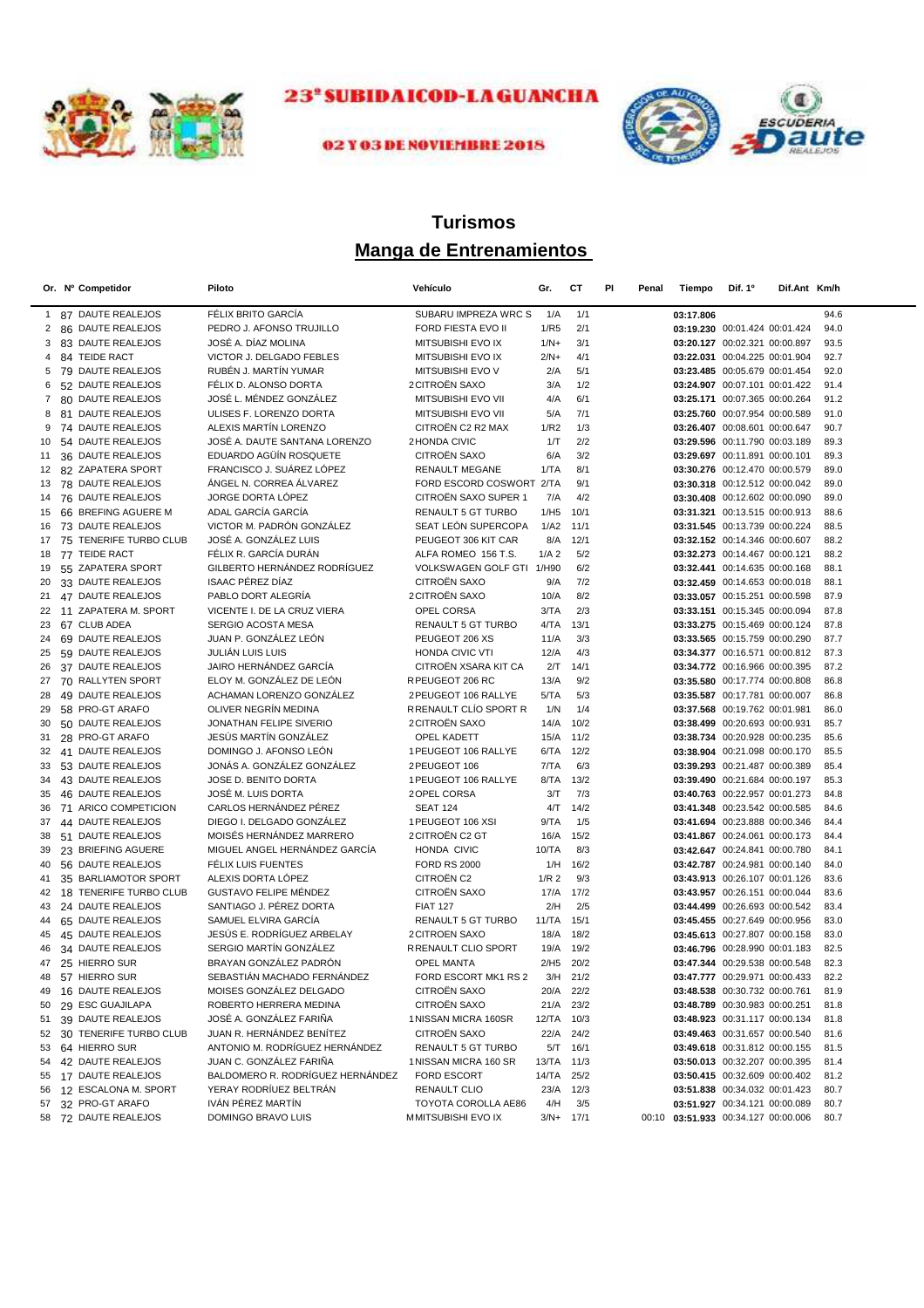



#### 02 Y 03 DE NOVIEMBRE 2018

## **Manga de Entrenamientos Turismos**

|    |    | Or. Nº Competidor        | Piloto                                                                    | Vehículo                  | Gr.        | CТ             | PI<br>Penal | Tiempo      | Dif. 1º                       | Dif.Ant Km/h |      |            |
|----|----|--------------------------|---------------------------------------------------------------------------|---------------------------|------------|----------------|-------------|-------------|-------------------------------|--------------|------|------------|
| 59 |    | 6 BARLIAMOTOR SPORT      | DAILO SAMUEL BARROSOÁVILA                                                 | PEUGEOT 205 RALLYE        | 15/TA      | 4/5            |             |             | 03:52.293 00:34.487 00:00.360 |              | 80.6 |            |
| 60 |    | 4 DAUTE REALEJOS         | PEDRO J. CABRERA ESTÉVEZ                                                  | PPEUGEOT 106 RALLYE       | 16/TA      | 26/2           |             |             | 03:52.833 00:35.027 00:00.540 |              | 80.4 |            |
| 61 |    | 31 DAUTE REALEJOS        | MANUEL A. GARCÍA DELGADO                                                  | PEUGEOT 306 S16           | 1/TN       | 2/4            |             |             | 03:52.912 00:35.106 00:00.079 |              | 80.4 |            |
| 62 |    | 14 DAUTE REALEJOS        | DEMETRIO SUÁREZ RODRÍGUEZ                                                 | <b>FIAT PUNTO</b>         | 24/A       | 13/3           |             |             | 03:54.815 00:37.009 00:01.903 |              | 79.7 |            |
| 63 |    | 68 TEIDE RACT            | MELCHOR DÁVILA DE VERA                                                    | <b>RENAULT 5 TURBO 1</b>  | 1/H81      | 18/1           |             |             | 03:55.107 00:37.301 00:00.292 |              | 79.6 |            |
| 64 |    | 63 C.D. SEVENTEN         | AIRAM T. HERNÁNDEZ GONZÁLEZ                                               | <b>RENAULT 5 GT TURBO</b> | 17/TA      | 19/1           | 00:10       |             | 03:55.459 00:37.653 00:00.352 |              | 79.5 |            |
| 65 |    | 48 DAUTE REALEJOS        | SAMUEL DÍAZ LUIS                                                          | <b>2 CITROËN SAXO</b>     | 25/A       | 27/2           |             |             | 03:55.769 00:37.963 00:00.310 |              | 79.4 |            |
| 66 |    | 10 DAUTE REALEJOS        | CRISTIAN MESA PÉREZ                                                       | ROPEL CORSA               | 18/TA 14/3 |                |             |             | 03:56.766 00:38.960 00:00.997 |              | 79.1 |            |
| 67 |    | 61 DAUTE REALEJOS        | ORLANDO GONZÁLEZ GONZÁLEZ                                                 | <b>RENAULT 5 GT TURBO</b> | 19/TA      | 20/1           |             |             | 03:58.076 00:40.270 00:01.310 |              | 78.6 |            |
| 68 |    | 40 DAUTE REALEJOS        | SERGIO GONZÁLEZ DORTA                                                     | 1 CITROEN AX GTI          | 20/TA      | 5/5            |             |             | 03:58.353 00:40.547 00:00.277 |              | 78.5 |            |
| 69 |    | 20 TEAM SINCO SPORT      | ADRIÁN A. HERRERA CASTILLO                                                | <b>RENAULT CLIO</b>       | 2/N        | 3/4            |             |             | 03:59.066 00:41.260 00:00.713 |              | 78.3 |            |
| 70 |    | 7 DAUTE REALEJOS         | AYOZE ABREU HERNÁNDEZ                                                     | <b>CITROËN AX</b>         | 21/TA      | 6/5            |             |             | 03:59.633 00:41.827 00:00.567 |              | 78.1 |            |
| 71 |    | 15 RALLYTEN SPORT        | <b>GERMÁN SIERRA TRUJILLO</b>                                             | <b>HYUNDAI GETZ</b>       | 22/TA      | 15/3           |             |             | 03:59.784 00:41.978 00:00.151 |              | 78.1 |            |
| 72 |    | 27 DAUTE REALEJOS        | MAURICIO CABRERA CABRERA                                                  | MERCEDES 190 2.3 16V      | 23/TA      | 21/1           |             |             | 04:00.188 00:42.382 00:00.404 |              | 77.9 |            |
| 73 |    | 9 DAUTE REALEJOS         | JOSÉ D. LUIS ESTÉVEZ                                                      | RPEUGEOT 106 RALLYE       | 24/TA      | 16/3           |             |             | 04:00.760 00:42.954 00:00.572 |              | 77.8 |            |
| 74 |    | 5 TEAM SINCO SPORT       | ESTEBAN MACISTE DORTA DÍAZ                                                | ROPEL CORSA               | 26/A       | 17/3           |             |             | 04:01.685 00:43.879 00:00.925 |              | 77.5 |            |
| 75 |    | 60 DAUTE REALEJOS        | <b>MARTÍN LUIS RODRÍGUEZ</b>                                              | <b>BMW E36 M3</b>         | 25/TA      | 22/1           |             |             | 04:02.711 00:44.905 00:01.026 |              | 77.1 |            |
| 76 |    | 22 BARLIAMOTOR SPORT     | JOSÉ A. RODRÍGUEZ YANES                                                   | <b>TOYOTA COROLLA</b>     | 26/TA      | 28/2           |             |             | 04:07.363 00:49.557 00:04.652 |              | 75.7 |            |
| 77 |    | 26 SINCO SPORT           | MIGUEL A. SOSA DÍAZ                                                       | <b>BMW 325</b>            | 6/T        | 18/3           |             |             | 04:07.502 00:49.696 00:00.139 |              | 75.6 |            |
| 78 |    | 3 BARLIAMOTOR SPORT      | SANTIAGO REYES HERNÁNDEZ                                                  | RALFA ROMEO 155 Q 4       | 27/TA      | 23/1           |             |             | 04:12.352 00:54.546 00:04.850 |              | 74.2 |            |
| 79 | 1  | <b>BARLIAMOTOR SPORT</b> | FRANCISCO J. MORALES GUTIERREZ                                            | <b>KIA PICANTO</b>        | 7/T        | 7/5            |             |             | 04:20.165 01:02.359 00:07.813 |              | 72.0 |            |
| 80 |    | 2 BARLIAMOTOR SPORT      | YERAIS ARMAS DEL ROSARIO                                                  | VW POLO 86C               | 2/TN       | 8/5            |             |             | 04:32.085 01:14.279 00:11.920 |              | 68.8 |            |
|    |    | <b>RETIRADOS</b>         |                                                                           |                           |            |                |             |             |                               |              |      |            |
|    |    | 8 DAUTE REALEJOS         | DAVID J. HERNÁNDEZ NAVARRO                                                | OPEL CORSA                | <b>TA</b>  | 3              |             | Salida Ctra |                               |              |      |            |
|    |    | 19 DAUTE REALEJOS        | CARLOS GUSTAVO CASTRO                                                     | PEUGEOT 106 RALLYE        | <b>TA</b>  | 3              |             | Avería      |                               |              |      |            |
|    | 21 | <b>DAUTE REALEJOS</b>    | <b>FRANCISCO LUIS SACRAMENTO</b>                                          | <b>CITROËN AX</b>         | <b>TA</b>  | 5              |             | Avería      |                               |              |      |            |
|    |    | 38 DAUTE REALEJOS        | JUAN A. GARCÍA PÉREZ                                                      | PEUGEOT 206 XS            | A          | 3              |             | Avería      |                               |              |      |            |
|    |    | 62 VILLA ADEJE           | ENOC HERNÁNDEZ HERNÁNDEZ                                                  | RENAULT 5 GT TURBO        | <b>TA</b>  | $\overline{1}$ |             | No Sale     |                               |              |      |            |
|    |    |                          |                                                                           |                           |            |                |             |             |                               |              |      | <b>GMH</b> |
|    |    |                          | R-RallyCAr / 1-Copa 1.600 Gr1 / 2-Copa 1.600 Gr2 / P-Pirelli / M-Michelín |                           |            |                |             |             |                               |              |      |            |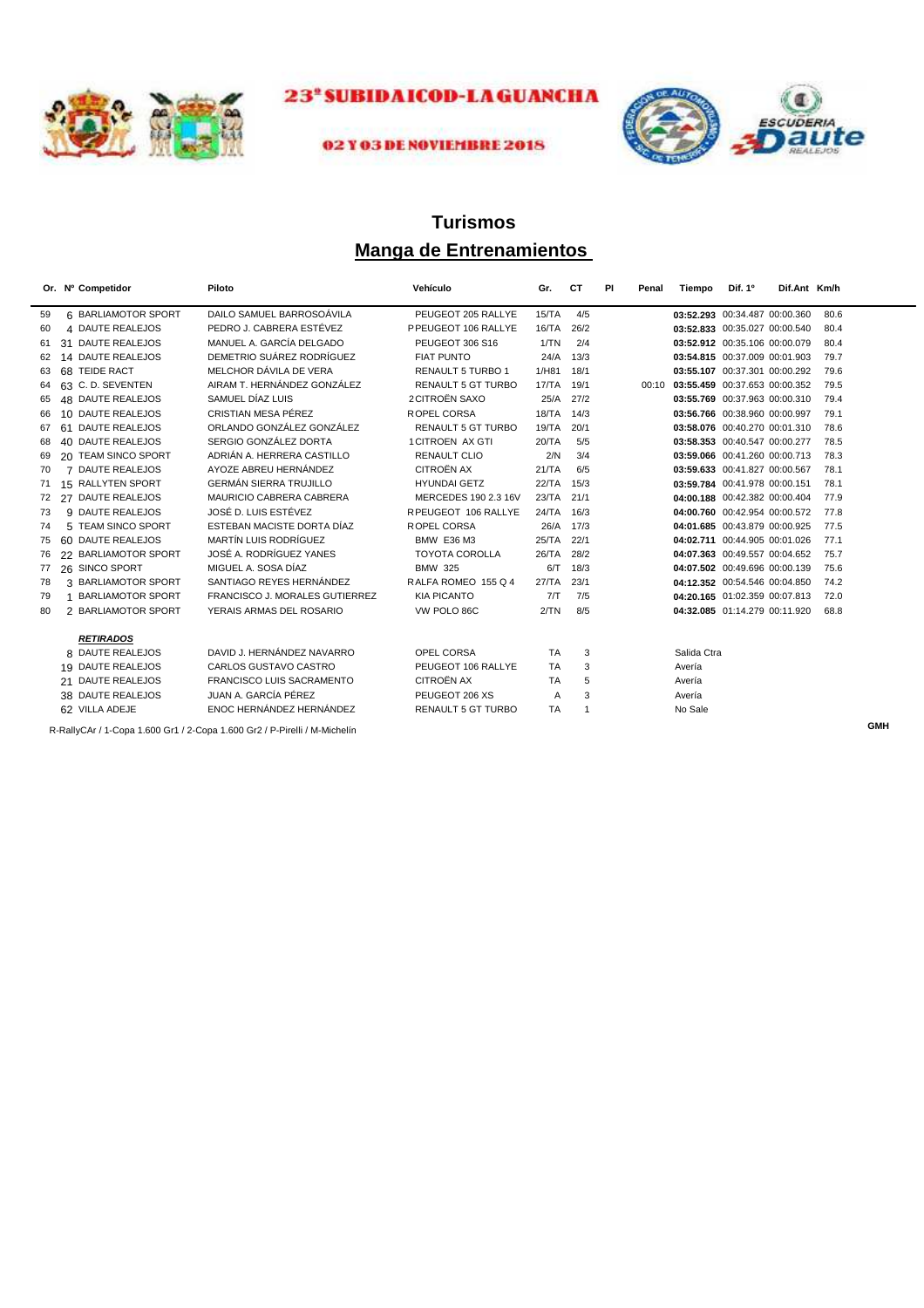

**ACTE 23' SUBIDAICOD-LAGUANCHA** 



|                 |                |                                                            | <b>Subida Entrenamientos</b> |                     |        |        |        |                |        |        |         |               |
|-----------------|----------------|------------------------------------------------------------|------------------------------|---------------------|--------|--------|--------|----------------|--------|--------|---------|---------------|
|                 |                |                                                            |                              | <b>RS Trofeo 50</b> |        |        |        |                |        |        |         |               |
| P               | N <sup>2</sup> | Piloto / Copiloto                                          | Vehículo                     | c1                  | c2     | c3     | c4     | c5             | c6     | c7     | c8      | <b>Puntos</b> |
| 1 <sup>°</sup>  | 204            | PABLO DÍAZ BETHENCOURT<br>Mª CELESTE DÍA GÓMEZ             | HILLMAN IMP MK2              | 1.4                 | 0.8    | $-0.3$ | 0.4    | 0.3            | 0.8    | $-0.3$ | 0.4     | 4,7           |
| 2 <sup>o</sup>  | 203            | MIGUEL A. BAÉZ BORGES<br>ÓSCAR ÁLVAREZ ACUÑA               | AUTOBIANCHI A-112            | $-0.2$              | $-0.4$ | $-1.3$ | $-1.9$ | -2.1           | $-1.0$ | $-2.3$ | $-2.4$  | 11,6          |
| 3º              | 202            | MÁXIMO RODRÍGUEZ RODRÍGUEZ<br>FELIPE S. BRITO CASTAÑEDA    | <b>B.M.W 315</b>             | 0.0                 | $-0.9$ | $-3.3$ | $-1.8$ | $-5.1$         | $-7.0$ | $-4.2$ | $-3.3$  | 25,6          |
| 4º              | 201            | JOSÉ J. MURCIA BARALLAT<br>ANDRÉS GONZÁLEZ CALZADILLA      | CITROËN 2CV 6 CT             | 3.9                 | 4.1    | 10.7   | 12.5   | 9.1            | 16.0   | 20.4   | 21.7    | 98,4          |
|                 |                |                                                            |                              | <b>Sport</b>        |        |        |        |                |        |        |         |               |
| P               | N <sup>2</sup> | Piloto / Copiloto                                          | Vehículo                     | c1                  | c2     | c3     | c4     | c5             | c6     | c7     | c8      | <b>Puntos</b> |
| 1 <sup>°</sup>  | 208            | RUBÉN ROMERO PÉREZ<br>RUBÉN ROMERO LÓPEZ                   | RENAULT 5 ALPINE             | 2.8                 | $-1.1$ | $-2.0$ | 0.8    | 0.0            | $-0.2$ | 1.1    | 1.2     | 9,2           |
| 2 <sup>o</sup>  | 212            | Mª JESÚS ARVELO DÍAZ<br>JERÓNIMO MARTÍNEZ BRITO            | TOYOTA STARLET KP6           | 2.0                 | $-0.8$ | $-1.9$ | 2.0    | 2.1            | 0.8    | 1.2    | $-1.3$  | 12,1          |
| 3º              | 213            | AINOHA HERNÁNDEZ FALCÓN<br>ANTONIO E. PÉREZ SUÁREZ         | TOYOTA STARLET               | 3.1                 | 0.4    | 0.1    | 5.0    | 4.8            | 3.8    | 5.2    | 3.4     | 25,8          |
| 4º              | 207            | IBAN CASTELLANO GARCÍA<br>MARCOS J. JIMÉNEZ LÓPEZ          | TOYOTA STARLET               | 5.7                 | 2.8    | 2.2    | 5.6    | 4.8            | 2.2    | 3.2    | 1.1     | 27,6          |
| 5º              | 209            | SANDRA ARMEÑO MORA<br>LUCÍA HERNÁNDEZ MARTÍN               | BMW E21                      | 2.6                 | 0.2    | 0.2    | 4.9    | 6.7            | 7.7    | 11.9   | 10.6    | 44,8          |
| 6º              | 214            | UBAY RAVELO RODRÍGUEZ<br>RAÚL SÁNCHEZ DELGADO              | TOYOTA STARLET               | 2.2                 | $-2.8$ | $-5.8$ | $-5.0$ | -5.4           | $-7.2$ | $-8.7$ | $-12.6$ | 49,7          |
| 7º              | 206            | ZÓSIMO J. RAMOS MARRERO<br>ERASMO G. RODRÍGUEZ DÍAZ        | <b>SEAT PANDA 40</b>         | 0.8                 | $-4.4$ | $-7.2$ | $-5.3$ | $-6.6$         | $-9.6$ | $-8.8$ | $-8.2$  | 50,9          |
| 8º              | 211            | JOSÉ M. HERNÁNDEZ RODRÍGUEZ<br>NELSON SANTANA ORTEGA       | <b>FORD ESCORT</b>           | 5.0                 | 4.2    | 4.7    | 9.2    | 10.0           | 8.1    | 11.3   | 12.4    | 64,9          |
| 9º              | 205            | JONAY MARTÍN PIMIENTA<br>LIDIA OLIVEIRA CABRERA            | SEAT MARBELLA                | 5.3                 | 3.8    | 6.2    | 11.8   | 13.7           | 15.7   | 19.2   | 20.4    | 96,1          |
|                 |                |                                                            |                              | <b>Supersport</b>   |        |        |        |                |        |        |         |               |
| P               | N <sup>2</sup> | Piloto / Copiloto                                          | Vehículo                     | c1                  | c2     | c3     | c4     | c <sub>5</sub> | c6     | c7     | c8      | <b>Puntos</b> |
| 1 <sup>°</sup>  | 219            | ALEJANDRO HERNÁNDEZ MARTÍN<br>LUIS N. HERNÁNDEZ CRUZ       | FORD FIESTA MK1              | 2.9                 | $-0.2$ | $-0.6$ | 1.7    | 2.2            | 2.0    | 3.6    | 1.1     | 14,3          |
| 2 <sup>o</sup>  | 223            | ENRIQUE FERNÁNDEZ RODRÍGUEZ<br>MARÍA T. GONZÁLEZ PÉREZ     | <b>BMW 323I</b>              | 3.2                 | 1.1    | 0.5    | 4.5    | 4.1            | 3.0    | 3.6    | 0.2     | 20,2          |
| 3º              | 222            | ALEXIS MANZANO MEDINA<br>LEONARDO PERERA GARCÍA            | BMW 635 CSI                  | 2.4                 | $-0.3$ | $-1.6$ | 1.8    | 1.3            | 7.2    | 8.7    | 5.2     | 28,5          |
| 4º              | 221            | MANUEL A. GONZÁLEZ DE LEÓN<br>JULIIO E. MORALES RODRÍGUEZ  | ALFA ROMEO 75 TURBO          | 4.1                 | 4.1    | 4.7    | 10.3   | 10.0           | 8.9    | 10.9   | 9.5     | 62,5          |
| 5 <sup>o</sup>  | 218            | MIGUEL IZQUIERDO GIL<br>GORETTI IZQUIERDO HERNÁNDEZ        | <b>SEAT 124</b>              | 3.9                 | 2.6    | 4.4    | 9.5    | 10.1           | 11.0   | 12.7   | 11.2    | 65,4          |
| 6 <sup>°</sup>  | 216            | AYOSE CASTELLANO CASTELLANO<br>CARLOS N. RODRÍGUEZ BOLAÑOS | <b>SEAT 124</b>              | 6.0                 | 4.3    | 6.6    | 9.3    | 11.8           | 15.9   | 19.5   | 26.6    | 100,0         |
| 7º              | 220            | SANTIAGO M. VERANO LÓPEZ<br>DAVID BÁEZ GONZÁLEZ            | <b>FORD ESCORT RS</b>        | 2.0                 | 1.2    | 17.6   | 21.5   | 21.3           | 21.3   | 22.0   | 20.5    | 127,4         |
| 8º              | 217            | RAMÓN CAMACHO REMEDIOS<br>FRANCISCO GONZÁLEZ GARCÍA        | ALFA JULIA                   | 7.0                 | 7.8    | 11.4   | 18.5   | 22.2           | 24.2   | 28.8   | 29.9    | 149,8         |
| 9º              | 215            | JOSÉ D. CABRERA LEMUS<br>OLIVER CABRERA LEMUS              | <b>SEAT PANDA 45</b>         | 7.3                 | 9.8    | 13.6   | 21.4   | 25.1           | 28.9   | 33.9   | 35.4    | 175,4         |
| 10 <sup>°</sup> | 224            | JOSÉ A. QUINTERO GONZÁLEZ<br>VICTOR M. LÓPEZ RODRÍGUEZ     | <b>SEAT 124</b>              | $***$               | ***    | ***    | ***    | $***$          | ***    | ***    | ***     | Ab.           |
| 11 <sup>°</sup> | 225            | JOSÉ F. GARCÍA PORRAS<br>YERAY GARCÍA PADRÓN               | SEAT 124 2,0                 | ***                 | ***    | ***    | ***    | ***            | ***    | ***    | ***     | Ab.           |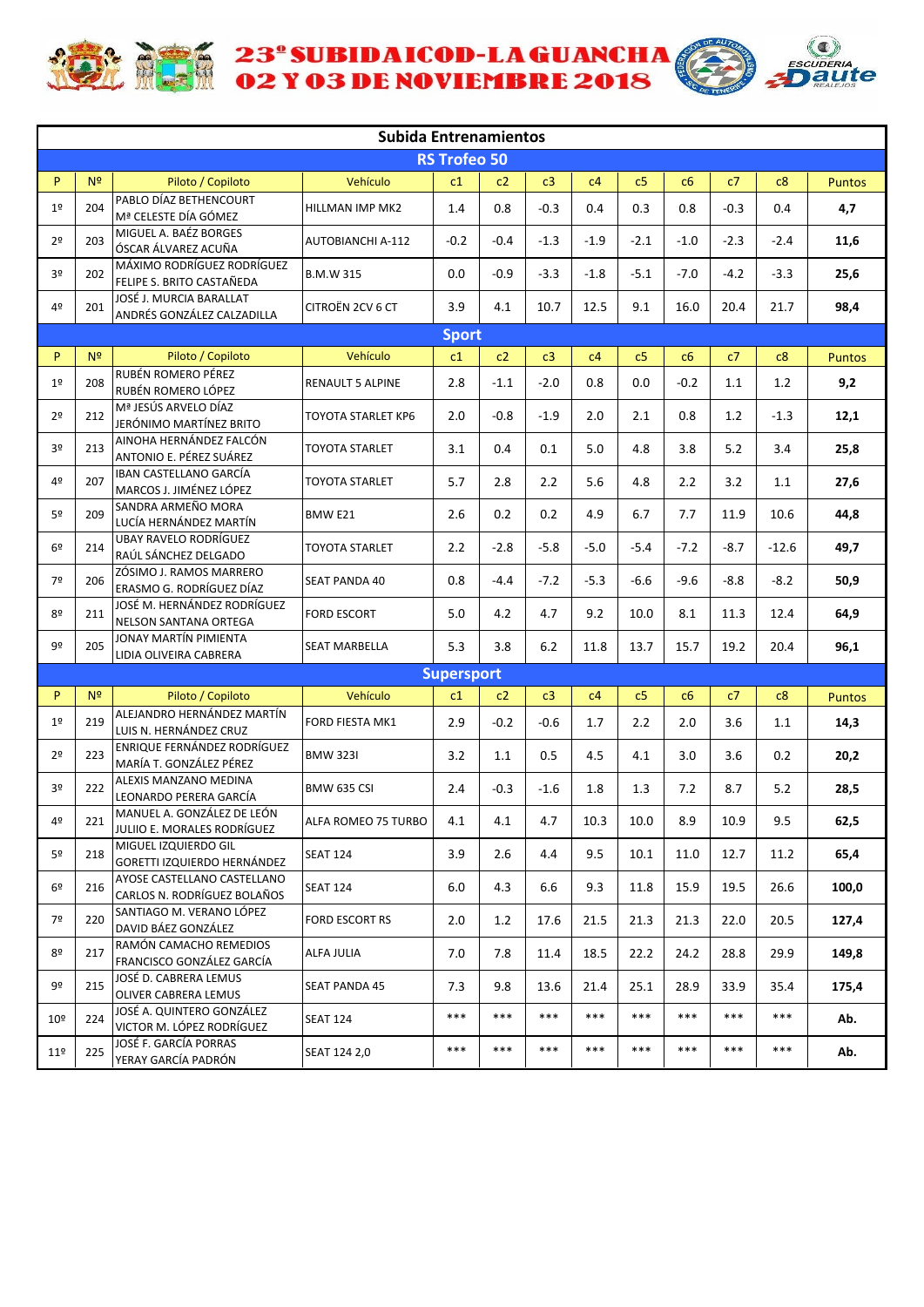



#### 02 Y 03 DE NOVIEMBRE 2018

## **1ª Manga Oficial Barquetas**

| Or. Nº Competidor      | Piloto                      | Vehículo      | Gr.     |     | PI | Penal | Tiempo                              | Dif. 1 <sup>o</sup> | Dif.Ant Km/h |       |  |
|------------------------|-----------------------------|---------------|---------|-----|----|-------|-------------------------------------|---------------------|--------------|-------|--|
| 90 BREFING AGUERE M    | JAVIER RODRÍGUEZ JORGE      | BRC 05 EVO    | 1/CM    | 1/1 |    |       | 02:58.021                           |                     |              | 105.2 |  |
| 2 91 DAUTE REALEJOS    | JAVIER AFONSO GONZÁLEZ      | SILVER CAR S3 | $1/CM+$ | 2/1 |    |       | 03:06.239 00:08.218 00:08.218 100.5 |                     |              |       |  |
| 3 89 ISORA MOTOR SPORT | BENITO MARTÍN GONZÁLEZ      | BRC EVO 5     | 1/CMP   | 1/2 |    |       | 03:10.845 00:12.824 00:04.606       |                     |              | 98.1  |  |
| 4 88 ESC ATOGO         | CRISTO J. FERNÁNDEZ PERDOMO | BRC CM        | 2/CMP   |     |    |       | 03:29.333 00:31.312 00:18.488       |                     |              | 89.4  |  |

R-RallyCAr / 1-Copa 1.600 Gr1 / 2-Copa 1.600 Gr2 / P-Pirelli / M-Michelín **GMH**<br>
GMH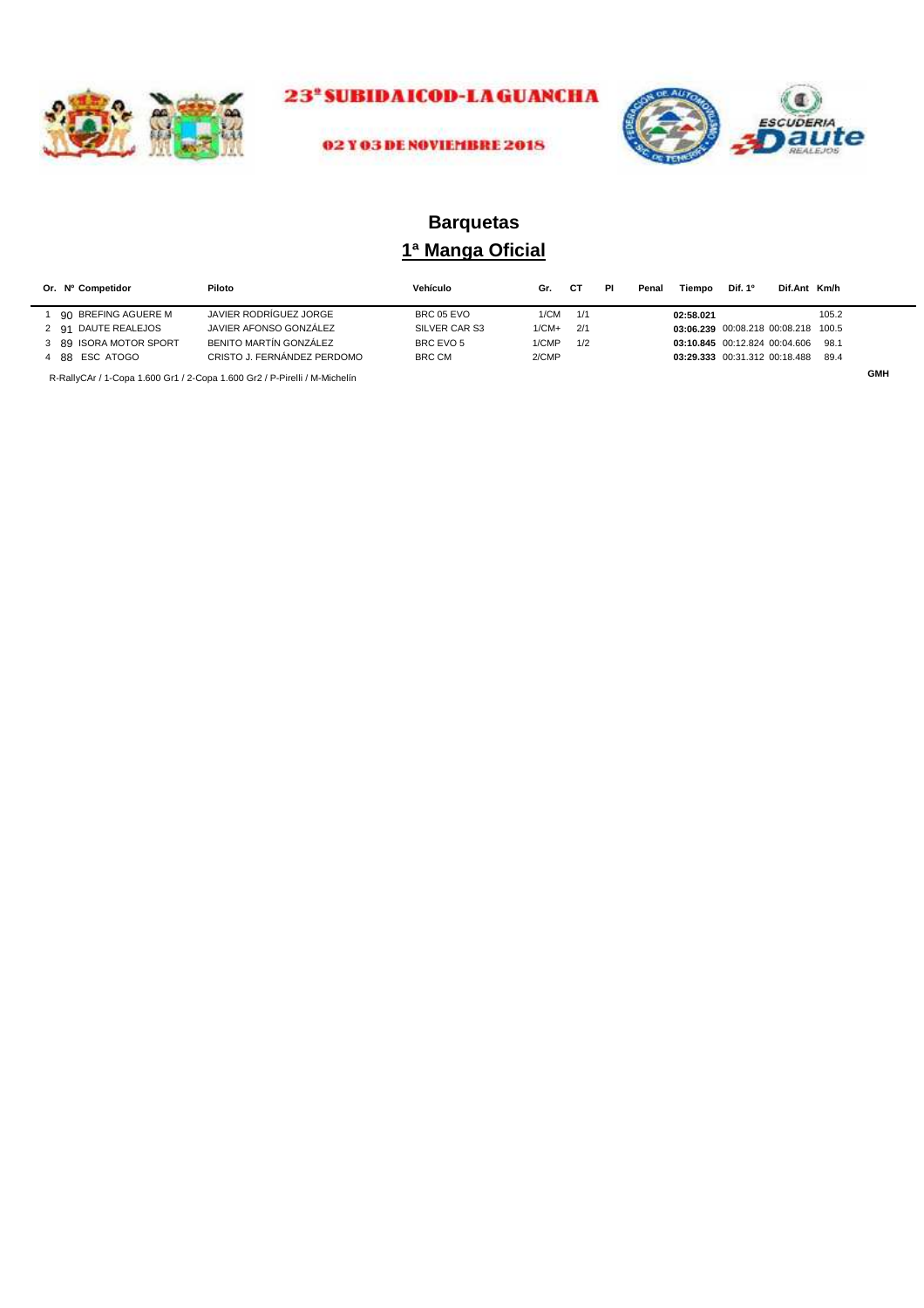



## 02 Y 03 DE NOVIEMBRE 2018

# **1ª Manga Oficial Turismos**

|              | Or. Nº Competidor                      | Piloto                                               | Vehículo                                 | Gr.              | CТ          | PI<br>Penal | Tiempo    | Dif. 1 <sup>o</sup>                                            | Dif.Ant Km/h |              |
|--------------|----------------------------------------|------------------------------------------------------|------------------------------------------|------------------|-------------|-------------|-----------|----------------------------------------------------------------|--------------|--------------|
| $\mathbf{1}$ | 87 DAUTE REALEJOS                      | FÉLIX BRITO GARCÍA                                   | SUBARU IMPREZA WRC S                     | 1/A              | 1/1         |             | 03:10.913 |                                                                |              | 98.1         |
| 2            | 86 DAUTE REALEJOS                      | PEDRO J. AFONSO TRUJILLO                             | FORD FIESTA EVO II                       | 1/R5             | 2/1         |             |           | 03:13.472 00:02.559 00:02.559                                  |              | 96.8         |
| 3            | 84 TEIDE RACT                          | VICTOR J. DELGADO FEBLES                             | MITSUBISHI EVO IX                        | $1/N+$           | 3/1         |             |           | 03:17.178 00:06.265 00:03.706                                  |              | 94.9         |
| 4            | 80 DAUTE REALEJOS                      | JOSÉ L. MÉNDEZ GONZÁLEZ                              | MITSUBISHI EVO VII                       | 2/A              | 4/1         |             |           | 03:17.719 00:06.806 00:00.541                                  |              | 94.7         |
| 5            | 79 DAUTE REALEJOS                      | RUBÉN J. MARTÍN YUMAR                                | MITSUBISHI EVO V                         | 3/A              | 5/1         |             |           | 03:19.667 00:08.754 00:01.948                                  |              | 93.8         |
| 6            | 76 DAUTE REALEJOS                      | JORGE DORTA LÓPEZ                                    | CITROËN SAXO SUPER 1                     | 4/A              | 1/2         |             |           | 03:20.848 00:09.935 00:01.181                                  |              | 93.2         |
| 7            | 82 ZAPATERA SPORT                      | FRANCISCO J. SUÁREZ LÓPEZ                            | RENAULT MEGANE                           | 1/TA             | 6/1         |             |           | 03:22.153 00:11.240 00:01.305                                  |              | 92.6         |
| 8            | 74 DAUTE REALEJOS                      | ALEXIS MARTÍN LORENZO                                | CITROËN C2 R2 MAX                        | 1/R2             | 1/3         |             |           | 03:22.576 00:11.663 00:00.423                                  |              | 92.4         |
| 9            | 81 DAUTE REALEJOS                      | ULISES F. LORENZO DORTA                              | MITSUBISHI EVO VII                       | 5/A              | 7/1         |             |           | 03:22.675 00:11.762 00:00.099                                  |              | 92.4         |
| 10           | 52 DAUTE REALEJOS                      | FÉLIX D. ALONSO DORTA                                | <b>2 CITROËN SAXO</b>                    | 6/A              | 2/2         |             |           | 03:23.240 00:12.327 00:00.565                                  |              | 92.1         |
| 11           | 36 DAUTE REALEJOS                      | EDUARDO AGÜÍN ROSQUETE                               | CITROËN SAXO                             | 7/A              | 3/2         |             |           | 03:25.002 00:14.089 00:01.762                                  |              | 91.3         |
| 12           | 73 DAUTE REALEJOS                      | VICTOR M. PADRÓN GONZÁLEZ                            | SEAT LEÓN SUPERCOPA                      | 1/A2             | 8/1         |             |           | 03:25.038 00:14.125 00:00.036                                  |              | 91.3         |
| 13           | 75 TENERIFE TURBO CLUB                 | JOSÉ A. GONZÁLEZ LUIS                                | PEUGEOT 306 KIT CAR                      | 8/A              | 9/1         |             |           | 03:25.255 00:14.342 00:00.217                                  |              | 91.2         |
| 14           | 54 DAUTE REALEJOS                      | JOSÉ A. DAUTE SANTANA LORENZO                        | 2 HONDA CIVIC                            | 1/T              | 4/2         |             |           | 03:25.681 00:14.768 00:00.426                                  |              | 91.0         |
| 15           | 11 ZAPATERA M. SPORT                   | VICENTE I. DE LA CRUZ VIERA                          | OPEL CORSA                               | 2/TA             | 2/3         |             |           | 03:26.188 00:15.275 00:00.507                                  |              | 90.8         |
| 16           | 37 DAUTE REALEJOS                      | JAIRO HERNÁNDEZ GARCÍA                               | CITROËN XSARA KIT CA                     | 2/T              | 10/1        |             |           | 03:28.609 00:17.696 00:02.421                                  |              | 89.7         |
| 17           | 55 ZAPATERA SPORT                      | GILBERTO HERNÁNDEZ RODRÍGUEZ                         | VOLKSWAGEN GOLF GTI 1/H90                |                  | 5/2         |             |           | 03:29.160 00:18.247 00:00.551                                  |              | 89.5         |
| 18           | 67 CLUB ADEA                           | <b>SERGIO ACOSTA MESA</b><br><b>ISAAC PÉREZ DÍAZ</b> | RENAULT 5 GT TURBO<br>CITROËN SAXO       | 3/TA             | 11/1        |             |           | 03:29.325 00:18.412 00:00.165                                  |              | 89.4         |
| 19<br>20     | 33 DAUTE REALEJOS<br>70 RALLYTEN SPORT | ELOY M. GONZÁLEZ DE LEÓN                             | RPEUGEOT 206 RC                          | 9/A<br>10/A      | 6/2<br>7/2  |             |           | 03:30.610 00:19.697 00:01.285<br>03:31.181 00:20.268 00:00.571 |              | 88.9<br>88.6 |
| 21           | 64 HIERRO SUR                          | ANTONIO M. RODRÍGUEZ HERNÁNDEZ                       | RENAULT 5 GT TURBO                       | 3/T              | 12/1        |             |           | 03:31.508 00:20.595 00:00.327                                  |              | 88.5         |
|              | 22 69 DAUTE REALEJOS                   | JUAN P. GONZÁLEZ LEÓN                                | PEUGEOT 206 XS                           | 11/A             | 3/3         |             |           | 03:31.636 00:20.723 00:00.128                                  |              | 88.5         |
| 23           | 47 DAUTE REALEJOS                      | PABLO DORT ALEGRÍA                                   | 2 CITROËN SAXO                           | 12/A             | 8/2         |             |           | 03:31.807 00:20.894 00:00.171                                  |              | 88.4         |
|              | 24 71 ARICO COMPETICION                | CARLOS HERNÁNDEZ PÉREZ                               | <b>SEAT 124</b>                          | 4/T              | 9/2         |             |           | 03:31.810 00:20.897 00:00.003                                  |              | 88.4         |
| 25           | 34 DAUTE REALEJOS                      | SERGIO MARTÍN GONZÁLEZ                               | R RENAULT CLIO SPORT                     | 13/A             | 10/2        |             |           | 03:31.991 00:21.078 00:00.181                                  |              | 88.3         |
|              | 26 72 DAUTE REALEJOS                   | DOMINGO BRAVO LUIS                                   | MMITSUBISHI EVO IX                       | $2/N+$           | 13/1        |             |           | 03:33.585 00:22.672 00:01.594                                  |              | 87.6         |
| 27           | 78 DAUTE REALEJOS                      | ÁNGEL N. CORREA ÁLVAREZ                              | FORD ESCORD COSWORT 4/TA                 |                  | 14/1        |             |           | 03:34.045 00:23.132 00:00.460                                  |              | 87.5         |
| 28           | 50 DAUTE REALEJOS                      | JONATHAN FELIPE SIVERIO                              | <b>2 CITROËN SAXO</b>                    | 14/A             | 11/2        |             |           | 03:34.154 00:23.241 00:00.109                                  |              | 87.4         |
| 29           | 58 PRO-GT ARAFO                        | OLIVER NEGRÍN MEDINA                                 | R RENAULT CLÍO SPORT R                   | 1/N              | 1/4         |             |           | 03:34.337 00:23.424 00:00.183                                  |              | 87.3         |
| 30           | 43 DAUTE REALEJOS                      | JOSE D. BENITO DORTA                                 | 1 PEUGEOT 106 RALLYE                     | 5/TA             | 12/2        |             |           | 03:34.433 00:23.520 00:00.096                                  |              | 87.3         |
| 31           | 41 DAUTE REALEJOS                      | DOMINGO J. AFONSO LEÓN                               | 1 PEUGEOT 106 RALLYE                     | 6/TA             | 13/2        |             |           | 03:34.803 00:23.890 00:00.370                                  |              | 87.1         |
| 32           | 57 HIERRO SUR                          | SEBASTIÁN MACHADO FERNÁNDEZ                          | FORD ESCORT MK1 RS 2                     | 1/H              | 14/2        |             |           | 03:34.939 00:24.026 00:00.136                                  |              | 87.1         |
| 33           | 23 BRIEFING AGUERE                     | MIGUEL ANGEL HERNÁNDEZ GARCÍA                        | HONDA CIVIC                              | 7/TA             | 4/3         |             |           | 03:35.441 00:24.528 00:00.502                                  |              | 86.9         |
| 34           | 46 DAUTE REALEJOS                      | JOSÉ M. LUIS DORTA                                   | 2 OPEL CORSA                             | 5/T              | 5/3         |             |           | 03:35.786 00:24.873 00:00.345                                  |              | 86.8         |
| 35           | 56 DAUTE REALEJOS                      | FÉLIX LUIS FUENTES                                   | <b>FORD RS 2000</b>                      | 2/H              | 15/2        |             |           | 03:36.358 00:25.445 00:00.572                                  |              | 86.5         |
| 36           | 48 DAUTE REALEJOS                      | SAMUEL DÍAZ LUIS                                     | 2 CITROËN SAXO                           | 15/A             | 16/2        |             |           | 03:37.304 00:26.391 00:00.946                                  |              | 86.1         |
| 37           | 25 HIERRO SUR                          | BRAYAN GONZÁLEZ PADRÓN                               | <b>OPEL MANTA</b>                        | 1/H5             | 17/2        |             |           | 03:38.157 00:27.244 00:00.853                                  |              | 85.8         |
| 38           | 28 PRO-GT ARAFO                        | JESÚS MARTÍN GONZÁLEZ                                | OPEL KADETT                              | 16/A             | 18/2        |             |           | 03:38.291 00:27.378 00:00.134                                  |              | 85.8         |
| 39           | 29 ESC GUAJILAPA                       | ROBERTO HERRERA MEDINA                               | CITROËN SAXO                             | 17/A             | 19/2        |             |           | 03:39.577 00:28.664 00:01.286                                  |              | 85.3         |
| 40           | 35 BARLIAMOTOR SPORT                   | ALEXIS DORTA LÓPEZ                                   | CITROËN C2                               | 1/R <sub>2</sub> | 6/3         |             |           | 03:40.565 00:29.652 00:00.988                                  |              | 84.9         |
| 41           | 49 DAUTE REALEJOS                      | ACHAMAN LORENZO GONZÁLEZ                             | 2 PEUGEOT 106 RALLYE                     | 8/TA             | 7/3         |             |           | 03:41.101 00:30.188 00:00.536                                  |              | 84.7         |
| 42           | 39 DAUTE REALEJOS                      | JOSÉ A. GONZÁLEZ FARIÑA<br>MOISÉS HERNÁNDEZ MARRERO  | 1 NISSAN MICRA 160SR                     | 9/TA             | 8/3         |             |           | 03:41.195 00:30.282 00:00.094                                  |              | 84.6         |
| 43           | 51 DAUTE REALEJOS                      | SANTIAGO J. PÉREZ DORTA                              | 2 CITROËN C2 GT                          | 18/A             | 20/2        |             |           | 03:41.836 00:30.923 00:00.641                                  |              | 84.4         |
| 44           | 24 DAUTE REALEJOS<br>45 DAUTE REALEJOS | JESÚS E. RODRÍGUEZ ARBELAY                           | <b>FIAT 127</b><br><b>2 CITROEN SAXO</b> | 3/H<br>19/A      | 1/5<br>21/2 |             |           | 03:41.889 00:30.976 00:00.053<br>03:42.233 00:31.320 00:00.344 |              | 84.4<br>84.2 |
| 45<br>46     | 31 DAUTE REALEJOS                      | MANUEL A. GARCÍA DELGADO                             | PEUGEOT 306 S16                          | 1/TN             | 2/4         |             |           | 03:42.386 00:31.473 00:00.153                                  |              | 84.2         |
| 47           | 16 DAUTE REALEJOS                      | MOISES GONZÁLEZ DELGADO                              | CITROËN SAXO                             | 20/A             | 22/2        |             |           | 03:42.509 00:31.596 00:00.123                                  |              | 84.1         |
|              | 48 17 DAUTE REALEJOS                   | BALDOMERO R. RODRÍGUEZ HERNÁNDEZ                     | <b>FORD ESCORT</b>                       | 10/TA            | 23/2        |             |           | 03:43.326 00:32.413 00:00.817                                  |              | 83.8         |
| 49           | 9 DAUTE REALEJOS                       | JOSÉ D. LUIS ESTÉVEZ                                 | RPEUGEOT 106 RALLYE                      | 11/TA            | 9/3         |             |           | 03:43.672 00:32.759 00:00.346                                  |              | 83.7         |
| 50           | 40 DAUTE REALEJOS                      | SERGIO GONZÁLEZ DORTA                                | 1 CITROEN AX GTI                         | 12/TA            | 2/5         |             |           | 03:44.046 00:33.133 00:00.374                                  |              | 83.6         |
| 51           | 42 DAUTE REALEJOS                      | JUAN C. GONZÁLEZ FARIÑA                              | 1 NISSAN MICRA 160 SR                    | 13/TA            | 10/3        |             |           | 03:44.646 00:33.733 00:00.600                                  |              | 83.3         |
| 52           | 4 DAUTE REALEJOS                       | PEDRO J. CABRERA ESTÉVEZ                             | PPEUGEOT 106 RALLYE                      | 14/TA            | 24/2        |             |           | 03:45.336 00:34.423 00:00.690                                  |              | 83.1         |
| 53           | 32 PRO-GT ARAFO                        | IVÁN PÉREZ MARTÍN                                    | TOYOTA COROLLA AE86                      | 4/H              | 3/5         |             |           | 03:45.961 00:35.048 00:00.625                                  |              | 82.8         |
| 54           | 12 ESCALONA M. SPORT                   | YERAY RODRÍUEZ BELTRÁN                               | <b>RENAULT CLIO</b>                      | 21/A             | 11/3        |             |           | 03:47.892 00:36.979 00:01.931                                  |              | 82.1         |
| 55           | 20 TEAM SINCO SPORT                    | ADRIÁN A. HERRERA CASTILLO                           | RENAULT CLIO                             | 2/N              | 3/4         |             |           | 03:47.903 00:36.990 00:00.011                                  |              | 82.1         |
| 56           | 14 DAUTE REALEJOS                      | DEMETRIO SUÁREZ RODRÍGUEZ                            | <b>FIAT PUNTO</b>                        | 22/A             | 12/3        |             |           | 03:48.798 00:37.885 00:00.895                                  |              | 81.8         |
| 57           | 7 DAUTE REALEJOS                       | AYOZE ABREU HERNÁNDEZ                                | CITROËN AX                               | 15/TA            | 4/5         |             |           | 03:51.153 00:40.240 00:02.355                                  |              | 81.0         |
| 58           | 60 DAUTE REALEJOS                      | MARTÍN LUIS RODRÍGUEZ                                | <b>BMW E36 M3</b>                        | 16/TA 15/1       |             |             |           | 03:51.407 00:40.494 00:00.254                                  |              | 80.9         |
|              |                                        |                                                      |                                          |                  |             |             |           |                                                                |              |              |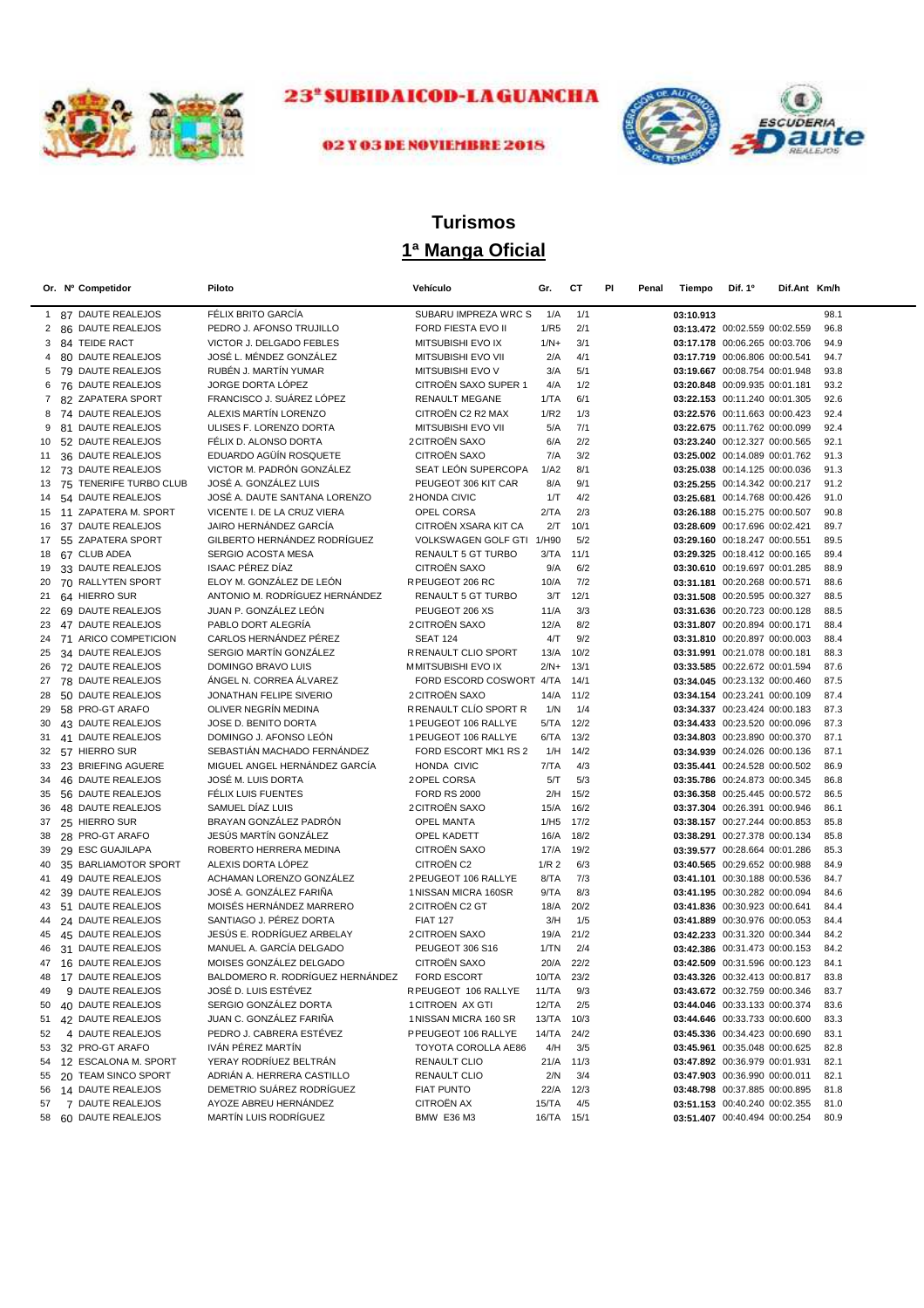



#### 02 Y 03 DE NOVIEMBRE 2018

## **1ª Manga Oficial Turismos**

|    | Or. Nº Competidor                    | Piloto                                                                    | Vehículo                  | Gr.            | СT             | PI | Penal | Tiempo                        | Dif. 1º                       | Dif.Ant Km/h |      |            |
|----|--------------------------------------|---------------------------------------------------------------------------|---------------------------|----------------|----------------|----|-------|-------------------------------|-------------------------------|--------------|------|------------|
| 59 | 44 DAUTE REALEJOS                    | DIEGO I. DELGADO GONZÁLEZ                                                 | 1 PEUGEOT 106 XSI         | 17/TA          | 5/5            |    |       |                               | 03:54.012 00:43.099 00:02.605 |              | 80.0 |            |
| 60 | 68 TEIDE RACT                        | MELCHOR DÁVILA DE VERA                                                    | <b>RENAULT 5 TURBO 1</b>  | 1/HB1          | 16/1           |    |       |                               | 03:55.109 00:44.196 00:01.097 |              | 79.6 |            |
| 61 | 18 TENERIFE TURBO CLUB               | <b>GUSTAVO FELIPE MÉNDEZ</b>                                              | <b>CITROËN SAXO</b>       | 23/A           | 25/2           |    |       |                               | 03:55.575 00:44.662 00:00.466 |              | 79.5 |            |
| 62 | 5 TEAM SINCO SPORT                   | ESTEBAN MACISTE DORTA DÍAZ                                                | ROPEL CORSA               | 24/A           | 13/3           |    |       |                               | 03:56.636 00:45.723 00:01.061 |              | 79.1 |            |
| 63 | 6 BARLIAMOTOR SPORT                  | DAILO SAMUEL BARROSOÁVILA                                                 | PEUGEOT 205 RALLYE        | 18/TA          | 6/5            |    |       |                               | 03:56.674 00:45.761 00:00.038 |              | 79.1 |            |
| 64 | 66 BREFING AGUERE M                  | ADAL GARCÍA GARCÍA                                                        | <b>RENAULT 5 GT TURBO</b> | 2/H5           | 17/1           |    |       |                               | 03:56.957 00:46.044 00:00.283 |              | 79.0 |            |
| 65 | 15 RALLYTEN SPORT                    | <b>GERMÁN SIERRA TRUJILLO</b>                                             | <b>HYUNDAI GETZ</b>       | 19/TA 14/3     |                |    | 00:10 | 04:03.436 00:52.523 00:06.479 |                               |              | 76.9 |            |
| 66 | 3 BARLIAMOTOR SPORT                  | SANTIAGO REYES HERNÁNDEZ                                                  | RALFA ROMEO 155 Q 4       | 20/TA          | 18/1           |    |       |                               | 04:04.336 00:53.423 00:00.900 |              | 76.6 |            |
| 67 | 22 BARLIAMOTOR SPORT                 | JOSÉ A. RODRÍGUEZ YANES                                                   | <b>TOYOTA COROLLA</b>     | 21/TA          | 26/2           |    |       |                               | 04:07.821 00:56.908 00:03.485 |              | 75.5 |            |
| 68 | 27 DAUTE REALEJOS                    | MAURICIO CABRERA CABRERA                                                  | MERCEDES 190 2.3 16V      | 22/TA          | 19/1           |    |       |                               | 04:13.175 01:02.262 00:05.354 |              | 73.9 |            |
| 69 | 19 DAUTE REALEJOS                    | <b>CARLOS GUSTAVO CASTRO</b>                                              | PEUGEOT 106 RALLYE        | 23/TA          | 15/3           |    |       |                               | 04:15.342 01:04.429 00:02.167 |              | 73.3 |            |
| 70 | <b>BARLIAMOTOR SPORT</b><br>1        | FRANCISCO J. MORALES GUTIERREZ                                            | <b>KIA PICANTO</b>        | 6/T            | 7/5            |    |       |                               | 04:16.467 01:05.554 00:01.125 |              | 73.0 |            |
| 71 | 2 BARLIAMOTOR SPORT                  | YERAIS ARMAS DEL ROSARIO                                                  | VW POLO 86C               | 2/TN           | 8/5            |    |       |                               | 04:27.681 01:16.768 00:11.214 |              | 69.9 |            |
|    | <b>RETIRADOS</b><br>8 DAUTE REALEJOS | DAVID J. HERNÁNDEZ NAVARRO                                                | OPEL CORSA                | <b>TA</b>      | 3              |    |       | No Sale                       |                               |              |      |            |
|    | 10 DAUTE REALEJOS                    | CRISTIAN MESA PÉREZ                                                       | OPEL CORSA                | <b>TA</b>      | 3              |    |       | Avería                        |                               |              |      |            |
|    | 21 DAUTE REALEJOS                    | <b>FRANCISCO LUIS SACRAMENTO</b>                                          | <b>CITROËN AX</b>         | <b>TA</b>      | 5              |    |       | Avería                        |                               |              |      |            |
|    | 26 SINCO SPORT                       | MIGUEL A. SOSA DÍAZ                                                       | <b>BMW 325</b>            |                | 3              |    |       | Avería                        |                               |              |      |            |
|    | 30 TENERIFE TURBO CLUB               | JUAN R. HERNÁNDEZ BENÍTEZ                                                 | <b>CITROËN SAXO</b>       | A              | $\overline{2}$ |    |       | Salida Ctra.                  |                               |              |      |            |
|    | 38 DAUTE REALEJOS                    | JUAN A. GARCÍA PÉREZ                                                      | PEUGEOT 206 XS            | A              | 3              |    |       | No Sale                       |                               |              |      |            |
|    | 53 DAUTE REALEJOS                    | JONÁS A. GONZÁLEZ GONZÁLEZ                                                | PEUGEOT 106               | <b>TA</b>      | 3              |    |       | Avería                        |                               |              |      |            |
|    | 59 DAUTE REALEJOS                    | JULIÁN LUIS LUIS                                                          | <b>HONDA CIVIC VTI</b>    | A              | 3              |    |       | Avería                        |                               |              |      |            |
|    | 61 DAUTE REALEJOS                    | ORLANDO GONZÁLEZ GONZÁLEZ                                                 | RENAULT 5 GT TURBO        | <b>TA</b>      | $\mathbf{1}$   |    |       | No sale                       |                               |              |      |            |
|    | 62 VILLA ADEJE                       | ENOC HERNÁNDEZ HERNÁNDEZ                                                  | <b>RENAULT 5 GT TURBO</b> | <b>TA</b>      | $\mathbf{1}$   |    |       | Avería                        |                               |              |      |            |
|    | 63 C.D. SEVENTEN                     | AIRAM T. HERNÁNDEZ GONZÁLEZ                                               | RENAULT 5 GT TURBO        | <b>TA</b>      | $\mathbf{1}$   |    |       | No Sale                       |                               |              |      |            |
|    | 65 DAUTE REALEJOS                    | SAMUEL ELVIRA GARCÍA                                                      | <b>RENAULT 5 GT TURBO</b> | <b>TA</b>      | $\mathbf{1}$   |    |       | Avería                        |                               |              |      |            |
|    | 77 TEIDE RACT                        | FÉLIX R. GARCÍA DURÁN                                                     | ALFA ROMEO 156 T.S.       | A <sub>2</sub> | $\overline{2}$ |    |       | Avería                        |                               |              |      |            |
|    | 83 DAUTE REALEJOS                    | JOSÉ A. DÍAZ MOLINA                                                       | MITSUBISHI EVO IX         | $N+$           | $\mathbf{1}$   |    |       | Avería                        |                               |              |      |            |
|    |                                      | R-RallyCAr / 1-Copa 1.600 Gr1 / 2-Copa 1.600 Gr2 / P-Pirelli / M-Michelín |                           |                |                |    |       |                               |                               |              |      | <b>GMH</b> |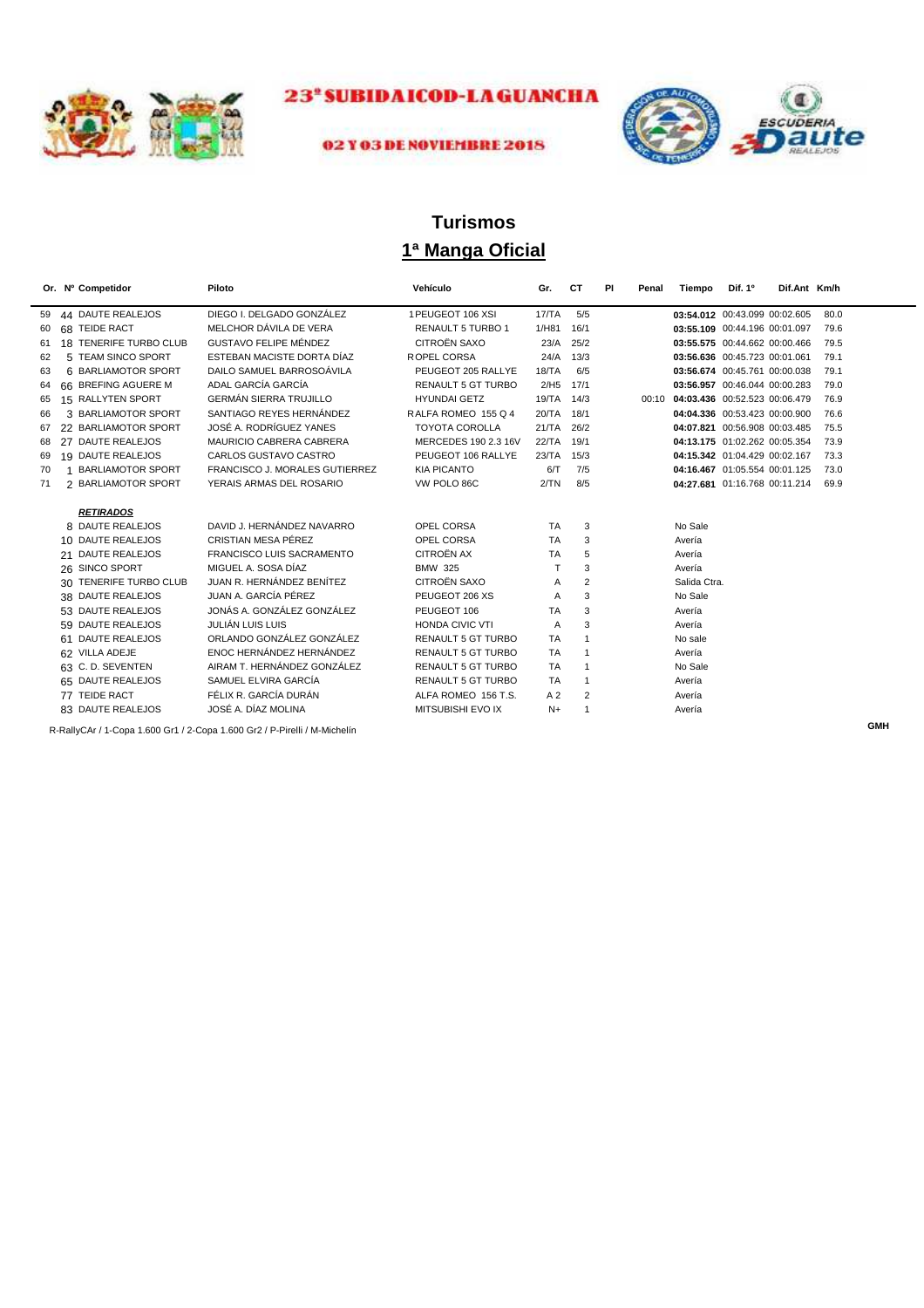



|                |                |                                                            |                          | 1ª Subida Oficial   |        |         |        |                |        |        |         |               |
|----------------|----------------|------------------------------------------------------------|--------------------------|---------------------|--------|---------|--------|----------------|--------|--------|---------|---------------|
|                |                |                                                            |                          | <b>RS Trofeo 50</b> |        |         |        |                |        |        |         |               |
| P              | N <sup>2</sup> | Piloto / Copiloto                                          | Vehículo                 | c1                  | c2     | c3      | c4     | c <sub>5</sub> | c6     | c7     | c8      | <b>Puntos</b> |
| 1 <sup>°</sup> | 204            | PABLO DÍAZ BETHENCOURT<br>Mª CELESTE DÍA GÓMEZ             | HILLMAN IMP MK2          | 0.1                 | 0.6    | $-0.3$  | $-0.5$ | $-0.3$         | 0.2    | $-0.5$ | $-0.4$  | 2,9           |
| 2 <sup>o</sup> | 203            | MIGUEL A. BAÉZ BORGES<br>ÓSCAR ÁLVAREZ ACUÑA               | <b>AUTOBIANCHI A-112</b> | 0.9                 | 1.1    | 0.5     | $-0.4$ | 0.5            | 1.3    | 0.9    | 1.1     | 6,7           |
| 3º             | 202            | MÁXIMO RODRÍGUEZ RODRÍGUEZ<br>FELIPE S. BRITO CASTAÑEDA    | B.M.W 315                | $-0.1$              | $-0.6$ | $-0.3$  | $-0.7$ | 1.2            | 1.0    | $-1.3$ | 1.7     | 6,9           |
| 4º             | 201            | JOSÉ J. MURCIA BARALLAT<br>ANDRÉS GONZÁLEZ CALZADILLA      | CITROËN 2CV 6 CT         | 3.3                 | 8.2    | 13.5    | 14.5   | 9.5            | 23.2   | 24.5   | 26.6    | 123,3         |
|                |                |                                                            |                          | <b>Sport</b>        |        |         |        |                |        |        |         |               |
| P.             | N <sup>2</sup> | Piloto / Copiloto                                          | Vehículo                 | c1                  | c2     | c3      | c4     | c5             | c6     | c7     | c8      | Puntos        |
| 1 <sup>°</sup> | 211            | JOSÉ M. HERNÁNDEZ RODRÍGUEZ<br>NELSON SANTANA ORTEGA       | <b>FORD ESCORT</b>       | 3.9                 | 0.9    | $-0.1$  | 2.0    | 1.8            | $-0.9$ | 0.1    | 0.1     | 9,8           |
| 2 <sup>o</sup> | 213            | AINOHA HERNÁNDEZ FALCÓN<br>ANTONIO E. PÉREZ SUÁREZ         | TOYOTA STARLET           | 2.7                 | $-1.2$ | $-2.9$  | 0.0    | 1.3            | 0.0    | 0.3    | $-1.4$  | 9,8           |
| 3º             | 214            | <b>UBAY RAVELO RODRÍGUEZ</b><br>RAÚL SÁNCHEZ DELGADO       | TOYOTA STARLET           | 3.2                 | $-1.8$ | $-2.9$  | $-0.4$ | $-0.9$         | $-2.1$ | $-0.3$ | $-1.7$  | 13,3          |
| 4º             | 208            | RUBÉN ROMERO PÉREZ<br>RUBÉN ROMERO LÓPEZ                   | RENAULT 5 ALPINE         | 2.0                 | $-2.1$ | $-3.0$  | 0.0    | $-1.0$         | $-1.6$ | $-0.9$ | $-3.5$  | 14,1          |
| 5º             | 209            | SANDRA ARMEÑO MORA<br>LUCÍA HERNÁNDEZ MARTÍN               | BMW E21                  | 2.4                 | $-1.2$ | 0.9     | 4.7    | 5.4            | 4.2    | 6.2    | 3.9     | 28,9          |
| 6 <sup>°</sup> | 212            | Mª JESÚS ARVELO DÍAZ<br>JERÓNIMO MARTÍNEZ BRITO            | TOYOTA STARLET KP6       | 2.1                 | $-2.3$ | $-5.0$  | $-3.0$ | $-3.0$         | $-4.8$ | $-5.0$ | $-8.4$  | 33,6          |
| 7º             | 207            | IBAN CASTELLANO GARCÍA<br>MARCOS J. JIMÉNEZ LÓPEZ          | TOYOTA STARLET           | 3.0                 | $-1.7$ | $-4.8$  | $-3.0$ | $-4.5$         | $-7.7$ | $-7.7$ | $-10.7$ | 43,1          |
| 8º             | 206            | ZÓSIMO J. RAMOS MARRERO<br>ERASMO G. RODRÍGUEZ DÍAZ        | <b>SEAT PANDA 40</b>     | 3.6                 | $-1.4$ | $-4.2$  | $-3.1$ | $-5.0$         | $-7.7$ | $-8.2$ | $-12.2$ | 45,4          |
| 9º             | 205            | JONAY MARTÍN PIMIENTA<br>LIDIA OLIVEIRA CABRERA            | SEAT MARBELLA            | 5.6                 | 2.8    | 4.1     | 8.8    | 10.0           | 12.0   | 15.1   | 15.5    | 73,9          |
|                |                |                                                            |                          | <b>Supersport</b>   |        |         |        |                |        |        |         |               |
| P              | N <sup>2</sup> | Piloto / Copiloto                                          | Vehículo                 | c1                  | c2     | c3      | c4     | c <sub>5</sub> | c6     | c7     | c8      | <b>Puntos</b> |
| 1 <sup>°</sup> | 219            | ALEJANDRO HERNÁNDEZ MARTÍN<br>LUIS N. HERNÁNDEZ CRUZ       | FORD FIESTA MK1          | 3.1                 | 0.1    | $-0.5$  | 1.3    | 1.3            | 1.1    | 2.0    | $-0.4$  | 9,8           |
| 2 <sup>o</sup> | 222            | ALEXIS MANZANO MEDINA<br>LEONARDO PERERA GARCÍA            | <b>BMW 635 CSI</b>       | 1.8                 | $-2.5$ | $-3.4$  | 0.1    | 0.2            | $-0.1$ | 1.5    | $-1.9$  | 11,5          |
| 3º             | 216            | AYOSE CASTELLANO CASTELLANO<br>CARLOS N. RODRÍGUEZ BOLAÑOS | <b>SEAT 124</b>          | 2.5                 | $-1.8$ | $-3.4$  | $-1.6$ | $-2.0$         | $-2.2$ | $-1.4$ | $-2.5$  | 17,4          |
| 4º             | 223            | ENRIQUE FERNÁNDEZ RODRÍGUEZ<br>MARÍA T. GONZÁLEZ PÉREZ     | <b>BMW 323I</b>          | $1.8\,$             | $-2.1$ | $-3.6$  | $-0.8$ | $-1.8$         | $-3.0$ | $-2.7$ | $-6.5$  | 22,3          |
| 5 <sup>o</sup> | 221            | MANUEL A. GONZÁLEZ DE LEÓN<br>JULIIO E. MORALES RODRÍGUEZ  | ALFA ROMEO 75 TURBO      | 2.0                 | 0.0    | $0.4\,$ | 5.3    | 5.2            | 3.8    | 5.7    | 3.3     | 25,7          |
| 6 <sup>°</sup> | 220            | SANTIAGO M. VERANO LÓPEZ<br>DAVID BÁEZ GONZÁLEZ            | FORD ESCORT RS           | 2.2                 | 0.6    | 1.3     | 4.5    | 4.4            | 5.0    | 5.9    | 3.2     | 27,1          |
| 7º             | 218            | MIGUEL IZQUIERDO GIL<br>GORETTI IZQUIERDO HERNÁNDEZ        | <b>SEAT 124</b>          | 3.3                 | 1.9    | 2.6     | 7.4    | 7.9            | 8.3    | 10.7   | 7.5     | 49,6          |
| 8º             | 217            | RAMÓN CAMACHO REMEDIOS<br>FRANCISCO GONZÁLEZ GARCÍA        | ALFA JULIA               | 5.5                 | 4.8    | 6.5     | 12.3   | 15.1           | 16.9   | 19.6   | 19.0    | 99,7          |
| 9º             | 215            | JOSÉ D. CABRERA LEMUS<br>OLIVER CABRERA LEMUS              | <b>SEAT PANDA 45</b>     | 6.4                 | 7.2    | 10.4    | 17.4   | 20.2           | 24.2   | 29.7   | 31.0    | 146,5         |
|                | 224            | JOSÉ A. QUINTERO GONZÁLEZ<br>VICTOR M. LÓPEZ RODRÍGUEZ     | <b>SEAT 124</b>          | $***$               | ***    | ***     | $***$  | $***$          | $***$  | ***    | ***     | Ab.           |
|                | 225            | JOSÉ F. GARCÍA PORRAS<br>YERAY GARCÍA PADRÓN               | SEAT 124 2,0             | ***                 | ***    | ***     | ***    | $***$          | $***$  | ***    | $***$   | Ab.           |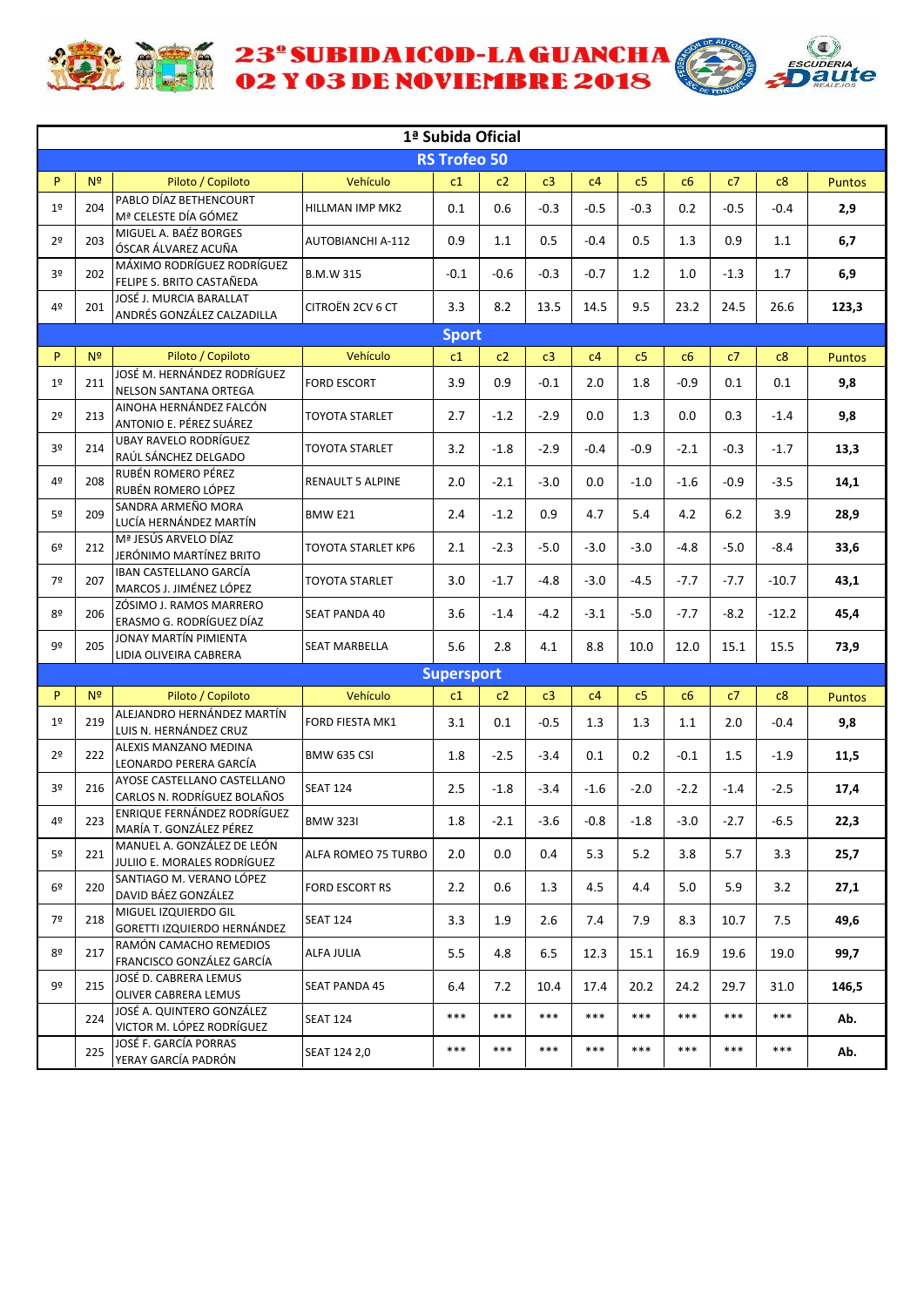



#### 02 Y 03 DE NOVIEMBRE 2018

## **2ª Manga Oficial Barquetas**

|                                                                                                      | Or. Nº Competidor     | Piloto                                                                    | Vehículo      | Gr.     | СT  | PI | Penal | Tiempo    | Dif. 1 <sup>o</sup>           | Dif.Ant Km/h | <b>MEJOR Ge.</b> |  |
|------------------------------------------------------------------------------------------------------|-----------------------|---------------------------------------------------------------------------|---------------|---------|-----|----|-------|-----------|-------------------------------|--------------|------------------|--|
|                                                                                                      | 1 91 DAUTE REALEJOS   | JAVIER AFONSO GONZÁLEZ                                                    | SILVER CAR S3 | $1/CM+$ | 1/1 |    |       | 03:13.450 |                               |              | 96.8 03:06.239   |  |
|                                                                                                      | 2 90 BREFING AGUERE M | JAVIER RODRÍGUEZ JORGE                                                    | BRC 05 EVO    | 1/CM    | 2/1 |    |       |           | 03:14.749 00:01.299 00:01.299 |              | 96.1 02:58.021   |  |
|                                                                                                      | 3 88 ESC ATOGO        | CRISTO J. FERNÁNDEZ PERDOMO                                               | <b>BRC CM</b> | 1/CMP   | 1/2 |    |       |           | 03:30.880 00:17.430 00:16.131 |              | 88.8 03:29.333   |  |
| <b>RETIRADOS</b><br>BENITO MARTÍN GONZÁLEZ<br>89 ISORA MOTOR SPORT<br><b>CMP</b><br>BRC EVO 5<br>- 2 |                       |                                                                           |               |         |     |    |       | No Sale   |                               |              |                  |  |
|                                                                                                      |                       | R-RallyCAr / 1-Copa 1.600 Gr1 / 2-Copa 1.600 Gr2 / P-Pirelli / M-Michelín |               |         |     |    |       |           |                               |              | <b>GMH</b>       |  |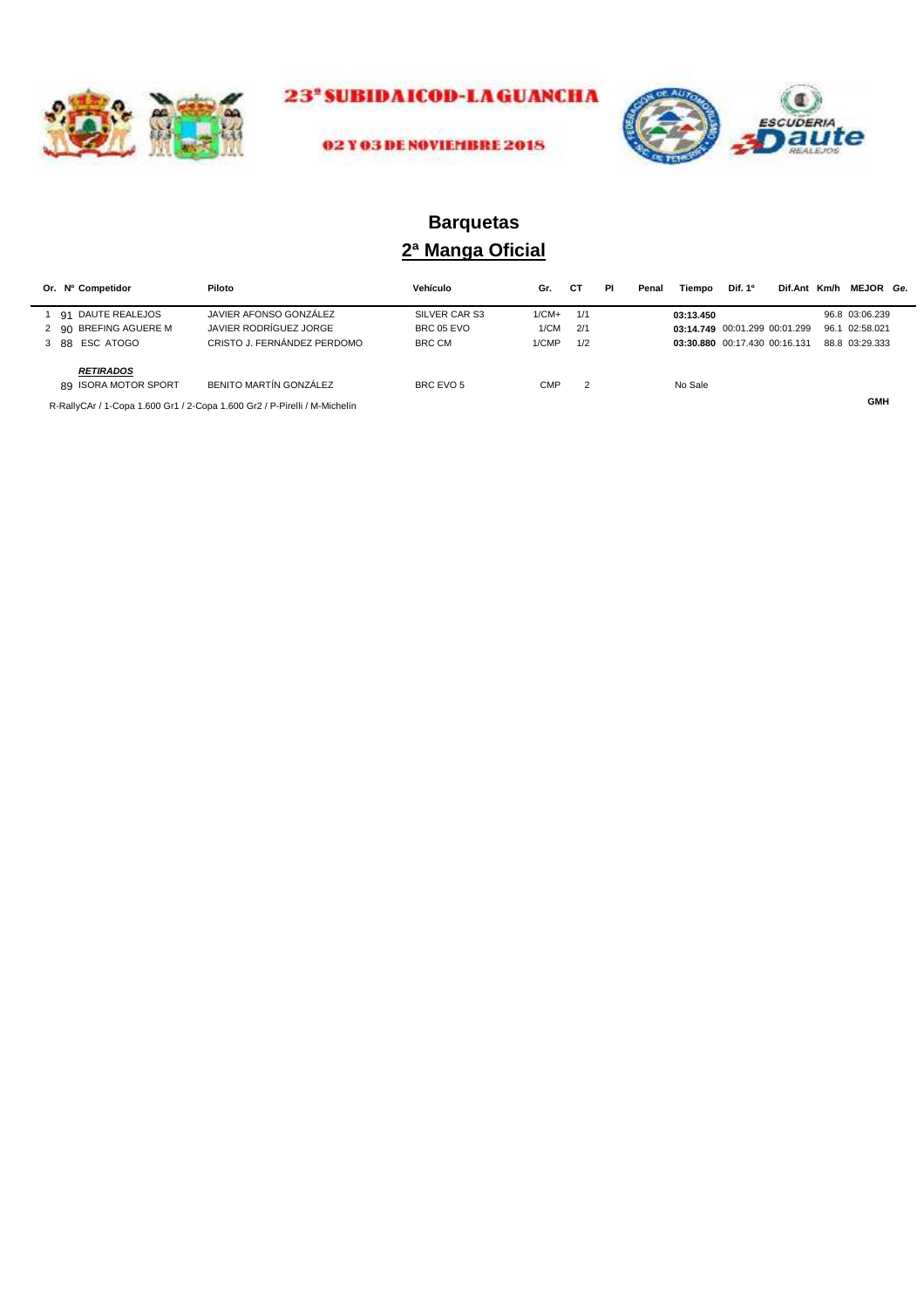



## 02 Y 03 DE NOVIEMBRE 2018

# **2ª Manga Oficial Turismos**

|                | Or. Nº Competidor                           | Piloto                                             | Vehículo                            | Gr.                   | СT               | PI<br>Penal | Tiempo    | Dif. 1 <sup>o</sup>                                            |  | Dif.Ant Km/h MEJOR Ge.           |  |
|----------------|---------------------------------------------|----------------------------------------------------|-------------------------------------|-----------------------|------------------|-------------|-----------|----------------------------------------------------------------|--|----------------------------------|--|
|                | 1 87 DAUTE REALEJOS                         | FÉLIX BRITO GARCÍA                                 | SUBARU IMPREZA WRC S                | 1/A                   | 1/1              |             | 03:10.501 |                                                                |  | 98.3 03:10.501                   |  |
| 2              | 86 DAUTE REALEJOS                           | PEDRO J. AFONSO TRUJILLO                           | FORD FIESTA EVO II                  | 1/R5                  | 2/1              |             |           | 03:11.936 00:01.435 00:01.435                                  |  | 97.5 03:11.936                   |  |
| 3              | 84 TEIDE RACT                               | VICTOR J. DELGADO FEBLES                           | MITSUBISHI EVO IX                   | $1/N+$                | 3/1              |             |           | 03:14.857 00:04.356 00:02.921                                  |  | 96.1 03:14.857                   |  |
| 4              | 83 DAUTE REALEJOS                           | JOSÉ A. DÍAZ MOLINA                                | MITSUBISHI EVO IX                   | $2/N+$                | 4/1              |             |           | 03:17.093 00:06.592 00:02.236                                  |  | 95.0 03:17.093                   |  |
| 5              | 80 DAUTE REALEJOS                           | JOSÉ L. MÉNDEZ GONZÁLEZ                            | MITSUBISHI EVO VII                  | 2/A                   | 5/1              |             |           | 03:17.236 00:06.735 00:00.143                                  |  | 94.9 03:17.236                   |  |
| 6              | 79 DAUTE REALEJOS                           | RUBÉN J. MARTÍN YUMAR                              | MITSUBISHI EVO V                    | 3/A                   | 6/1              |             |           | 03:17.273 00:06.772 00:00.037                                  |  | 94.9 03:17.273                   |  |
| $\overline{7}$ | 82 ZAPATERA SPORT                           | FRANCISCO J. SUÁREZ LÓPEZ                          | <b>RENAULT MEGANE</b>               | 1/TA                  | 7/1              |             |           | 03:19.435 00:08.934 00:02.162                                  |  | 93.9 03:19.435                   |  |
| 8              | 76 DAUTE REALEJOS                           | JORGE DORTA LÓPEZ                                  | CITROËN SAXO SUPER 1                | 4/A                   | 1/2              |             |           | 03:21.081 00:10.580 00:01.646                                  |  | 93.1 03:20.848                   |  |
| 9              | 81 DAUTE REALEJOS                           | ULISES F. LORENZO DORTA                            | MITSUBISHI EVO VII                  | 5/A                   | 8/1              |             |           | 03:21.120 00:10.619 00:00.039                                  |  | 93.1 03:21.120                   |  |
| 10             | 74 DAUTE REALEJOS                           | ALEXIS MARTÍN LORENZO                              | CITROËN C2 R2 MAX                   | 1/R2                  | 1/3              |             |           | 03:21.939 00:11.438 00:00.819                                  |  | 92.7 03:21.939                   |  |
| 11             | 52 DAUTE REALEJOS                           | FÉLIX D. ALONSO DORTA                              | <b>2CITROËN SAXO</b>                | 6/A                   | 2/2              |             |           | 03:22.589 00:12.088 00:00.650                                  |  | 92.4 03:22.589                   |  |
|                | 12 73 DAUTE REALEJOS                        | VICTOR M. PADRÓN GONZÁLEZ                          | SEAT LEÓN SUPERCOPA                 | 1/A2                  | 9/1              |             |           | 03:24.036 00:13.535 00:01.447                                  |  | 91.7 03:24.036                   |  |
|                | 13 11 ZAPATERA M. SPORT                     | VICENTE I. DE LA CRUZ VIERA                        | OPEL CORSA                          | 2/TA                  | 2/3              |             |           | 03:24.318 00:13.817 00:00.282                                  |  | 91.6 03:24.318                   |  |
| 14             | 78 DAUTE REALEJOS                           | ÁNGEL N. CORREA ÁLVAREZ                            | FORD ESCORD COSWORT 3/TA            |                       | 10/1             |             |           | 03:25.590 00:15.089 00:01.272                                  |  | 91.1 03:25.590                   |  |
| 15             | 75 TENERIFE TURBO CLUB                      | JOSÉ A. GONZÁLEZ LUIS                              | PEUGEOT 306 KIT CAR                 | 7/A                   | 11/1             |             |           | 03:26.589 00:16.088 00:00.999                                  |  | 90.6 03:25.255                   |  |
| 16             | 55 ZAPATERA SPORT                           | GILBERTO HERNÁNDEZ RODRÍGUEZ                       | VOLKSWAGEN GOLF GTI 1/H90           |                       | 3/2              |             |           | 03:26.915 00:16.414 00:00.326                                  |  | 90.5 03:26.915                   |  |
| 17             | 36 DAUTE REALEJOS                           | EDUARDO AGÜÍN ROSQUETE                             | CITROËN SAXO                        | 8/A                   | 4/2              |             |           | 03:27.570 00:17.069 00:00.655                                  |  | 90.2 03:25.002                   |  |
| 18             | 33 DAUTE REALEJOS                           | <b>ISAAC PÉREZ DÍAZ</b>                            | CITROËN SAXO                        | 9/A                   | 5/2              |             |           | 03:30.331 00:19.830 00:02.761                                  |  | 89.0 03:30.331                   |  |
| 19             | 47 DAUTE REALEJOS                           | PABLO DORT ALEGRÍA                                 | <b>2 CITROËN SAXO</b>               | 10/A                  | 6/2              |             |           | 03:30.479 00:19.978 00:00.148                                  |  | 88.9 03:30.479                   |  |
| 20             | 70 RALLYTEN SPORT                           | ELOY M. GONZÁLEZ DE LEÓN                           | RPEUGEOT 206 RC                     | 11/A                  | 7/2              |             |           | 03:30.618 00:20.117 00:00.139                                  |  | 88.9 03:30.618                   |  |
| 21             | 72 DAUTE REALEJOS                           | DOMINGO BRAVO LUIS                                 | MMITSUBISHI EVO IX                  | $3/N+$                | 12/1             |             |           | 03:30.697 00:20.196 00:00.079                                  |  | 88.8 03:30.697                   |  |
|                | 22 71 ARICO COMPETICION                     | CARLOS HERNÁNDEZ PÉREZ                             | <b>SEAT 124</b>                     | 1/T                   | 8/2              |             |           | 03:30.717 00:20.216 00:00.020                                  |  | 88.8 03:30.717                   |  |
| 23             | 66 BREFING AGUERE M                         | ADAL GARCÍA GARCÍA                                 | RENAULT 5 GT TURBO                  | 1/H5                  | 13/1             |             |           | 03:30.996 00:20.495 00:00.279                                  |  | 88.7 03:30.996                   |  |
| 24             | 64 HIERRO SUR                               | ANTONIO M. RODRÍGUEZ HERNÁNDEZ                     | <b>RENAULT 5 GT TURBO</b>           | 2/T                   | 14/1             |             |           | 03:31.055 00:20.554 00:00.059                                  |  | 88.7 03:31.055                   |  |
| 25             | 50 DAUTE REALEJOS                           | JONATHAN FELIPE SIVERIO                            | 2 CITROËN SAXO                      | 12/A                  | 9/2              |             |           | 03:31.475 00:20.974 00:00.420                                  |  | 88.5 03:31.475                   |  |
| 26             | 49 DAUTE REALEJOS                           | ACHAMAN LORENZO GONZÁLEZ                           | 2 PEUGEOT 106 RALLYE                | 4/TA                  | 3/3              |             |           | 03:31.890 00:21.389 00:00.415                                  |  | 88.3 03:31.890                   |  |
| 27             | 67 CLUB ADEA                                | SERGIO ACOSTA MESA                                 | <b>RENAULT 5 GT TURBO</b>           | 5/TA                  | 15/1             |             |           | 03:32.203 00:21.702 00:00.313                                  |  | 88.2 03:29.325                   |  |
| 28             | 69 DAUTE REALEJOS                           | JUAN P. GONZÁLEZ LEÓN                              | PEUGEOT 206 XS                      | 13/A                  | 4/3              |             |           | 03:32.608 00:22.107 00:00.405                                  |  | 88.0 03:31.636                   |  |
| 29             | 57 HIERRO SUR                               | SEBASTIÁN MACHADO FERNÁNDEZ                        | FORD ESCORT MK1 RS 2                | 1/H                   | 10/2             |             |           | 03:33.064 00:22.563 00:00.456                                  |  | 87.9 03:33.064                   |  |
| 30             | 43 DAUTE REALEJOS                           | JOSE D. BENITO DORTA                               | 1 PEUGEOT 106 RALLYE                | 6/TA 11/2             |                  |             |           | 03:33.184 00:22.683 00:00.120                                  |  | 87.8 03:33.184                   |  |
| 31             | 37 DAUTE REALEJOS                           | JAIRO HERNÁNDEZ GARCÍA                             | CITROËN XSARA KIT CA                | 3/T                   | 16/1             |             |           | 03:33.426 00:22.925 00:00.242                                  |  | 87.7 03:28.609                   |  |
| 32             | 48 DAUTE REALEJOS                           | SAMUEL DÍAZ LUIS                                   | 2 CITROËN SAXO                      | 14/A                  | 12/2             |             |           | 03:34.249 00:23.748 00:00.823                                  |  | 87.4 03:34.249                   |  |
| 33             | 46 DAUTE REALEJOS                           | JOSÉ M. LUIS DORTA                                 | 2 OPEL CORSA                        | 4/T                   | 5/3              |             |           | 03:34.647 00:24.146 00:00.398                                  |  | 87.2 03:34.647                   |  |
| 34             | 23 BRIEFING AGUERE                          | MIGUEL ANGEL HERNÁNDEZ GARCÍA                      | HONDA CIVIC                         | 7/TA                  | 6/3              |             |           | 03:34.767 00:24.266 00:00.120                                  |  | 87.2 03:34.767                   |  |
| 35             | 53 DAUTE REALEJOS                           | JONÁS A. GONZÁLEZ GONZÁLEZ                         | 2 PEUGEOT 106                       | 8/TA                  | 7/3              |             |           | 03:34.775 00:24.274 00:00.008                                  |  | 87.2 03:34.775                   |  |
| 36             | 41 DAUTE REALEJOS                           | DOMINGO J. AFONSO LEÓN                             | 1 PEUGEOT 106 RALLYE                | 9/TA                  | 13/2             |             |           | 03:34.924 00:24.423 00:00.149                                  |  | 87.1 03:34.803                   |  |
| 37             | 56 DAUTE REALEJOS                           | FÉLIX LUIS FUENTES                                 | <b>FORD RS 2000</b>                 | 2/H                   | 14/2             |             |           | 03:35.264 00:24.763 00:00.340                                  |  | 87.0 03:35.264                   |  |
| 38             | 58 PRO-GT ARAFO                             | OLIVER NEGRÍN MEDINA                               | R RENAULT CLIO SPORT R              | 1/N                   | 1/4              |             |           | 03:35.536 00:25.035 00:00.272                                  |  | 86.9 03:34.337                   |  |
| 39             | 28 PRO-GT ARAFO                             | JESÚS MARTÍN GONZÁLEZ                              | OPEL KADETT                         | 15/A                  | 15/2             |             |           | 03:36.401 00:25.900 00:00.865                                  |  | 86.5 03:36.401                   |  |
| 40             | 29 ESC GUAJILAPA                            | ROBERTO HERRERA MEDINA                             | <b>CITROËN SAXO</b>                 |                       | 16/A 16/2        |             |           | 03:39.040 00:28.539 00:02.639                                  |  | 85.5 03:39.040                   |  |
| 41             | 65 DAUTE REALEJOS                           | SAMUEL ELVIRA GARCÍA                               | RENAULT 5 GT TURBO                  | 10/TA 17/1            |                  |             |           | 03:39.544 00:29.043 00:00.504                                  |  | 85.3 03:39.544                   |  |
| 42             | 45 DAUTE REALEJOS                           | JESÚS E. RODRÍGUEZ ARBELAY                         | <b>2 CITROEN SAXO</b>               | 17/A 17/2             |                  |             |           | 03:39.969 00:29.468 00:00.425                                  |  | 85.1 03:39.969                   |  |
| 43             | 25 HIERRO SUR                               | BRAYAN GONZÁLEZ PADRÓN                             | <b>OPEL MANTA</b>                   | 2/H5                  | 18/2             |             |           | 03:41.123 00:30.622 00:01.154                                  |  | 84.7 03:38.157                   |  |
| 44             | 44 DAUTE REALEJOS                           | DIEGO I. DELGADO GONZÁLEZ                          | 1 PEUGEOT 106 XSI                   | 11/TA                 | 1/5              |             |           | 03:41.607 00:31.106 00:00.484                                  |  | 84.5 03:41.607                   |  |
| 45             | 42 DAUTE REALEJOS                           | JUAN C. GONZÁLEZ FARIÑA                            | 1 NISSAN MICRA 160 SR               | 12/TA                 | 8/3              |             |           | 03:41.683 00:31.182 00:00.076                                  |  | 84.4 03:41.683                   |  |
| 46             | 16 DAUTE REALEJOS                           | MOISES GONZÁLEZ DELGADO                            | CITROËN SAXO<br>PPEUGEOT 106 RALLYE | 18/A                  | 19/2             |             |           | 03:42.209 00:31.708 00:00.526                                  |  | 84.2 03:42.209                   |  |
| 47             | 4 DAUTE REALEJOS                            | PEDRO J. CABRERA ESTÉVEZ                           | RPEUGEOT 106 RALLYE                 | 13/TA<br>14/TA        | 20/2<br>9/3      |             |           | 03:42.224 00:31.723 00:00.015<br>03:42.678 00:32.177 00:00.454 |  | 84.2 03:42.224                   |  |
| 48             | 9 DAUTE REALEJOS                            | JOSÉ D. LUIS ESTÉVEZ                               |                                     |                       |                  |             |           |                                                                |  | 84.1 03:42.678                   |  |
| 49             | 24 DAUTE REALEJOS                           | SANTIAGO J. PÉREZ DORTA<br>JOSÉ A. GONZÁLEZ FARIÑA | <b>FIAT 127</b>                     | 3/H                   | 2/5              |             |           | 03:43.573 00:33.072 00:00.895                                  |  | 83.7 03:41.889                   |  |
| 50             | 39 DAUTE REALEJOS                           |                                                    | 1 NISSAN MICRA 160SR                | 15/TA                 | 10/3             |             |           | 03:43.904 00:33.403 00:00.331                                  |  | 83.6 03:41.195                   |  |
| 51             | 35 BARLIAMOTOR SPORT<br>32 PRO-GT ARAFO     | ALEXIS DORTA LÓPEZ<br>IVÁN PÉREZ MARTÍN            | CITROËN C2<br>TOYOTA COROLLA AE86   | $1/R$ 2 $11/3$<br>4/H |                  |             |           | 03:44.603 00:34.102 00:00.699                                  |  | 83.3 03:40.565<br>82.7 03:45.961 |  |
| 52             |                                             | <b>GUSTAVO FELIPE MÉNDEZ</b>                       | CITROËN SAXO                        |                       | 3/5<br>19/A 21/2 |             |           | 03:46.239 00:35.738 00:01.636                                  |  |                                  |  |
| 53<br>54       | 18 TENERIFE TURBO CLUB<br>40 DAUTE REALEJOS | SERGIO GONZÁLEZ DORTA                              | 1 CITROEN AX GTI                    | 16/TA                 | 4/5              |             |           | 03:46.362 00:35.861 00:00.123<br>03:46.602 00:36.101 00:00.240 |  | 82.7 03:46.362<br>82.6 03:44.046 |  |
| 55             | 6 BARLIAMOTOR SPORT                         | DAILO SAMUEL BARROSOAVILA                          | PEUGEOT 205 RALLYE                  | 17/TA                 | 5/5              |             |           | 03:47.566 00:37.065 00:00.964                                  |  | 82.3 03:47.566                   |  |
| 56             | 20 TEAM SINCO SPORT                         | ADRIÁN A. HERRERA CASTILLO                         | RENAULT CLIO                        | 2/N                   | 2/4              |             |           | 03:47.616 00:37.115 00:00.050                                  |  | 82.2 03:47.616                   |  |
| 57             | 30 TENERIFE TURBO CLUB                      | JUAN R. HERNÁNDEZ BENÍTEZ                          | CITROËN SAXO                        | 20/A                  | 22/2             |             |           | 03:48.428 00:37.927 00:00.812                                  |  | 82.0 03:48.428                   |  |
| 58             | 7 DAUTE REALEJOS                            | AYOZE ABREU HERNÁNDEZ                              | CITROËN AX                          | 18/TA                 | 6/5              |             |           | 03:48.549 00:38.048 00:00.121                                  |  | 81.9 03:48.549                   |  |
|                |                                             |                                                    |                                     |                       |                  |             |           |                                                                |  |                                  |  |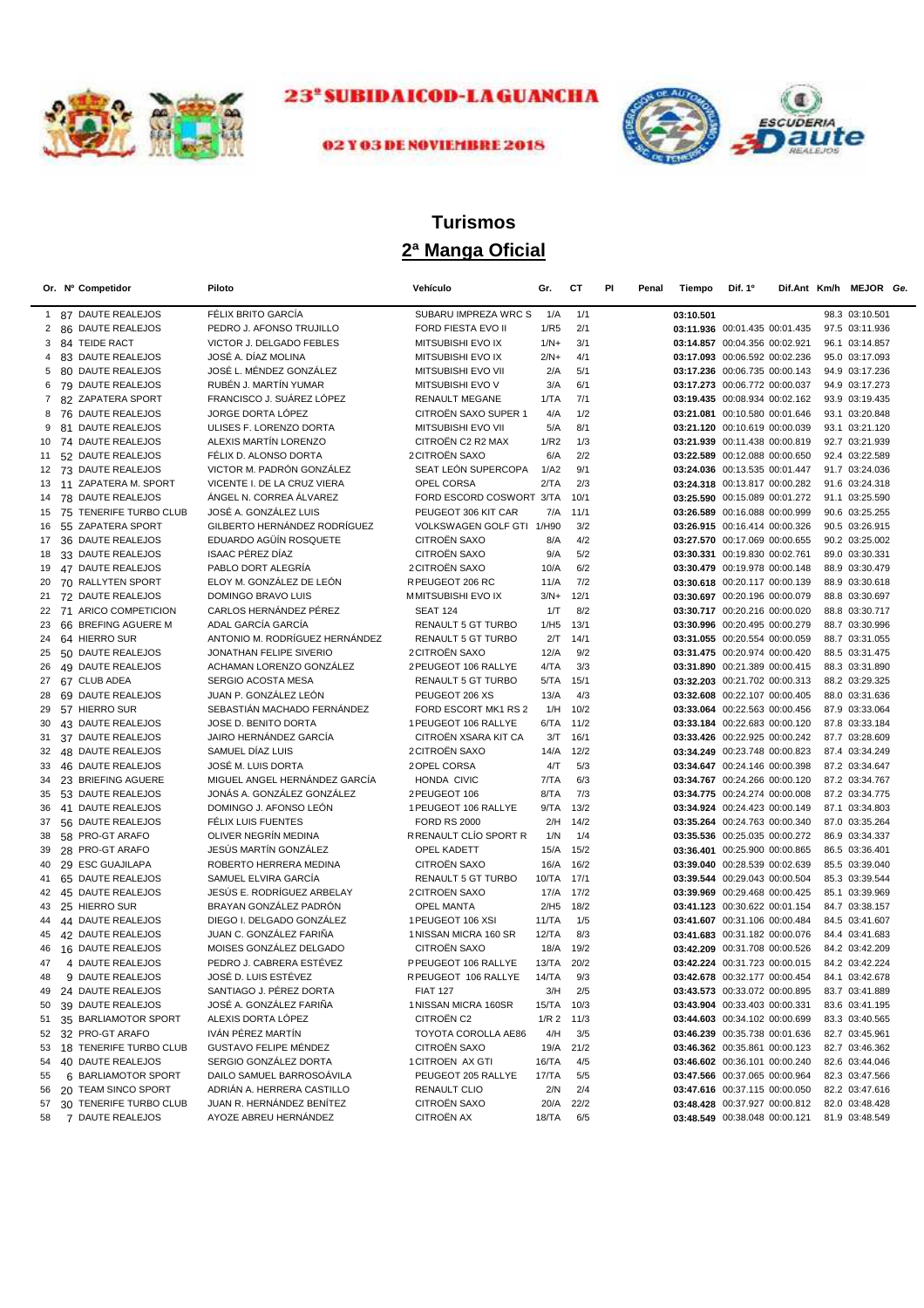



#### 02 Y 03 DE NOVIEMBRE 2018

## **2ª Manga Oficial Turismos**

|    | Or. Nº Competidor        | Piloto                           | Vehículo                  | Gr.            | СT             | PI<br>Penal | Tiempo                              | Dif. 1 <sup>o</sup>           |  | Dif.Ant Km/h MEJOR Ge. |  |
|----|--------------------------|----------------------------------|---------------------------|----------------|----------------|-------------|-------------------------------------|-------------------------------|--|------------------------|--|
| 59 | 15 RALLYTEN SPORT        | <b>GERMÁN SIERRA TRUJILLO</b>    | <b>HYUNDAI GETZ</b>       | 19/TA 12/3     |                |             |                                     | 03:51.575 00:41.074 00:03.026 |  | 80.8 03:51.575         |  |
| 60 | 68 TEIDE RACT            | MELCHOR DÁVILA DE VERA           | <b>RENAULT 5 TURBO 1</b>  | 1/H81          | 18/1           |             |                                     | 03:52.709 00:42.208 00:01.134 |  | 80.4 03:52.709         |  |
| 61 | 5 TEAM SINCO SPORT       | ESTEBAN MACISTE DORTA DÍAZ       | ROPEL CORSA               |                | $21/A$ 13/3    |             |                                     | 03:54.576 00:44.075 00:01.867 |  | 79.8 03:54.576         |  |
| 62 | 60 DAUTE REALEJOS        | MARTÍN LUIS RODRÍGUEZ            | <b>BMW E36 M3</b>         | 20/TA          | 19/1           |             |                                     | 03:55.981 00:45.480 00:01.405 |  | 79.3 03:51.407         |  |
| 63 | 27 DAUTE REALEJOS        | MAURICIO CABRERA CABRERA         | MERCEDES 190 2.3 16V      | 21/TA          | 20/1           |             |                                     | 03:58.809 00:48.308 00:02.828 |  | 78.4 03:58.809         |  |
| 64 | 22 BARLIAMOTOR SPORT     | JOSÉ A. RODRÍGUEZ YANES          | <b>TOYOTA COROLLA</b>     | 22/TA 23/2     |                |             |                                     | 04:00.496 00:49.995 00:01.687 |  | 77.8 04:00.496         |  |
| 65 | 3 BARLIAMOTOR SPORT      | SANTIAGO REYES HERNÁNDEZ         | RALFA ROMEO 155 Q 4       | 23/TA          | 21/1           |             |                                     | 04:07.205 00:56.704 00:06.709 |  | 75.7 04:04.336         |  |
| 66 | 12 ESCALONA M. SPORT     | YERAY RODRÍUEZ BELTRÁN           | <b>RENAULT CLIO</b>       | 22/A           | 14/3           |             |                                     | 04:09.438 00:58.937 00:02.233 |  | 75.0 03:47.892         |  |
| 67 | 2 BARLIAMOTOR SPORT      | YERAIS ARMAS DEL ROSARIO         | VW POLO 86C               | 1/TN           | 7/5            |             |                                     | 04:28.713 01:18.212 00:19.275 |  | 69.7 04:27.681         |  |
| 68 | 19 DAUTE REALEJOS        | CARLOS GUSTAVO CASTRO            | PEUGEOT 106 RALLYE        | 24/TA 15/3     |                |             |                                     | 04:29.115 01:18.614 00:00.402 |  | 69.6 04:15.342         |  |
| 69 | 14 DAUTE REALEJOS        | DEMETRIO SUÁREZ RODRÍGUEZ        | <b>FIAT PUNTO</b>         |                | 23/A 16/3      |             | 00:10 04:30.918 01:20.417 00:01.803 |                               |  | 69.1 03:48.798         |  |
|    |                          |                                  |                           |                |                |             |                                     |                               |  |                        |  |
|    | <b>RETIRADOS</b>         |                                  |                           |                |                |             |                                     |                               |  |                        |  |
|    | <b>BARLIAMOTOR SPORT</b> | FRANCISCO J. MORALES GUTIERREZ   | <b>KIA PICANTO</b>        | т              | 5              |             | Avería                              |                               |  |                        |  |
|    | 8 DAUTE REALEJOS         | DAVID J. HERNÁNDEZ NAVARRO       | OPEL CORSA                | <b>TA</b>      | 3              |             | No Sale                             |                               |  |                        |  |
|    | 10 DAUTE REALEJOS        | CRISTIAN MESA PÉREZ              | OPEL CORSA                | <b>TA</b>      | 3              |             | Avería                              |                               |  |                        |  |
|    | 17 DAUTE REALEJOS        | BALDOMERO R. RODRÍGUEZ HERNÁNDEZ | <b>FORD ESCORT</b>        | <b>TA</b>      | $\overline{2}$ |             | Avería                              |                               |  |                        |  |
|    | 21 DAUTE REALEJOS        | <b>FRANCISCO LUIS SACRAMENTO</b> | <b>CITROËN AX</b>         | <b>TA</b>      | 5              |             | No Sale                             |                               |  |                        |  |
|    | 26 SINCO SPORT           | MIGUEL A. SOSA DÍAZ              | <b>BMW 325</b>            | $\mathsf{T}$   | 3              |             | No Sale                             |                               |  |                        |  |
|    | 31 DAUTE REALEJOS        | MANUEL A. GARCÍA DELGADO         | PEUGEOT 306 S16           | <b>TN</b>      | $\overline{4}$ |             | Avería                              |                               |  |                        |  |
|    | 34 DAUTE REALEJOS        | SERGIO MARTÍN GONZÁLEZ           | <b>RENAULT CLIO SPORT</b> | Α              | $\overline{2}$ |             | Avería                              |                               |  |                        |  |
|    | 38 DAUTE REALEJOS        | JUAN A. GARCÍA PÉREZ             | PEUGEOT 206 XS            | A              | 3              |             | Avería                              |                               |  |                        |  |
|    | 51 DAUTE REALEJOS        | MOISÉS HERNÁNDEZ MARRERO         | CITROËN C2 GT             | A              | $\overline{2}$ |             | Avería                              |                               |  |                        |  |
|    | 54 DAUTE REALEJOS        | JOSÉ A. DAUTE SANTANA LORENZO    | <b>HONDA CIVIC</b>        |                | $\overline{2}$ |             | Avería                              |                               |  |                        |  |
|    | 59 DAUTE REALEJOS        | JULIÁN LUIS LUIS                 | <b>HONDA CIVIC VTI</b>    | A              | 3              |             | No Sale                             |                               |  |                        |  |
|    | 61 DAUTE REALEJOS        | ORLANDO GONZÁLEZ GONZÁLEZ        | <b>RENAULT 5 GT TURBO</b> | <b>TA</b>      | -1             |             | No Sale                             |                               |  |                        |  |
|    | 62 VILLA ADEJE           | ENOC HERNÁNDEZ HERNÁNDEZ         | RENAULT 5 GT TURBO        | <b>TA</b>      | $\overline{1}$ |             | No Sale                             |                               |  |                        |  |
|    | 63 C.D. SEVENTEN         | AIRAM T. HERNÁNDEZ GONZÁLEZ      | <b>RENAULT 5 GT TURBO</b> | <b>TA</b>      | -1             |             | No Sale                             |                               |  |                        |  |
|    | 77 TEIDE RACT            | FÉLIX R. GARCÍA DURÁN            | ALFA ROMEO 156 T.S.       | A <sub>2</sub> | $\overline{2}$ |             | No Sale                             |                               |  |                        |  |

R-RallyCAr / 1-Copa 1.600 Gr1 / 2-Copa 1.600 Gr2 / P-Pirelli / M-Michelín **GMH**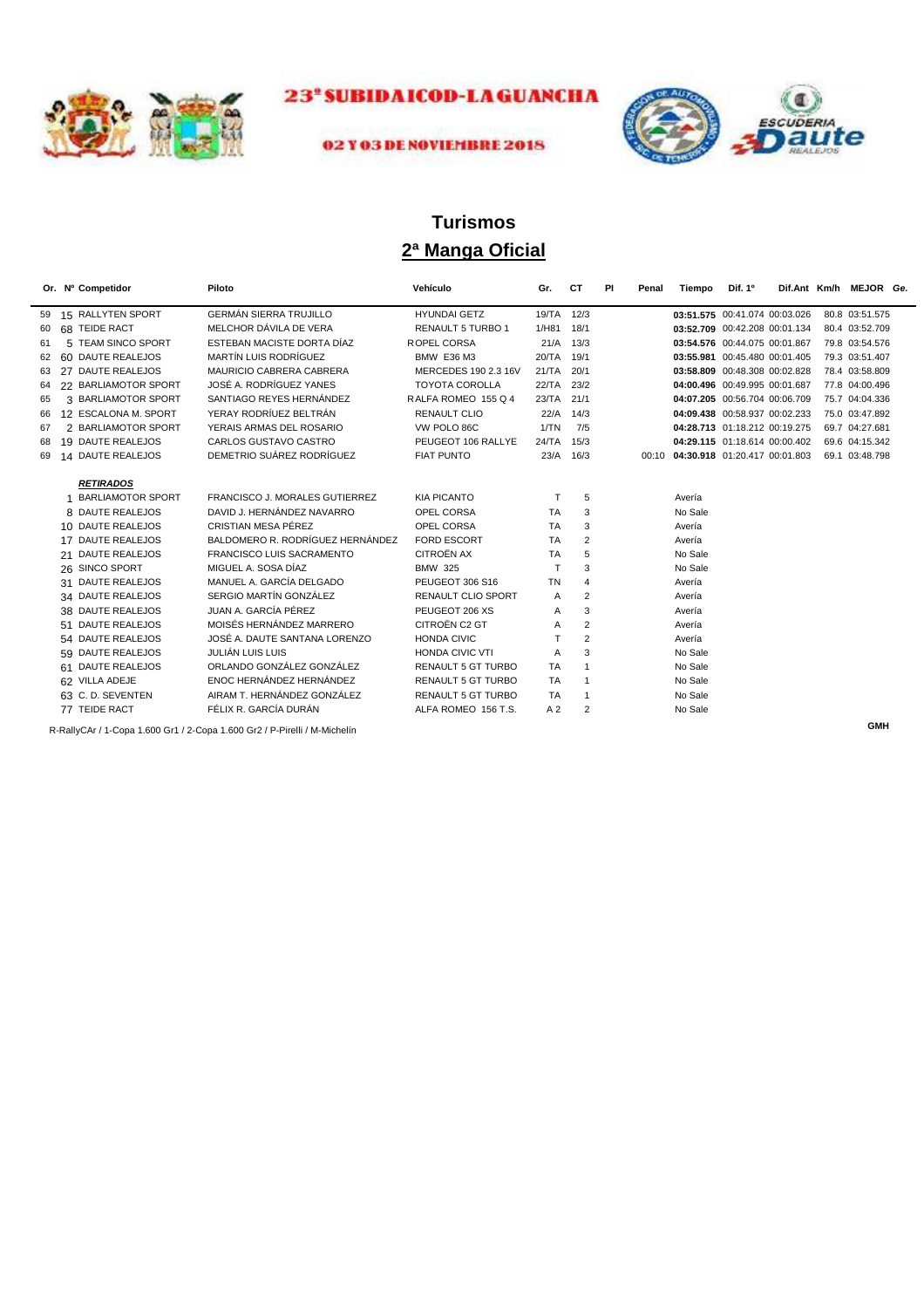

**ACTE 23' SUBIDAICOD-LAGUANCHA** 



|                |                                                                       |                                                            |                           | 2ª Subida Oficial   |         |        |        |         |         |         |         |               |
|----------------|-----------------------------------------------------------------------|------------------------------------------------------------|---------------------------|---------------------|---------|--------|--------|---------|---------|---------|---------|---------------|
|                |                                                                       |                                                            |                           | <b>RS Trofeo 50</b> |         |        |        |         |         |         |         |               |
| P.             | N <sup>2</sup>                                                        | Piloto / Copiloto                                          | Vehículo                  | 0,520               | 1,190   | 1,860  | 2,530  | 3,200   | 3,870   | 4,540   | 5,210   | <b>Puntos</b> |
| 1 <sup>°</sup> | 204                                                                   | PABLO DÍAZ BETHENCOURT<br>Mª CELESTE DÍA GÓMEZ             | HILLMAN IMP MK2           | 0.2                 | 0.2     | $-0.5$ | 0.0    | 0.0     | 0.1     | $-0.4$  | 0.1     | 1,5           |
| 2 <sup>o</sup> | 203                                                                   | MIGUEL A. BAÉZ BORGES<br>ÓSCAR ÁLVAREZ ACUÑA               | <b>AUTOBIANCHI A-112</b>  | 1.0                 | 1.1     | 0.5    | $-0.5$ | 0.1     | 1.0     | 0.5     | 0.4     | 5,1           |
| 30             | 202                                                                   | MÁXIMO RODRÍGUEZ RODRÍGUEZ<br>FELIPE S. BRITO CASTAÑEDA    | <b>B.M.W 315</b>          | $-2.0$              | $-1.4$  | $-2.3$ | $-3.5$ | $-3.0$  | $-2.4$  | $-3.2$  | $-1.5$  | 19,3          |
| 4º             | 201                                                                   | JOSÉ J. MURCIA BARALLAT<br>ANDRÉS GONZÁLEZ CALZADILLA      | CITROËN 2CV 6 CT          | $1.5$               | $-2.5$  | 1.7    | 6.0    | 3.3     | 7.7     | 11.4    | 12.2    | 46,3          |
|                |                                                                       |                                                            |                           | <b>Sport</b>        |         |        |        |         |         |         |         |               |
| P.             | N <sup>2</sup>                                                        | Piloto / Copiloto                                          | Vehículo                  | 0,520               | 1,190   | 1,860  | 2,530  | 3,200   | 3,870   | 4,540   | 5,210   | <b>Puntos</b> |
| 1 <sup>°</sup> | 212                                                                   | Mª JESÚS ARVELO DÍAZ<br>JERÓNIMO MARTÍNEZ BRITO            | <b>TOYOTA STARLET KP6</b> | 2.2                 | $-0.3$  | $-2.0$ | 0.9    | 1.1     | 0.0     | 0.1     | $-0.6$  | 7,2           |
| 2 <sup>o</sup> | 213                                                                   | AINOHA HERNÁNDEZ FALCÓN<br>ANTONIO E. PÉREZ SUÁREZ         | <b>TOYOTA STARLET</b>     | 2.7                 | $-1.6$  | $-1.8$ | 2.1    | 0.7     | 0.0     | 1.1     | 0.2     | 10,2          |
| 30             | 214                                                                   | <b>UBAY RAVELO RODRÍGUEZ</b><br>RAÚL SÁNCHEZ DELGADO       | <b>TOYOTA STARLET</b>     | 3.1                 | $-0.6$  | $-1.1$ | $-0.9$ | $-0.6$  | $-2.1$  | $-0.7$  | $-1.3$  | 10,4          |
| 4º             | 211                                                                   | JOSÉ M. HERNÁNDEZ RODRÍGUEZ<br>NELSON SANTANA ORTEGA       | <b>FORD ESCORT</b>        | 3.8                 | 0.6     | $-1.1$ | 0.1    | $-0.3$  | $-4.0$  | $-4.0$  | $-1.2$  | 15,1          |
| 5º             | RUBÉN ROMERO PÉREZ<br>208<br>RUBÉN ROMERO LÓPEZ<br>SANDRA ARMEÑO MORA |                                                            | RENAULT 5 ALPINE          | 2.2                 | $-2.3$  | $-2.0$ | 2.1    | 1.5     | 1.9     | 3.2     | 0.5     | 15,7          |
| 6 <sup>2</sup> | 209                                                                   | LUCÍA HERNÁNDEZ MARTÍN                                     | BMW E21                   | 2.9                 | $-0.1$  | 0.9    | 4.0    | 4.6     | 3.8     | 6.0     | 4.3     | 26,6          |
| 7º             | 207                                                                   | <b>IBAN CASTELLANO GARCÍA</b><br>MARCOS J. JIMÉNEZ LÓPEZ   | <b>TOYOTA STARLET</b>     | 3.2                 | $-1.8$  | $-4.1$ | $-2.8$ | $-4.6$  | $-5.0$  | $-2.7$  | $-2.7$  | 26,9          |
| 8º             | 206                                                                   | ZÓSIMO J. RAMOS MARRERO<br>ERASMO G. RODRÍGUEZ DÍAZ        | <b>SEAT PANDA 40</b>      | 1.6                 | $-3.3$  | $-6.0$ | $-4.8$ | $-6.9$  | $-9.7$  | $-9.9$  | $-13.6$ | 55,8          |
| 9º             | 205                                                                   | JONAY MARTÍN PIMIENTA<br>LIDIA OLIVEIRA CABRERA            | <b>SEAT MARBELLA</b>      | 4.8                 | 2.7     | 4.1    | 7.9    | 9.0     | 10.8    | 13.2    | 13.4    | 65,9          |
|                |                                                                       |                                                            |                           | <b>Supersport</b>   |         |        |        |         |         |         |         |               |
| P.             | N <sup>2</sup>                                                        | Piloto / Copiloto                                          | Vehículo                  | 0,520               | 1,190   | 1,860  | 2,530  | 3,200   | 3,870   | 4,540   | 5,210   | <b>Puntos</b> |
| 1 <sup>°</sup> | 223                                                                   | ENRIQUE FERNÁNDEZ RODRÍGUEZ<br>MARÍA T. GONZÁLEZ PÉREZ     | <b>BMW 323I</b>           | 2.0                 | $-0.8$  | $-1.3$ | 1.4    | 0.4     | $-0.6$  | $-0.5$  | $-0.6$  | 7,6           |
| 2º             | 219                                                                   | ALEJANDRO HERNÁNDEZ MARTÍN<br>LUIS N. HERNÁNDEZ CRUZ       | FORD FIESTA MK1           | 2.6                 | $-0.8$  | $-1.6$ | 0.4    | 0.1     | 0.1     | 0.5     | $-2.0$  | 8,1           |
| 3º             | 222                                                                   | ALEXIS MANZANO MEDINA<br>LEONARDO PERERA GARCÍA            | <b>BMW 635 CSI</b>        | 1.8                 | $-1.8$  | $-0.6$ | 1.8    | 0.9     | $-1.0$  | $-0.5$  | 0.3     | 8,7           |
| 4º             | 221                                                                   | MANUEL A. GONZÁLEZ DE LEÓN<br>JULIIO E. MORALES RODRÍGUEZ  | ALFA ROMEO 75 TURBO       | 1.3                 | $-1.3$  | $-0.6$ | 2.4    | $1.4\,$ | $0.5\,$ | $2.8\,$ | $-0.3$  | $10,6$        |
| 5º             | 220                                                                   | SANTIAGO M. VERANO LÓPEZ<br>DAVID BÁEZ GONZÁLEZ            | <b>FORD ESCORT RS</b>     | 1.1                 | $-0.3$  | $-0.5$ | 5.4    | 4.1     | 4.0     | 4.7     | 2.4     | 22,5          |
| 6 <sup>°</sup> | 218                                                                   | MIGUEL IZQUIERDO GIL<br>GORETTI IZQUIERDO HERNÁNDEZ        | <b>SEAT 124</b>           | 3.0                 | $1.5\,$ | 1.8    | 7.9    | 8.4     | 9.2     | 11.4    | 12.0    | 55,2          |
| 7º             | 217                                                                   | RAMÓN CAMACHO REMEDIOS<br>FRANCISCO GONZÁLEZ GARCÍA        | ALFA JULIA                | 5.9                 | 5.0     | 6.5    | 12.3   | 14.2    | 16.2    | 18.5    | 17.6    | 96,2          |
| 8º             | 215                                                                   | JOSÉ D. CABRERA LEMUS<br><b>OLIVER CABRERA LEMUS</b>       | <b>SEAT PANDA 45</b>      | 6.0                 | 11.7    | 17.6   | 28.5   | 44.4    | 62.9    | 77.5    | 82.4    | 331           |
|                | 216                                                                   | AYOSE CASTELLANO CASTELLANO<br>CARLOS N. RODRÍGUEZ BOLAÑOS | <b>SEAT 124</b>           | $***$               | $***$   | $***$  | $***$  | $***$   | ***     | ***     | $***$   | Ab.           |
|                | 224                                                                   | JOSÉ A. QUINTERO GONZÁLEZ<br>VICTOR M. LÓPEZ RODRÍGUEZ     | <b>SEAT 124</b>           | $***$               | $***$   | $***$  | $***$  | ***     | ***     | ***     | $***$   | Ab.           |
|                | 225                                                                   | JOSÉ F. GARCÍA PORRAS<br>YERAY GARCÍA PADRÓN               | SEAT 124 2,0              | ***                 | ***     | ***    | ***    | ***     | ***     | ***     | $***$   | Ab.           |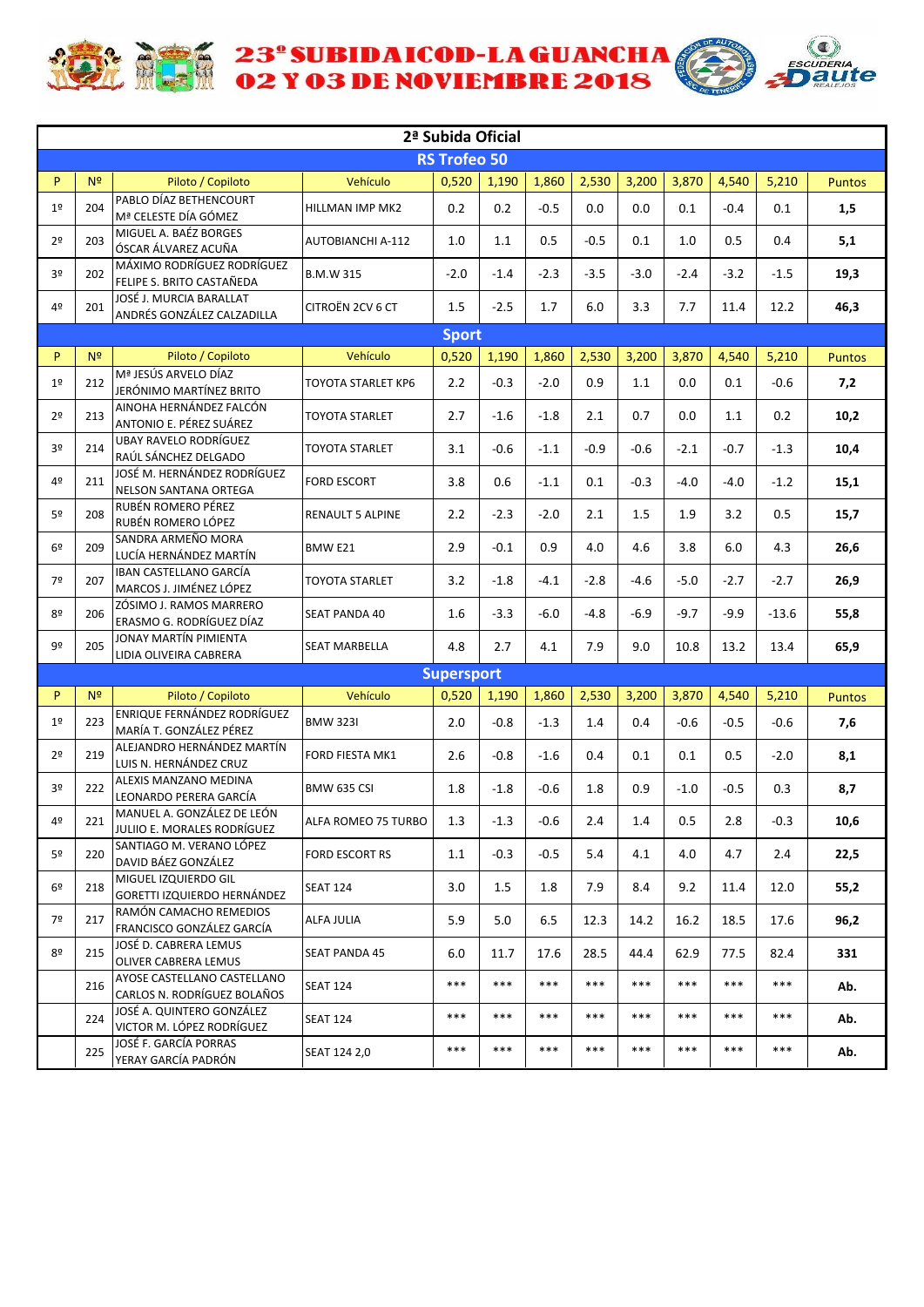



#### 02 Y 03 DE NOVIEMBRE 2018

## **Clasificación Provisional Barquetas**

| Or. Nº                                                                                  | Competidor               | Piloto                      | Vehículo      | Gr.        | Cat. | <b>Entrenos</b> | Manga 1   | Manga 2   | <b>MEJOR</b> | Dif. 1º   | Dif.Ant.  |
|-----------------------------------------------------------------------------------------|--------------------------|-----------------------------|---------------|------------|------|-----------------|-----------|-----------|--------------|-----------|-----------|
| -90                                                                                     | BREFING AGUERE M         | JAVIER RODRÍGUEZ JORGE      | BRC 05 EVO    | 1/CM       | 1/1  |                 | 02:58.021 | 03:14.749 | 02:58.021    |           |           |
| 2 91                                                                                    | DAUTE REALEJOS           | JAVIER AFONSO GONZÁLEZ      | SILVER CAR S3 | $1/CM+2/1$ |      |                 | 03:06.239 | 03:13.450 | 03:06.239    | 00:08.218 | 00:08.218 |
| 389                                                                                     | <b>ISORA MOTOR SPORT</b> | BENITO MARTÍN GONZÁLEZ      | BRC EVO 5     | 1/CMP 1/2  |      |                 | 03:10.845 |           | 03:10.845    | 00:12.824 | 00:04.606 |
| 488                                                                                     | ESC ATOGO                | CRISTO J. FERNÁNDEZ PERDOMO | <b>BRC CM</b> | 2/CMP 2/2  |      |                 | 03:29.333 | 03:30.880 | 03:29.333    | 00:31.312 | 00:18.488 |
| <b>GMH</b><br>R-RallyCAr / 1-Cona 1.600 Gr1 / 2-Cona 1.600 Gr2 / P-Pirelli / M-Michelín |                          |                             |               |            |      |                 |           |           |              |           |           |

R-RallyCAr / 1-Copa 1.600 Gr1 / 2-Copa 1.600 Gr2 / P-Pirelli / M-Michelín

En La Guacha, Siendo las 16:30, a 3 de Noviembre de 2018 Fdo. el Director de Carrera Pablo Estevez DC-53-C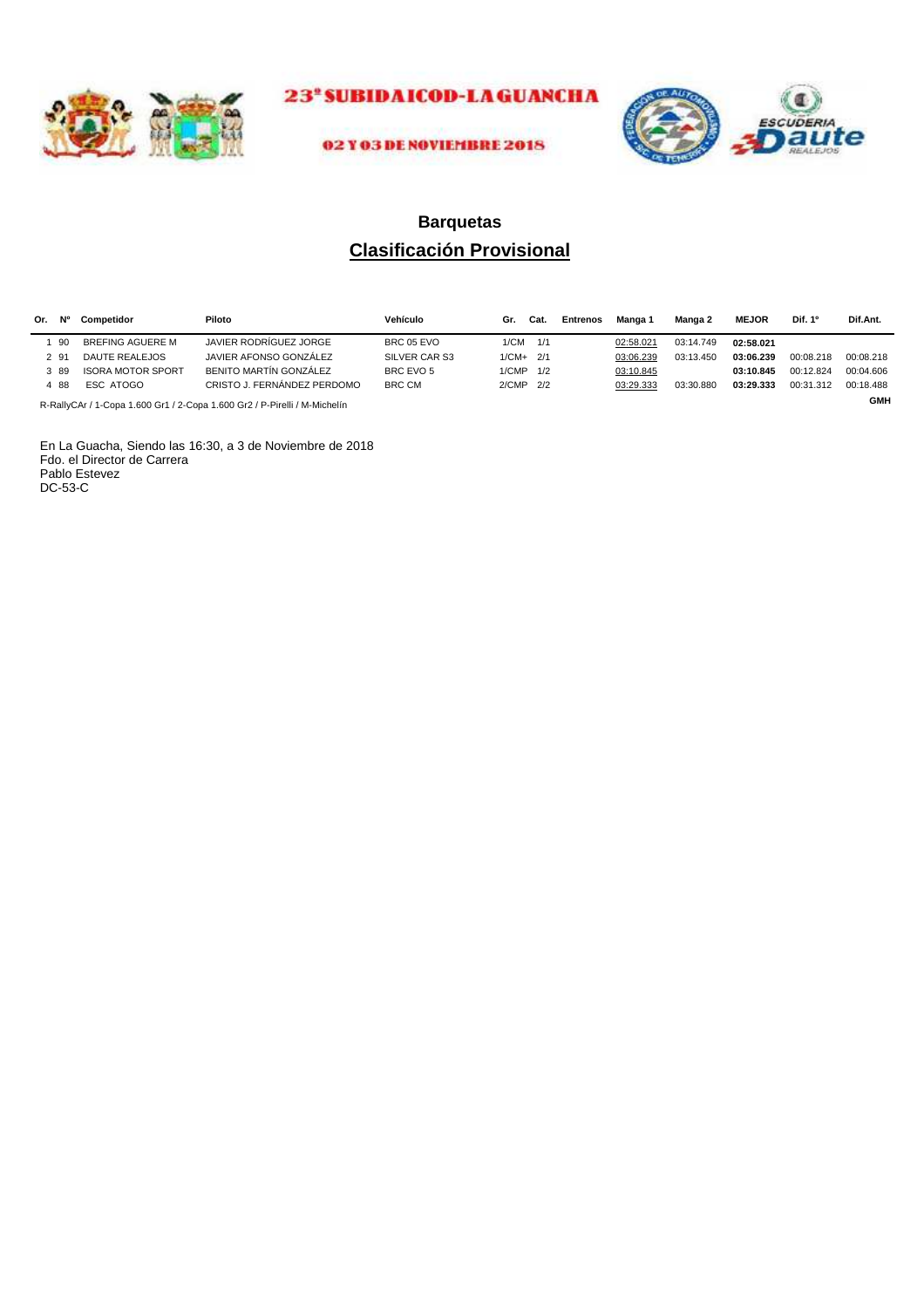



## 02 Y 03 DE NOVIEMBRE 2018

# **Clasificación Provisional Turismos**

| Or. | <b>N°</b> | Competidor               | Piloto                                      | Vehículo                   | Gr.              | Cat. | <b>Entrenos</b> | Manga 1   | Manga 2   | <b>MEJOR</b> | Dif. 1º   | Dif.Ant.  |
|-----|-----------|--------------------------|---------------------------------------------|----------------------------|------------------|------|-----------------|-----------|-----------|--------------|-----------|-----------|
|     | 1 87      | <b>DAUTE REALEJOS</b>    | FÉLIX BRITO GARCÍA                          | SUBARU IMPREZA WRC 5 1/A   |                  | 1/1  |                 | 03:10.913 | 03:10.501 | 03:10.501    |           |           |
|     | 2 86      | <b>DAUTE REALEJOS</b>    | PEDRO J. AFONSO TRUJILLO                    | FORD FIESTA EVO II         | 1/R <sub>5</sub> | 2/1  |                 | 03:13.472 | 03:11.936 | 03:11.936    | 00:01.435 | 00:01.435 |
|     | 3 84      | <b>TEIDE RACT</b>        | VICTOR J. DELGADO FEBLES                    | MITSUBISHI EVO IX          | $1/N+$           | 3/1  |                 | 03:17.178 | 03:14.857 | 03:14.857    | 00:04.356 | 00:02.921 |
|     | 4 83      | DAUTE REALEJOS           | JOSÉ A. DÍAZ MOLINA                         | MITSUBISHI EVO IX          | $2/N+$           | 4/1  |                 |           | 03:17.093 | 03:17.093    | 00:06.592 | 00:02.236 |
|     | 5 80      | <b>DAUTE REALEJOS</b>    | JOSÉ L. MÉNDEZ GONZÁLEZ                     | MITSUBISHI EVO VII         | 2/A              | 5/1  |                 | 03:17.719 | 03:17.236 | 03:17.236    | 00:06.735 | 00:00.143 |
|     | 6 79      | DAUTE REALEJOS           | RUBÉN J. MARTÍN YUMAR                       | MITSUBISHI EVO V           | 3/A              | 6/1  |                 | 03:19.667 | 03:17.273 | 03:17.273    | 00:06.772 | 00:00.037 |
|     | 7 82      | ZAPATERA SPORT           | FRANCISCO J. SUÁREZ LÓPEZ                   | <b>RENAULT MEGANE</b>      | 1/TA             | 7/1  |                 | 03:22.153 | 03:19.435 | 03:19.435    | 00:08.934 | 00:02.162 |
|     | 8 76      | DAUTE REALEJOS           | JORGE DORTA LÓPEZ                           | CITROËN SAXO SUPER 1 4/A   |                  | 1/2  |                 | 03:20.848 | 03:21.081 | 03:20.848    | 00:10.347 | 00:01.413 |
|     | 9 81      | <b>DAUTE REALEJOS</b>    | ULISES F. LORENZO DORTA                     | MITSUBISHI EVO VII         | 5/A              | 8/1  |                 | 03:22.675 | 03:21.120 | 03:21.120    | 00:10.619 | 00:00.272 |
|     | 10 74     | <b>DAUTE REALEJOS</b>    | ALEXIS MARTÍN LORENZO                       | CITROËN C2 R2 MAX          | 1/R2             | 1/3  |                 | 03:22.576 | 03:21.939 | 03:21.939    | 00:11.438 | 00:00.819 |
|     | 11 52     | DAUTE REALEJOS           | FÉLIX D. ALONSO DORTA                       | 2 CITROËN SAXO             | 6/A              | 2/2  |                 | 03:23.240 | 03:22.589 | 03:22.589    | 00:12.088 | 00:00.650 |
|     | 12 73     | <b>DAUTE REALEJOS</b>    | VICTOR M. PADRÓN GONZÁLEZ                   | SEAT LEÓN SUPERCOPA 1/A2   |                  | 9/1  |                 | 03:25.038 | 03:24.036 | 03:24.036    | 00:13.535 | 00:01.447 |
|     | 13 11     | ZAPATERA M. SPORT        | VICENTE I. DE LA CRUZ VIERA                 | OPEL CORSA                 | 2/TA             | 2/3  |                 | 03:26.188 | 03:24.318 | 03:24.318    | 00:13.817 | 00:00.282 |
|     | 14 36     | <b>DAUTE REALEJOS</b>    | EDUARDO AGÜÍN ROSQUETE                      | CITROËN SAXO               | 7/A              | 3/2  |                 | 03:25.002 | 03:27.570 | 03:25.002    | 00:14.501 | 00:00.684 |
| 15  | 75        | TENERIFE TURBO CLUB      | JOSÉ A. GONZÁLEZ LUIS                       | PEUGEOT 306 KIT CAR        | 8/A              | 10/1 |                 | 03:25.255 | 03:26.589 | 03:25.255    | 00:14.754 | 00:00.253 |
|     | 16 78     | <b>DAUTE REALEJOS</b>    | ÁNGEL N. CORREA ÁLVAREZ                     | FORD ESCORD COSWOR 3/TA    |                  | 11/1 |                 | 03:34.045 | 03:25.590 | 03:25.590    | 00:15.089 | 00:00.335 |
|     | 17 54     | <b>DAUTE REALEJOS</b>    | JOSÉ A. DAUTE SANTANA LORENZO 2 HONDA CIVIC |                            | 1/T              | 4/2  |                 | 03:25.681 |           | 03:25.681    | 00:15.180 | 00:00.091 |
| 18  | 55        | ZAPATERA SPORT           | GILBERTO HERNÁNDEZ RODRÍGUEZ                | VOLKSWAGEN GOLF GTI 1/H90  |                  | 5/2  |                 | 03:29.160 | 03:26.915 | 03:26.915    | 00:16.414 | 00:01.234 |
| 19  | 37        | <b>DAUTE REALEJOS</b>    | JAIRO HERNÁNDEZ GARCÍA                      | CITROËN XSARA KIT CA       | 2/T              | 12/1 |                 | 03:28.609 | 03:33.426 | 03:28.609    | 00:18.108 | 00:01.694 |
|     | 20 67     | <b>CLUB ADEA</b>         | SERGIO ACOSTA MESA                          | RENAULT 5 GT TURBO         | 4/TA             | 13/1 |                 | 03:29.325 | 03:32.203 | 03:29.325    | 00:18.824 | 00:00.716 |
| 21  | 33        | <b>DAUTE REALEJOS</b>    | <b>ISAAC PÉREZ DÍAZ</b>                     | CITROËN SAXO               | 9/A              | 6/2  |                 | 03:30.610 | 03:30.331 | 03:30.331    | 00:19.830 | 00:01.006 |
|     | 22 47     | <b>DAUTE REALEJOS</b>    | PABLO DORT ALEGRÍA                          | 2 CITROËN SAXO             | 10/A             | 7/2  |                 | 03:31.807 | 03:30.479 | 03:30.479    | 00:19.978 | 00:00.148 |
|     | 23 70     | <b>RALLYTEN SPORT</b>    | ELOY M. GONZÁLEZ DE LEÓN                    | R PEUGEOT 206 RC           | 11/A             | 8/2  |                 | 03:31.181 | 03:30.618 | 03:30.618    | 00:20.117 | 00:00.139 |
| 24  | 72        | <b>DAUTE REALEJOS</b>    | <b>DOMINGO BRAVO LUIS</b>                   | M MITSUBISHI EVO IX        | $3/N+$           | 14/1 |                 | 03:33.585 | 03:30.697 | 03:30.697    | 00:20.196 | 00:00.079 |
| 25  | 71        | ARICO COMPETICION        | CARLOS HERNÁNDEZ PÉREZ                      | <b>SEAT 124</b>            | 3/T              | 9/2  |                 | 03:31.810 | 03:30.717 | 03:30.717    | 00:20.216 | 00:00.020 |
| 26  | 66        | BREFING AGUERE M         | ADAL GARCÍA GARCÍA                          | RENAULT 5 GT TURBO         | 1/H5             | 15/1 |                 | 03:56.957 | 03:30.996 | 03:30.996    | 00:20.495 | 00:00.279 |
|     | 27 64     | <b>HIERRO SUR</b>        | ANTONIO M. RODRÍGUEZ HERNÁNDE.              | RENAULT 5 GT TURBO         | 4/T              | 16/1 |                 | 03:31.508 | 03:31.055 | 03:31.055    | 00:20.554 | 00:00.059 |
| 28  | 50        | <b>DAUTE REALEJOS</b>    | JONATHAN FELIPE SIVERIO                     | 2 CITROËN SAXO             | 12/A             | 10/2 |                 | 03:34.154 | 03:31.475 | 03:31.475    | 00:20.974 | 00:00.420 |
| 29  | 69        | DAUTE REALEJOS           | JUAN P. GONZÁLEZ LEÓN                       | PEUGEOT 206 XS             | 13/A             | 3/3  |                 | 03:31.636 | 03:32.608 | 03:31.636    | 00:21.135 | 00:00.161 |
| 30  | 49        | <b>DAUTE REALEJOS</b>    | ACHAMAN LORENZO GONZÁLEZ                    | 2 PEUGEOT 106 RALLYE       | 5/TA             | 4/3  |                 | 03:41.101 | 03:31.890 | 03:31.890    | 00:21.389 | 00:00.254 |
| 31  | 34        | <b>DAUTE REALEJOS</b>    | SERGIO MARTÍN GONZÁLEZ                      | R RENAULT CLIO SPORT       | 14/A             | 11/2 |                 | 03:31.991 |           | 03:31.991    | 00:21.490 | 00:00.101 |
|     | 32 57     | <b>HIERRO SUR</b>        | SEBASTIÁN MACHADO FERNÁNDEZ                 | FORD ESCORT MK1 RS 2 1/H   |                  | 12/2 |                 | 03:34.939 | 03:33.064 | 03:33.064    | 00:22.563 | 00:01.073 |
|     | 33 43     | <b>DAUTE REALEJOS</b>    | JOSE D. BENITO DORTA                        | 1 PEUGEOT 106 RALLYE       | 6/TA             | 13/2 |                 | 03:34.433 | 03:33.184 | 03:33.184    | 00:22.683 | 00:00.120 |
| 34  | 48        | <b>DAUTE REALEJOS</b>    | SAMUEL DÍAZ LUIS                            | 2 CITROËN SAXO             | 15/A             | 14/2 |                 | 03:37.304 | 03:34.249 | 03:34.249    | 00:23.748 | 00:01.065 |
| 35  | 58        | PRO-GT ARAFO             | OLIVER NEGRÍN MEDINA                        | R RENAULT CLÍO SPORT R 1/N |                  | 1/4  |                 | 03:34.337 | 03:35.536 | 03:34.337    | 00:23.836 | 00:00.088 |
| 36  | 46        | <b>DAUTE REALEJOS</b>    | JOSÉ M. LUIS DORTA                          | 2 OPEL CORSA               | 5/T              | 5/3  |                 | 03:35.786 | 03:34.647 | 03:34.647    | 00:24.146 | 00:00.310 |
|     | 37 23     | <b>BRIEFING AGUERE</b>   | MIGUEL ANGEL HERNÁNDEZ GARCÍA               | HONDA CIVIC                | 7/TA             | 6/3  |                 | 03:35.441 | 03:34.767 | 03:34.767    | 00:24.266 | 00:00.120 |
| 38  | 53        | <b>DAUTE REALEJOS</b>    | JONÁS A. GONZÁLEZ GONZÁLEZ                  | 2 PEUGEOT 106              | 8/TA             | 7/3  |                 |           | 03:34.775 | 03:34.775    | 00:24.274 | 00:00.008 |
| 39  | 41        | <b>DAUTE REALEJOS</b>    | DOMINGO J. AFONSO LEÓN                      | 1 PEUGEOT 106 RALLYE       | 9/TA             | 15/2 |                 | 03:34.803 | 03:34.924 | 03:34.803    | 00:24.302 | 00:00.028 |
| 40  | 56        | DAUTE REALEJOS           | FÉLIX LUIS FUENTES                          | <b>FORD RS 2000</b>        | 2/H              | 16/2 |                 | 03:36.358 | 03:35.264 | 03:35.264    | 00:24.763 | 00:00.461 |
| 41  | 28        | PRO-GT ARAFO             | JESÚS MARTÍN GONZÁLEZ                       | OPEL KADETT                | 16/A             | 17/2 |                 | 03:38.291 | 03:36.401 | 03:36.401    | 00:25.900 | 00:01.137 |
|     | 42 25     | <b>HIERRO SUR</b>        | BRAYAN GONZÁLEZ PADRÓN                      | <b>OPEL MANTA</b>          | 2/H5             | 18/2 |                 | 03:38.157 | 03:41.123 | 03:38.157    | 00:27.656 | 00:01.756 |
|     | 43 29     | <b>ESC GUAJILAPA</b>     | ROBERTO HERRERA MEDINA                      | CITROËN SAXO               | 17/A             | 19/2 |                 | 03:39.577 | 03:39.040 | 03:39.040    | 00:28.539 | 00:00.883 |
| 44  | 65        | <b>DAUTE REALEJOS</b>    | SAMUEL ELVIRA GARCÍA                        | RENAULT 5 GT TURBO         | 10/TA            | 17/1 |                 |           | 03:39.544 | 03:39.544    | 00:29.043 | 00:00.504 |
| 45  | 45        | DAUTE REALEJOS           | JESÚS E. RODRÍGUEZ ARBELAY                  | 2 CITROEN SAXO             | 18/A             | 20/2 |                 | 03:42.233 | 03:39.969 | 03:39.969    | 00:29.468 | 00:00.425 |
| 46  | 35        | <b>BARLIAMOTOR SPORT</b> | ALEXIS DORTA LÓPEZ                          | CITROËN C2                 | 1/R <sub>2</sub> | 8/3  |                 | 03:40.565 | 03:44.603 | 03:40.565    | 00:30.064 | 00:00.596 |
| 47  | 39        | <b>DAUTE REALEJOS</b>    | JOSÉ A. GONZÁLEZ FARIÑA                     | 1 NISSAN MICRA 160SR       | 11/TA            | 9/3  |                 | 03:41.195 | 03:43.904 | 03:41.195    | 00:30.694 | 00:00.630 |
| 48  | 44        | DAUTE REALEJOS           | DIEGO I. DELGADO GONZÁLEZ                   | 1 PEUGEOT 106 XSI          | 12/TA            | 1/5  |                 | 03:54.012 | 03:41.607 | 03:41.607    | 00:31.106 | 00:00.412 |
| 49  | 42        | <b>DAUTE REALEJOS</b>    | JUAN C. GONZÁLEZ FARIÑA                     | 1 NISSAN MICRA 160 SR      | 13/TA            | 10/3 |                 | 03:44.646 | 03:41.683 | 03:41.683    | 00:31.182 | 00:00.076 |
| 50  | 51        | DAUTE REALEJOS           | MOISÉS HERNÁNDEZ MARRERO                    | 2 CITROËN C2 GT            | 19/A             | 21/2 |                 | 03:41.836 |           | 03:41.836    | 00:31.335 | 00:00.153 |
| 51  | 24        | <b>DAUTE REALEJOS</b>    | SANTIAGO J. PÉREZ DORTA                     | <b>FIAT 127</b>            | 3/H              | 2/5  |                 | 03:41.889 | 03:43.573 | 03:41.889    | 00:31.388 | 00:00.053 |
|     | 52 16     | DAUTE REALEJOS           | MOISES GONZÁLEZ DELGADO                     | CITROËN SAXO               | 20/A             | 22/2 |                 | 03:42.509 | 03:42.209 | 03:42.209    | 00:31.708 | 00:00.320 |
|     | 53 4      | DAUTE REALEJOS           | PEDRO J. CABRERA ESTÉVEZ                    | P PEUGEOT 106 RALLYE       | 14/TA            | 23/2 |                 | 03:45.336 | 03:42.224 | 03:42.224    | 00:31.723 | 00:00.015 |
| 54  | 31        | <b>DAUTE REALEJOS</b>    | MANUEL A. GARCÍA DELGADO                    | PEUGEOT 306 S16            | 1/TN             | 2/4  |                 | 03:42.386 |           | 03:42.386    | 00:31.885 | 00:00.162 |
| 55  | 9         | <b>DAUTE REALEJOS</b>    | JOSÉ D. LUIS ESTÉVEZ                        | R PEUGEOT 106 RALLYE       | 15/TA            | 11/3 |                 | 03:43.672 | 03:42.678 | 03:42.678    | 00:32.177 | 00:00.292 |
|     | 56 17     | DAUTE REALEJOS           | BALDOMERO R. RODRÍGUEZ HERNÁN               | <b>FORD ESCORT</b>         | 16/TA 24/2       |      |                 | 03:43.326 |           | 03:43.326    | 00:32.825 | 00:00.648 |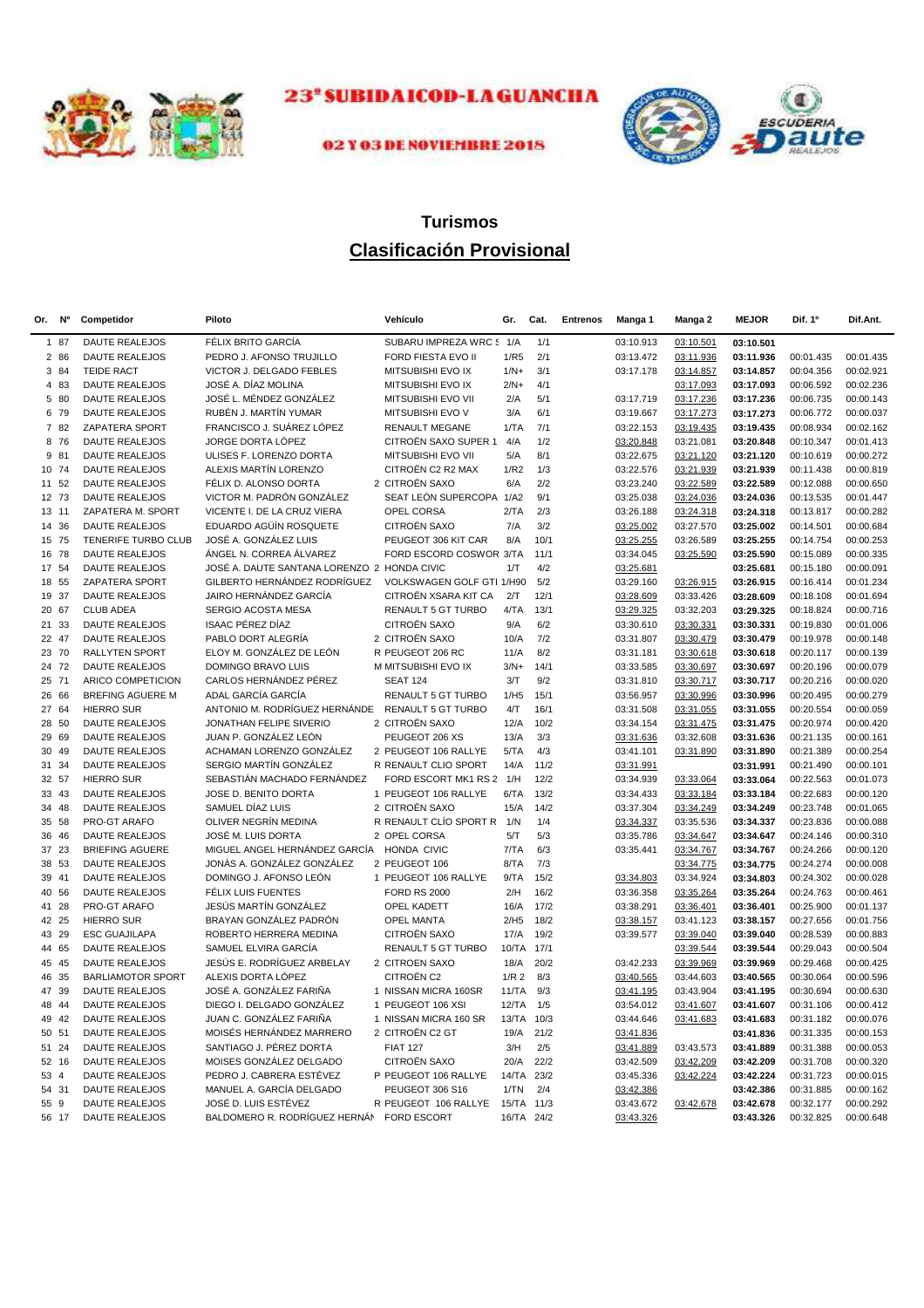



#### 02 Y 03 DE NOVIEMBRE 2018

## **Clasificación Provisional Turismos**

| Or. | Ν°    | Competidor                 | Piloto                                                                                  | Vehículo              | Gr.        | Cat. | <b>Entrenos</b> | Manga 1   | Manga 2   | <b>MEJOR</b> | Dif. 1º   | Dif.Ant.   |
|-----|-------|----------------------------|-----------------------------------------------------------------------------------------|-----------------------|------------|------|-----------------|-----------|-----------|--------------|-----------|------------|
| 57  | 40    | <b>DAUTE REALEJOS</b>      | SERGIO GONZÁLEZ DORTA                                                                   | <b>CITROEN AX GTI</b> | 17/TA      | 3/5  |                 | 03:44.046 | 03:46.602 | 03:44.046    | 00:33.545 | 00:00.720  |
| 58  | 32    | PRO-GT ARAFO               | IVÁN PÉREZ MARTÍN                                                                       | TOYOTA COROLLA AE86   | 4/H        | 4/5  |                 | 03:45.961 | 03:46.239 | 03:45.961    | 00:35.460 | 00:01.915  |
| 59  | 18    | <b>TENERIFE TURBO CLUB</b> | GUSTAVO FELIPE MÉNDEZ                                                                   | CITROËN SAXO          | 21/A       | 25/2 |                 | 03:55.575 | 03:46.362 | 03:46.362    | 00:35.861 | 00:00.401  |
|     | 60 6  | <b>BARLIAMOTOR SPORT</b>   | DAILO SAMUEL BARROSOÁVILA                                                               | PEUGEOT 205 RALLYE    | 18/TA      | 5/5  |                 | 03:56.674 | 03:47.566 | 03:47.566    | 00:37.065 | 00:01.204  |
| 61  | 20    | <b>TEAM SINCO SPORT</b>    | ADRIÁN A. HERRERA CASTILLO                                                              | <b>RENAULT CLIO</b>   | 2/N        | 3/4  |                 | 03:47.903 | 03:47.616 | 03:47.616    | 00:37.115 | 00:00.050  |
| 62  | 12    | <b>ESCALONA M. SPORT</b>   | YERAY RODRÍUEZ BELTRÁN                                                                  | <b>RENAULT CLIO</b>   | 22/A       | 12/3 |                 | 03:47.892 | 04:09.438 | 03:47.892    | 00:37.391 | 00:00.276  |
| 63  | -30   | <b>TENERIFE TURBO CLUB</b> | JUAN R. HERNÁNDEZ BENÍTEZ                                                               | <b>CITROËN SAXO</b>   | 23/A       | 26/2 |                 |           | 03:48.428 | 03:48.428    | 00:37.927 | 00:00.536  |
|     | 64 7  | <b>DAUTE REALEJOS</b>      | AYOZE ABREU HERNÁNDEZ                                                                   | CITROËN AX            | 19/TA      | 6/5  |                 | 03:51.153 | 03:48.549 | 03:48.549    | 00:38.048 | 00:00.121  |
| 65  | 14    | <b>DAUTE REALEJOS</b>      | DEMETRIO SUÁREZ RODRÍGUEZ                                                               | <b>FIAT PUNTO</b>     | 24/A       | 13/3 |                 | 03:48.798 | 04:30.918 | 03:48.798    | 00:38.297 | 00:00.249  |
| 66  | -60   | <b>DAUTE REALEJOS</b>      | MARTÍN LUIS RODRÍGUEZ                                                                   | <b>BMW E36 M3</b>     | 20/TA      | 18/1 |                 | 03:51.407 | 03:55.981 | 03:51.407    | 00:40.906 | 00:02.609  |
| 67  | 15    | <b>RALLYTEN SPORT</b>      | <b>GERMÁN SIERRA TRUJILLO</b>                                                           | <b>HYUNDAI GETZ</b>   | 21/TA      | 14/3 |                 | 04:03.436 | 03:51.575 | 03:51.575    | 00:41.074 | 00:00.168  |
| 68  | 68    | <b>TEIDE RACT</b>          | MELCHOR DÁVILA DE VERA                                                                  | RENAULT 5 TURBO 1     | 1/H81      | 19/1 |                 | 03:55.109 | 03:52.709 | 03:52.709    | 00:42.208 | 00:01.134  |
|     | 69 5  | <b>TEAM SINCO SPORT</b>    | ESTEBAN MACISTE DORTA DÍAZ                                                              | R OPEL CORSA          | 25/A       | 15/3 |                 | 03:56.636 | 03:54.576 | 03:54.576    | 00:44.075 | 00:01.867  |
|     | 70 27 | <b>DAUTE REALEJOS</b>      | MAURICIO CABRERA CABRERA                                                                | MERCEDES 190 2.3 16V  | 22/TA      | 20/1 |                 | 04:13.175 | 03:58.809 | 03:58.809    | 00:48.308 | 00:04.233  |
|     | 71 22 | <b>BARLIAMOTOR SPORT</b>   | JOSÉ A. RODRÍGUEZ YANES                                                                 | <b>TOYOTA COROLLA</b> | 23/TA 27/2 |      |                 | 04:07.821 | 04:00.496 | 04:00.496    | 00:49.995 | 00:01.687  |
|     | 72 3  | <b>BARLIAMOTOR SPORT</b>   | SANTIAGO REYES HERNÁNDEZ                                                                | R ALFA ROMEO 155 Q 4  | 24/TA      | 21/1 |                 | 04:04.336 | 04:07.205 | 04:04.336    | 00:53.835 | 00:03.840  |
|     | 73 19 | <b>DAUTE REALEJOS</b>      | <b>CARLOS GUSTAVO CASTRO</b>                                                            | PEUGEOT 106 RALLYE    | 25/TA      | 16/3 |                 | 04:15.342 | 04:29.115 | 04:15.342    | 01:04.841 | 00:11.006  |
|     | 74 1  | <b>BARLIAMOTOR SPORT</b>   | <b>FRANCISCO J. MORALES GUTIERREZ</b>                                                   | <b>KIA PICANTO</b>    | 6/T        | 7/5  |                 | 04:16.467 |           | 04:16.467    | 01:05.966 | 00:01.125  |
|     | 75 2  | <b>BARLIAMOTOR SPORT</b>   | YERAIS ARMAS DEL ROSARIO                                                                | VW POLO 86C           | 2/TN       | 8/5  |                 | 04:27.681 | 04:28.713 | 04:27.681    | 01:17.180 | 00:11.214  |
|     |       |                            | D. DelluCA + / 4. Cana, 4. COO Cat. / 9. Cana, 4. COO Ca9. / D. Diselli, / M. Michalie. |                       |            |      |                 |           |           |              |           | <b>GMH</b> |

R-RallyCAr / 1-Copa 1.600 Gr1 / 2-Copa 1.600 Gr2 / P-Pirelli / M-Michelín

En La Guacha, Siendo las 16:30, a 3 de Noviembre de 2018 Fdo. el Director de Carrera Pablo Estevez DC-53-C